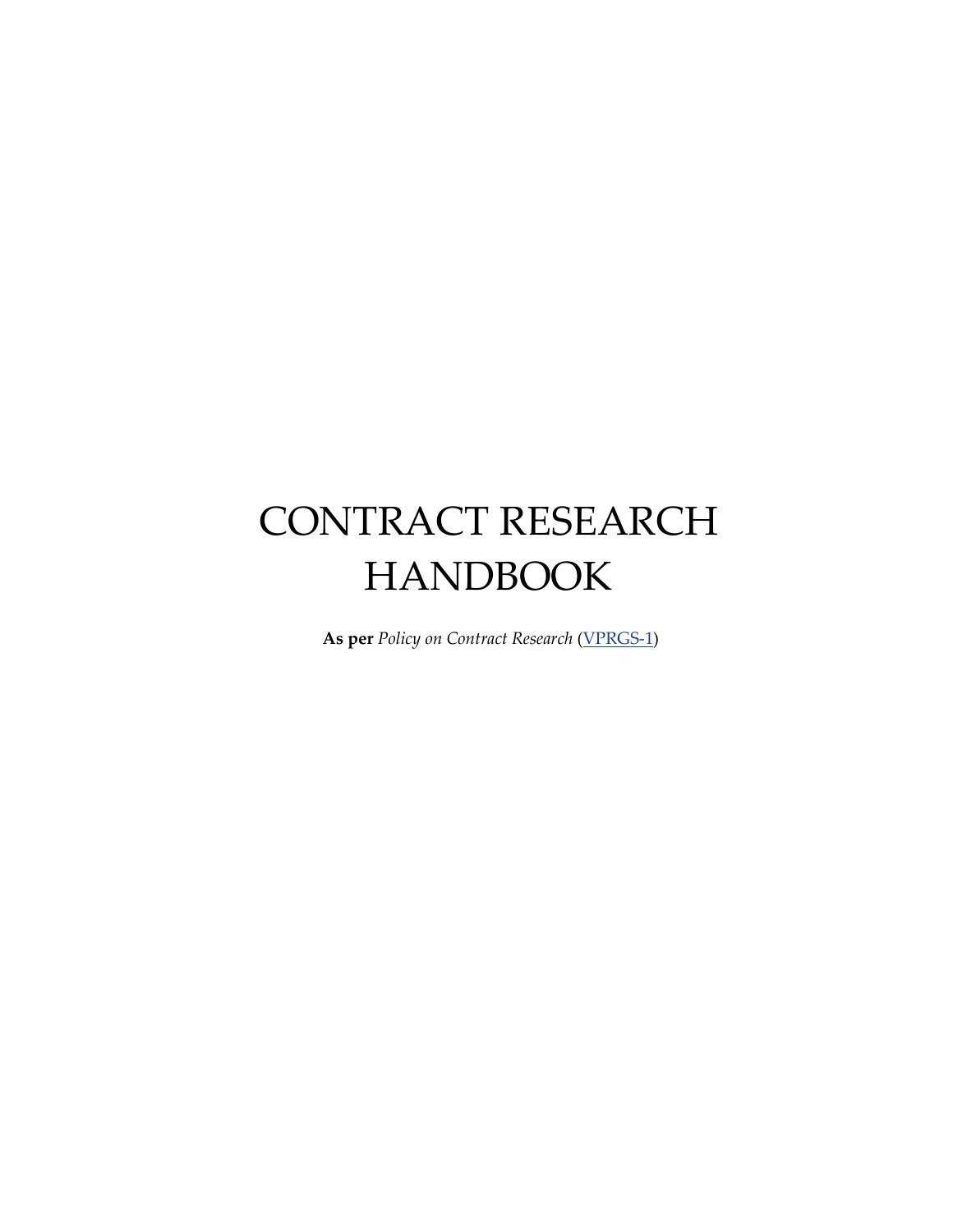# **Table of Contents**

| Sections D - Forms: |                                                                                                                                                |
|---------------------|------------------------------------------------------------------------------------------------------------------------------------------------|
| <b>OOR 101</b>      |                                                                                                                                                |
| OOR101A             |                                                                                                                                                |
| OOR103              |                                                                                                                                                |
| OOR104E<br>OOR104F  |                                                                                                                                                |
| OOR104A             | Agreement on Non-Disclosure and Intellectual Property                                                                                          |
| OOR105E<br>OOR105F  |                                                                                                                                                |
| OOR110E<br>OOR110F  |                                                                                                                                                |
| OOR119              | Declaration of Invention for Members governed by the                                                                                           |
| OOR119A             | Declaration of Invention for Invention(s) made without the inventive  53<br>contribution of a Member governed by the CUFA collective agreement |
| OOR119B             | Assignment and Commercialization Agreement (Independent Inventions)  63                                                                        |
| OOR120              |                                                                                                                                                |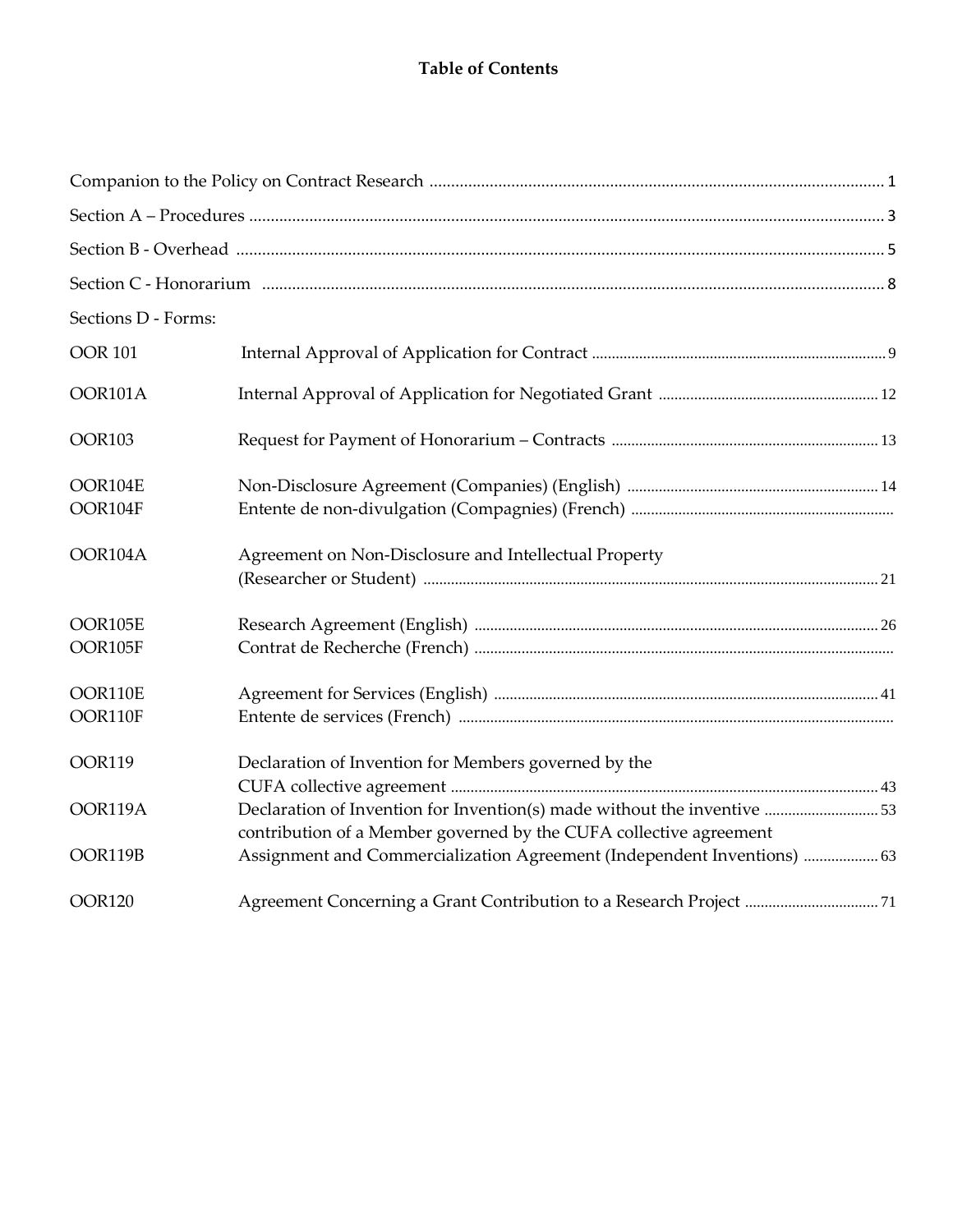### **COMPANION TO THE POLICY**

### **Additional Information to Facilitate Contract Research and Administration**

#### **Companion to the Policy on Contract Research**

#### **WHERE DO I START?**

Prior to entering into discussions with potential Sponsors please contact the Research Partnerships and Innovation Unit ("RPI") of the Office of Research ("OOR"). The RPI is a service unit of the University dedicated to assisting you with your research and creative endeavors.

#### **WHAT KIND OF ASSISTANCE DOES THE RPI PROVIDE?**

- Assist individual researchers and departments with developing an industrial profile
- Inform faculty members of contractual possibilities that are available in their area of expertise
- Review technical proposals and budgets
- Prepare and help faculty members administer contracts according to the University's Policy on Contract Research [\(VPRGS-1\)](http://www.concordia.ca/content/dam/common/docs/policies/official-policies/VPRGS-1.pdf)
- Draft, review and negotiate all research related agreements, including Research Contracts, Grant, Co-Grant and Sub-Grant agreements, material transfer agreements, confidentiality/non-disclosure agreements, agreements for the use or loan of equipment or software, license and royalty agreements("Research Agreements").

#### **HOW TO FIND SPONSORS?**

Networking is the most successful method of obtaining research contracts. Most Members belong to associations and external committees which often include representation from the academic, public and private sectors. By making your research expertise and willingness to collaborate known within these groups you will become more attuned to the types of contracting activities available. Former students, colleagues at other institutions and research centres as well as alumni also provide good contacts.

#### **HOW TO SUBMIT A PROPOSAL TO A SPONSOR?**

A proposal may be submitted to a government agency, research institute, non-profit organization or a private industry, as a result of any of the following:

• A call for submissions to a Request for Proposal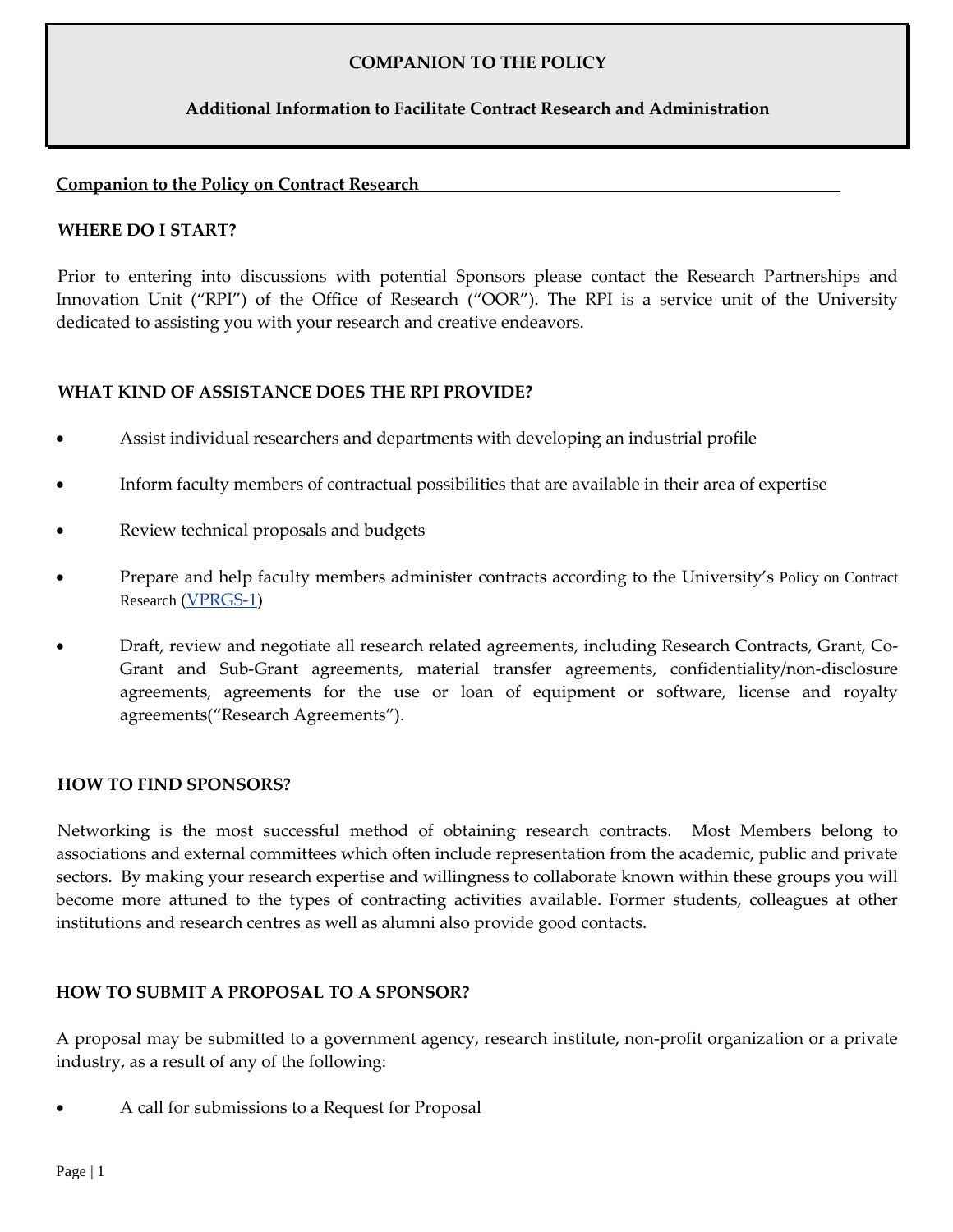- An unsolicited proposal
- Direct negotiations with a governmental department, a public agency or a private firm
- Negotiations initiated or undertaken by the RPI
- Public knowledge of Concordia's expertise in a given field.

In each case the proposal should be structured into three (3) main parts, namely:

- i. State of the Art Review
- ii. Technical Proposal (including a project schedule and expected deliverables)
- iii. Price Proposal (prepared in accordance with the University's Policy on Contract Research [\(VPRGS-1\)](http://www.concordia.ca/content/dam/common/docs/policies/official-policies/VPRGS-1.pdf) and the budgeting guidelines provided this Handbook).

### **IMPORTANT THINGS TO REMEMBER**

- Refer all legal document (i.e., confidentiality or non-disclosure agreements) to the RPI
- Ensure that your proposed budget respects salary amounts stipulated in the relevant collective agreement, has adequate provisions for employee benefits, GST and QST on all materials, supplies and equipment, and the appropriate rate of Overhead
- Since proposed budgets are always an estimate, it is advised to always over-estimate any costs that are unknown or uncertain. It is far easier to decrease the budget during the negotiations process rather than attempting to increase the amount after the fact to cover unforeseen expenses
- Whenever possible, present the Sponsor with a firm lump sum price
- Communicate any special Intellectual Property concerns to the RPI at the outset of discussions with a Sponsor (i.e., use of the intellectual property by a student for their thesis).

# **FINANCIAL ADMINISTRATION OF CONTRACTS**

Once your Research Agreement has been signed by all parties, the OOR will provide a copy to Restricted Funds (RF) in Financial Services who shall open a research fund in your name for your project.

Additional information and financial assistance are available through **Financial Services**.

RF has compiled a Researcher's Guide to Financial Management to provide researchers with information and the pertinent forms regarding the financial administration of research funds, procedures related to Human Resources & Payroll, Purchasing and Accounts Payable.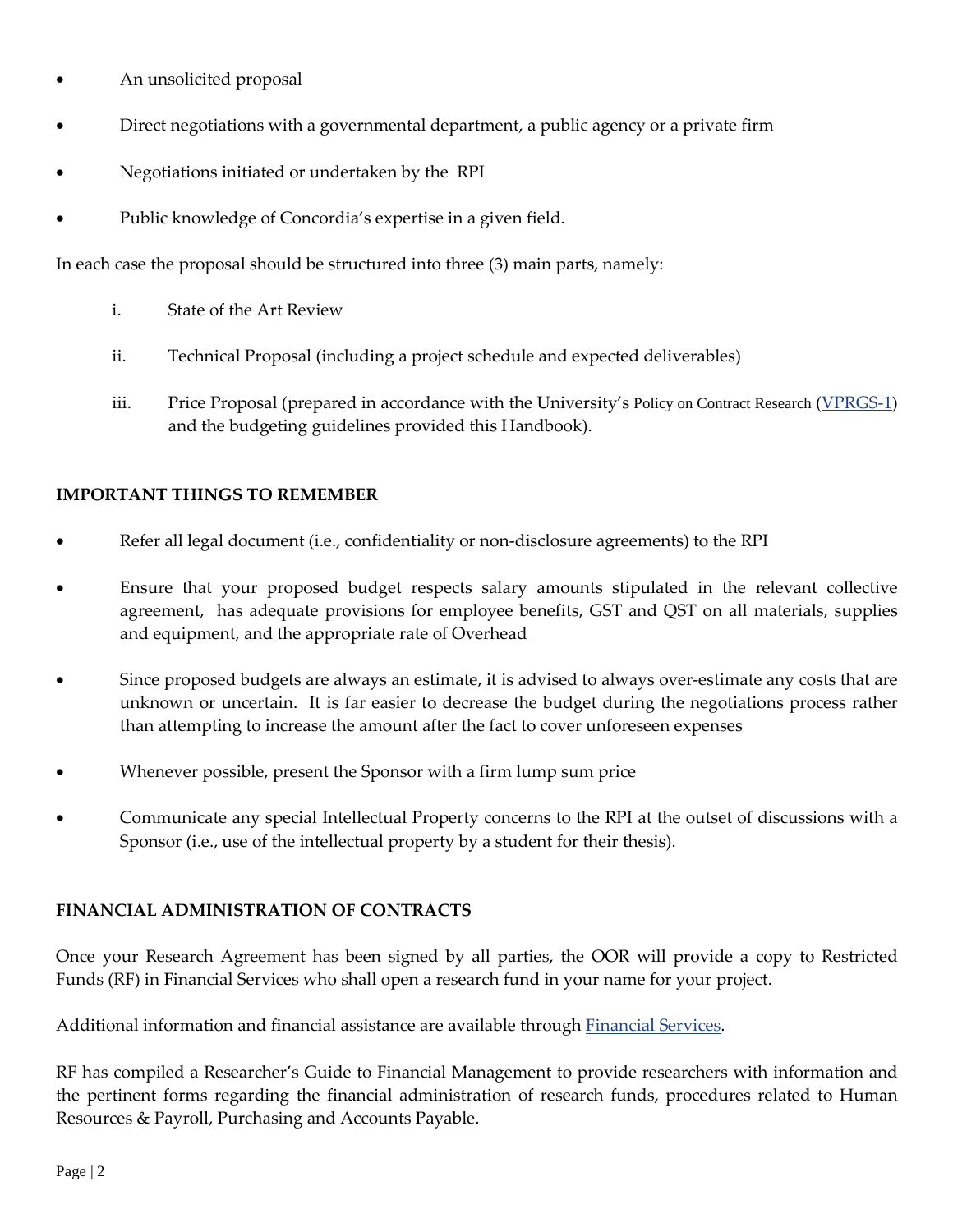# **Section A - Procedures**

The RPI is mandated to review, draft and negotiate, on behalf of the University, all Research Agreements. The OOR also provides assistance in the preparation of research proposals, the determination of realistic project budgets, optimal schedules for payments and submission of deliverables. In collaboration with the principal investigator ("PI") the RPI shall strive to obtain the most favourable contractual terms and ensure that the Research Agreement complies with all relevant University policies and guidelines.

The University enters into Research Agreements on behalf of Members. Only those Research Agreements signed by a duly authorized representative of the University per the University's *Policy on Contract Review, Signing and Required Approval* (BD-1) shall be recognized and administered by the University.

By adhering to the relevant University policies and these procedures, Members derive the following benefits:

- coverage under the University's insurance policies
- access to various University services, including financial, payroll, purchasing, human resources and legal
- a share of recovered overhead revenue
- official recognition of the research activities with respect to professional objectives.

# **1. SUMMARY OF STEPS**

The following steps summarize the expected sequence of actions which will facilitate the negotiation of any Research Agreement to which the University will be a party and signatory.

# **Actions expected of the PI:**

- 1.1 Promptly inform the RPI of an upcoming research project ("Project"), including:
	- subject/title of the Project
	- name of Sponsor(s)
	- expected start and end date.

1.2 Prepare a description of the Project ("Scope of Work") detailing:

- the research objectives
- schedule
- deliverables/milestones
- cost.
- 1.3 Complete appropriate [internal approval](http://www.concordia.ca/research/for-researchers/partnerships-innovation.html%23RPForms) form and obtain all required signatures at the Department and faculty level. This form serves three (3) purposes:
	- it details the demands that the Project will place on University facilities, services and equipment
	- it serves as an attestation from the Member that all necessary certifications with respect to research involving humans, animals, hazardous materials and/or controlled goods have been obtained
	- it ensures that all levels of the faculty (Centre Director, Chair, Dean) are informed of and have accepted the proposed Project.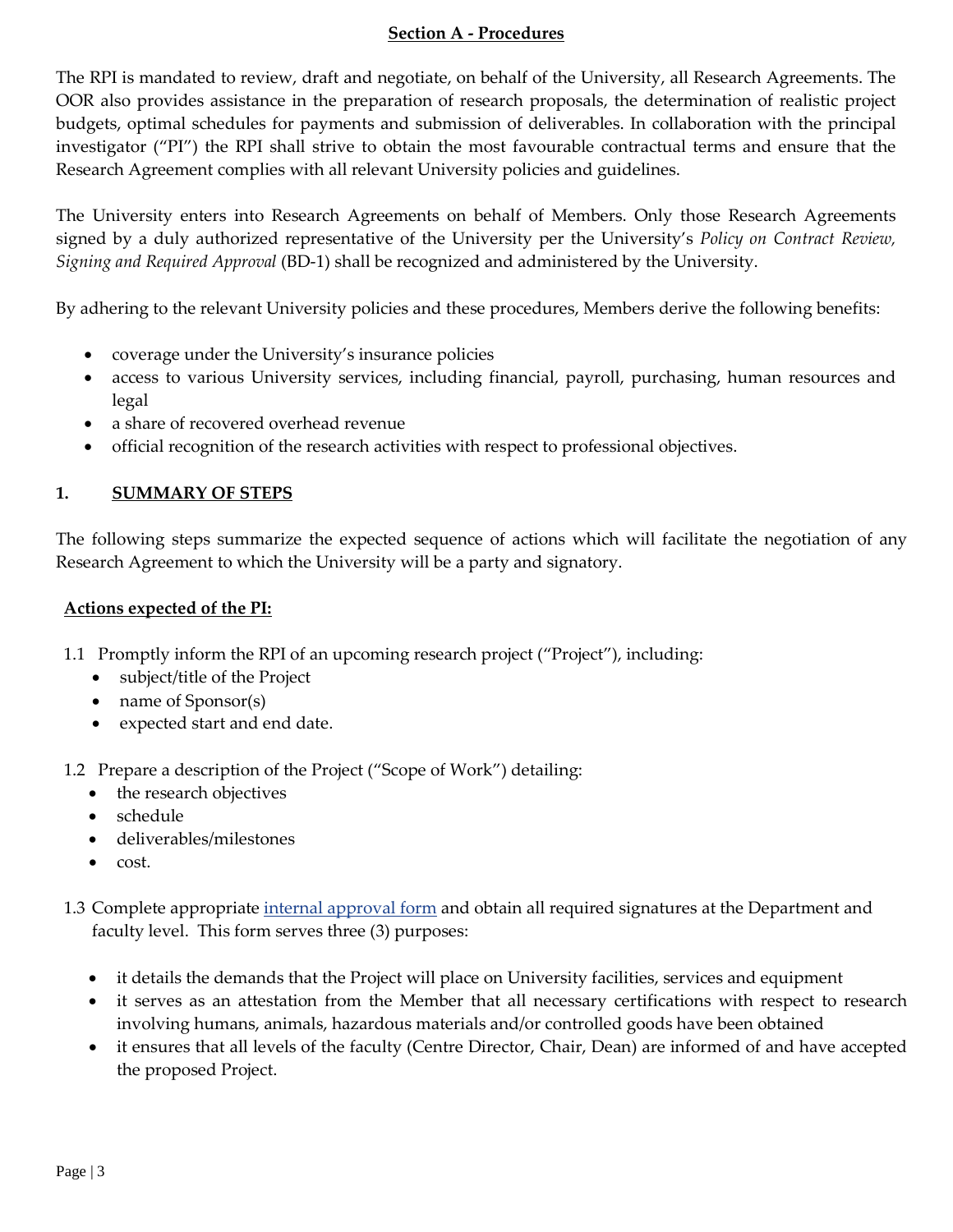A completed and duly signed internal approval form must be received by the RPI prior to the signing of a Research Agreement.

# **Post-Award Administration:**

- 1.4 Once a Research Contract has been signed by the University the RPI prepares and issues a "Contract Data Sheet", summarizing the Project timelines, funding, technical reporting and financial schedules. Copies of the duly signed internal approval form, the contract and of the Contract Data Sheet are sent to the PI and to RF.
- 1.5 RF will issue and communicate a Banner fund number.
- 1.6 RF will ensure invoicing and collection of payments, in accordance with the contractual terms and conditions.
- 1.7 The RPI acts to ensure the timely submission of expected deliverables and to facilitate the resolution of problems that may arise during the term of a Research Contract and negotiate any amendments as may be required.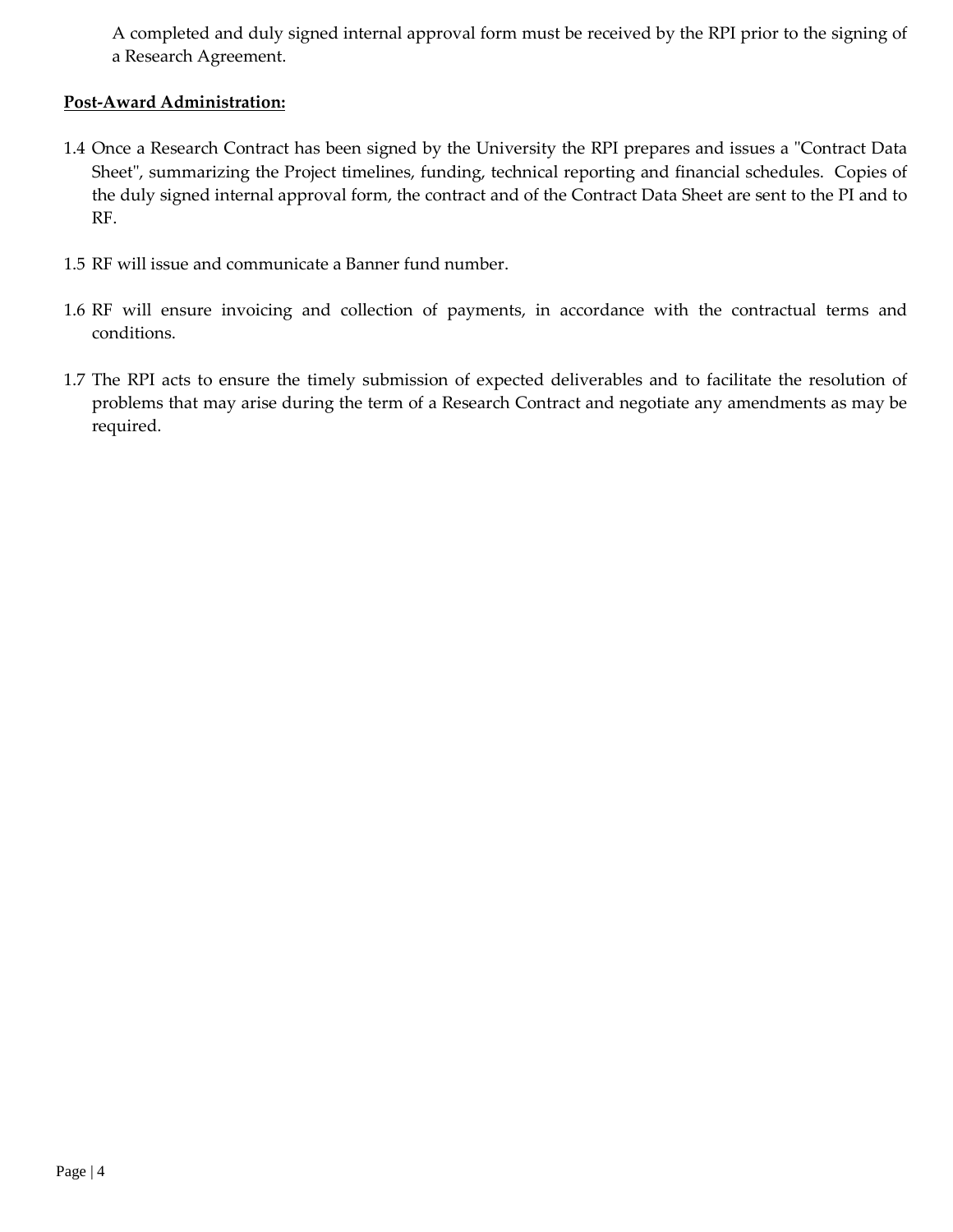# **Section B – Overhead**

In performing a Project, the University incurs costs which cannot be itemized and which are commonly termed indirect costs. These include but are not limited to:

- maintenance cost for installations and equipment (heating, lighting, ventilation, air conditioning, cleaning, telephone)
- depreciation of University installations and equipment
- administrative costs for central and departmental services
- insurance costs.

Overhead means the indirect costs recovered or applicable in relation to services provided by the University for the performance and administration of a Project.

# **Budgeting for Overhead**

When preparing the Scope of Work, the PI must ensure that the Project budget provides for the recovery of all direct and indirect costs associated with the execution of the Project.

A PI is required to contact the RPI prior to submitting a budget estimate to a potential Sponsor.

Federal government Research Contracts issued by the Department of Public Works and Government Services Canada ("PWGSC", formerly DSS) require that Overhead be stated as a separate line item independent of salaries.

There are a number of Sponsors who do not accept Overhead as part of a cost proposal. For Research Agreements with such Sponsors, it is recommended that all salary rates quoted (faculty and non-faculty) include employee benefits and Overhead rates.

| For example: | Salary (10 days $x$ \$100/day)             |          | \$1,000        |
|--------------|--------------------------------------------|----------|----------------|
|              | Employee Benefits (17.52%)*                |          | 175            |
|              |                                            | Subtotal | \$1,175        |
|              | Overhead at 40% Total Direct Cost          |          | <u>470</u>     |
|              |                                            | Total    | \$1,645        |
|              | Rate quoted to Sponsor: 10 days x \$164.50 |          | <u>\$1,645</u> |

\* Rates subject to change, please confirm rates with RF prior to submitting a cost proposal.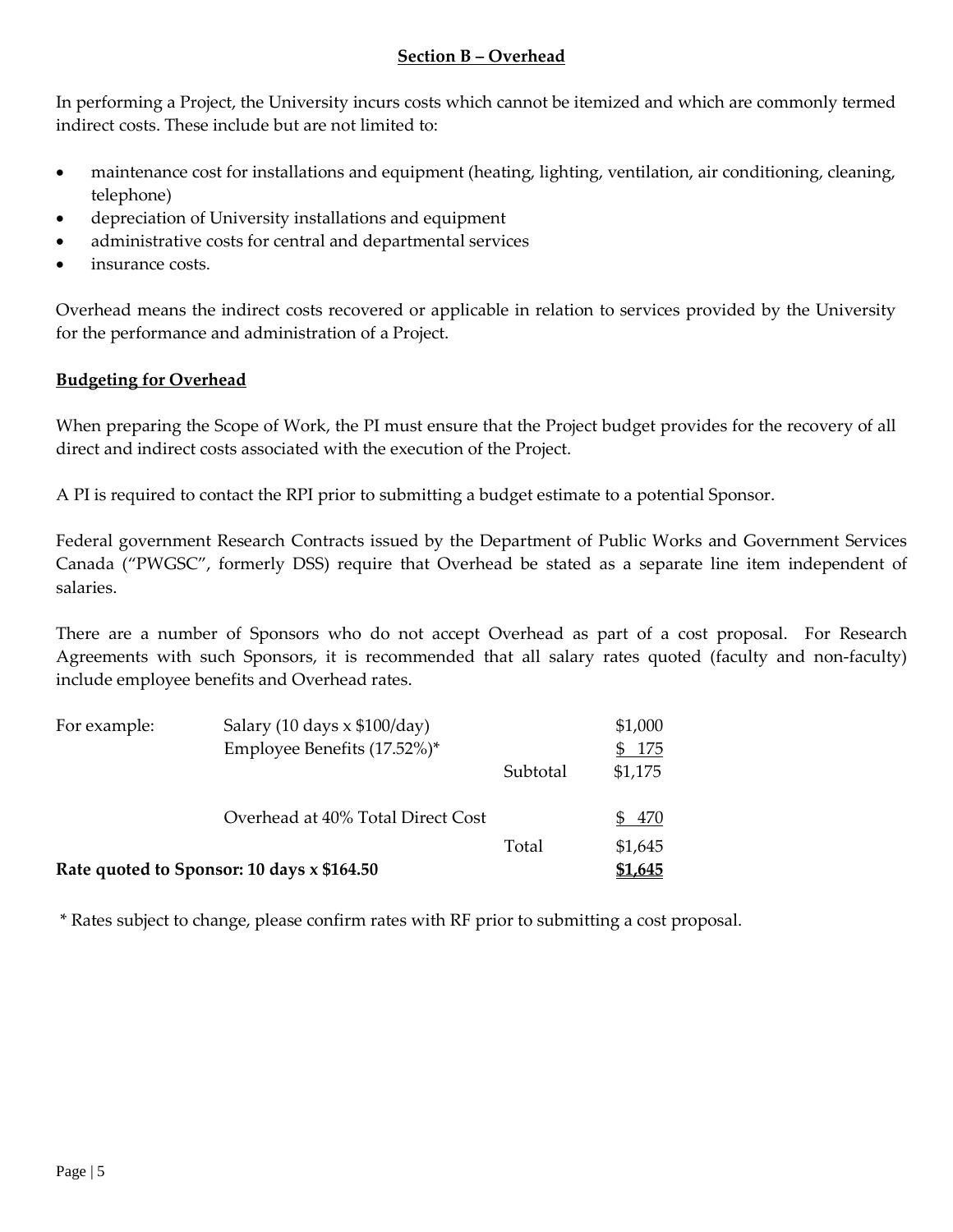### **Overhead rates**

| Type of                  | Sponsor    | On-Campus▲ Rate         | Off-Campus★ Rate           |
|--------------------------|------------|-------------------------|----------------------------|
| Activity/Agreement       |            |                         |                            |
| <b>Contract Research</b> | Industry   | $40\%$ of TDC $\dagger$ | $20\%$ of TDC $\dagger$    |
|                          | Federal    | $65\%$ of Salaries &    | of Salaries<br>30%<br>$\&$ |
|                          | Government | Employee Benefits +     | Employee Benefits + 2%     |
|                          | (PWGSC)    | 2% of travel costs      | of travel costs            |
| <b>Service</b>           | Any        | $20\%$ of TDC $\dagger$ | N/A                        |
| Consulting               | Any        | 10% of TDC +            | N/A                        |
| Sub-Grant, Co-Grant      | Any        | 15% of TDC $\dagger$    | N/A                        |
| or Negotiated Grant      |            |                         |                            |
| Contribution             | Federal or | $15\%$ of TDC $\dagger$ | N/A                        |
| <b>Agreements</b>        | Provincial |                         |                            |
|                          | Government |                         |                            |

† TDC - Total Direct Cost means the total direct costs to perform the work anticipated under a Research Agreement minus external subcontracts in excess of \$10K each.

On-campus means work performed on the premises of the University using the University's facilities, staff or equipment.

Off-campus means work that is not performed on the premises of the University and does not entail the use of University resources beyond the services of the OOR and/or Financial Services, students, staff or other University personnel i.e., work carried out at a Sponsor's facility or at another institution. The charging of offcampus rates requires the prior approval of the Department Chair and Dean and must be clearly documented in the form [OOR101.](#page-10-0)

# **Retention of Overhead**

The University will retain Overhead, in full, at the start of a Project. The amount of Overhead calculated at the outset for a lump sum Research Contract (as shown in the form **OOR101**) is the amount which will be retained by the University, regardless of any eventual surplus.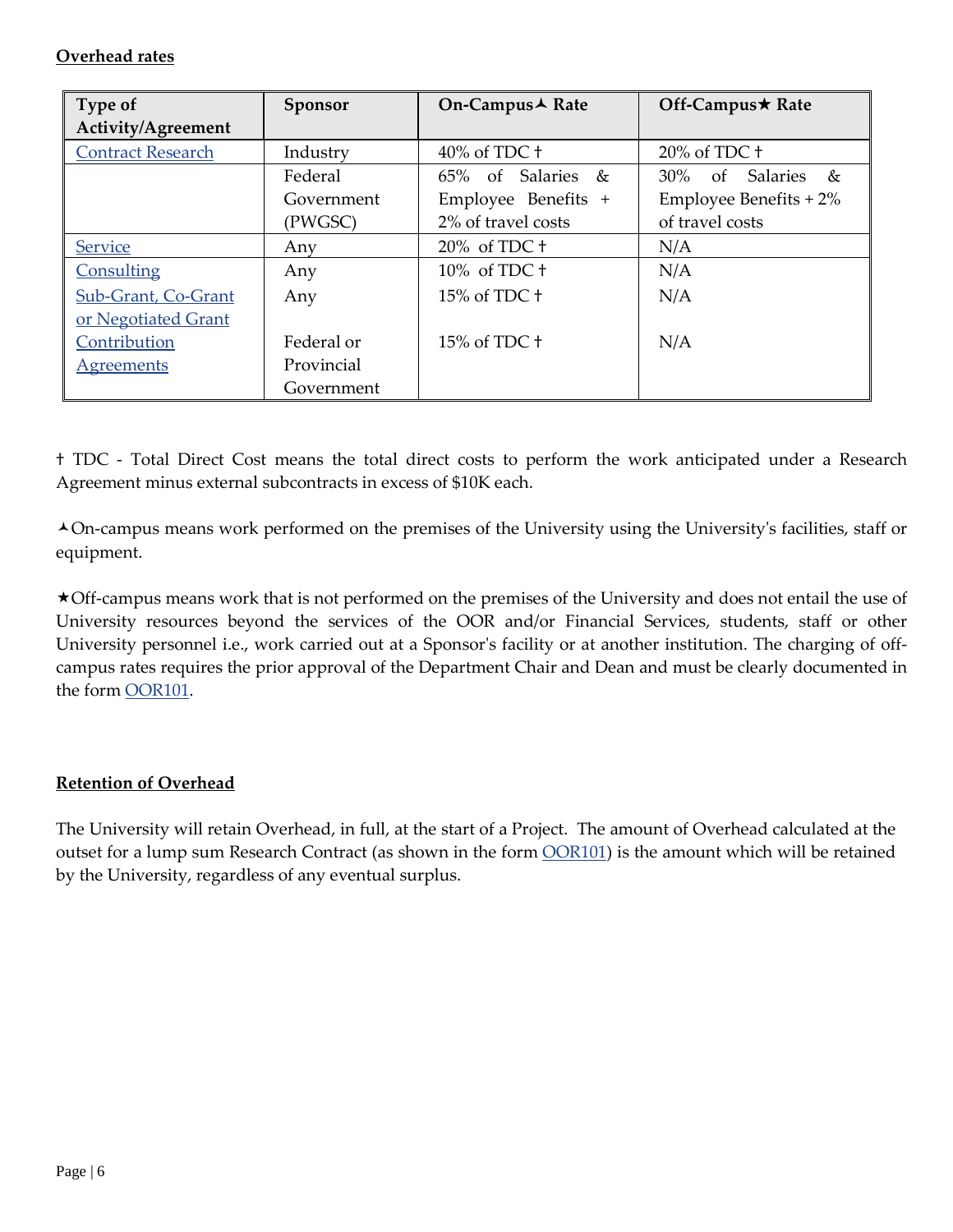### **Exceptions and Waivers**

There are certain cases where the use of University facilities is minimal in carrying out a Project or a Sponsor's policies do not recognize Overhead as an admissible expense. In such cases, a reduced rate or a waiver of Overhead may be agreed to, subject to the following procedure:

- The PI will send a written, detailed list of all University resources required to complete the Project along with a justification for special Overhead dispensation to the Dean, with copy to his/her Department Chair and Centre Director (if applicable), and to the VPRGS\_ for consideration
- The Dean shall make a written recommendation to the VPRGS within two (2) weeks of receipt of the written request from the PI
- A final decision will be communicated by the Office of the VPRGS to the PI within two (2) weeks of receipt of the Dean's recommendation; if necessary, a meeting (including the Dean's and the VPRGS's representatives) will be convened to decide the Overhead rate to be charged, where applicable.

#### **Distribution of Overhead**

Overhead retained from Research Contracts is distributed by RF on an on-going basis, in accordance with the following distribution ratio:

| % Distributed |
|---------------|
| 50 $%$        |
| $25\%$        |
| $20\%$        |
| $5\%$         |
|               |

*This fund has been set up for the support and encouragement of research and commercialization activities.*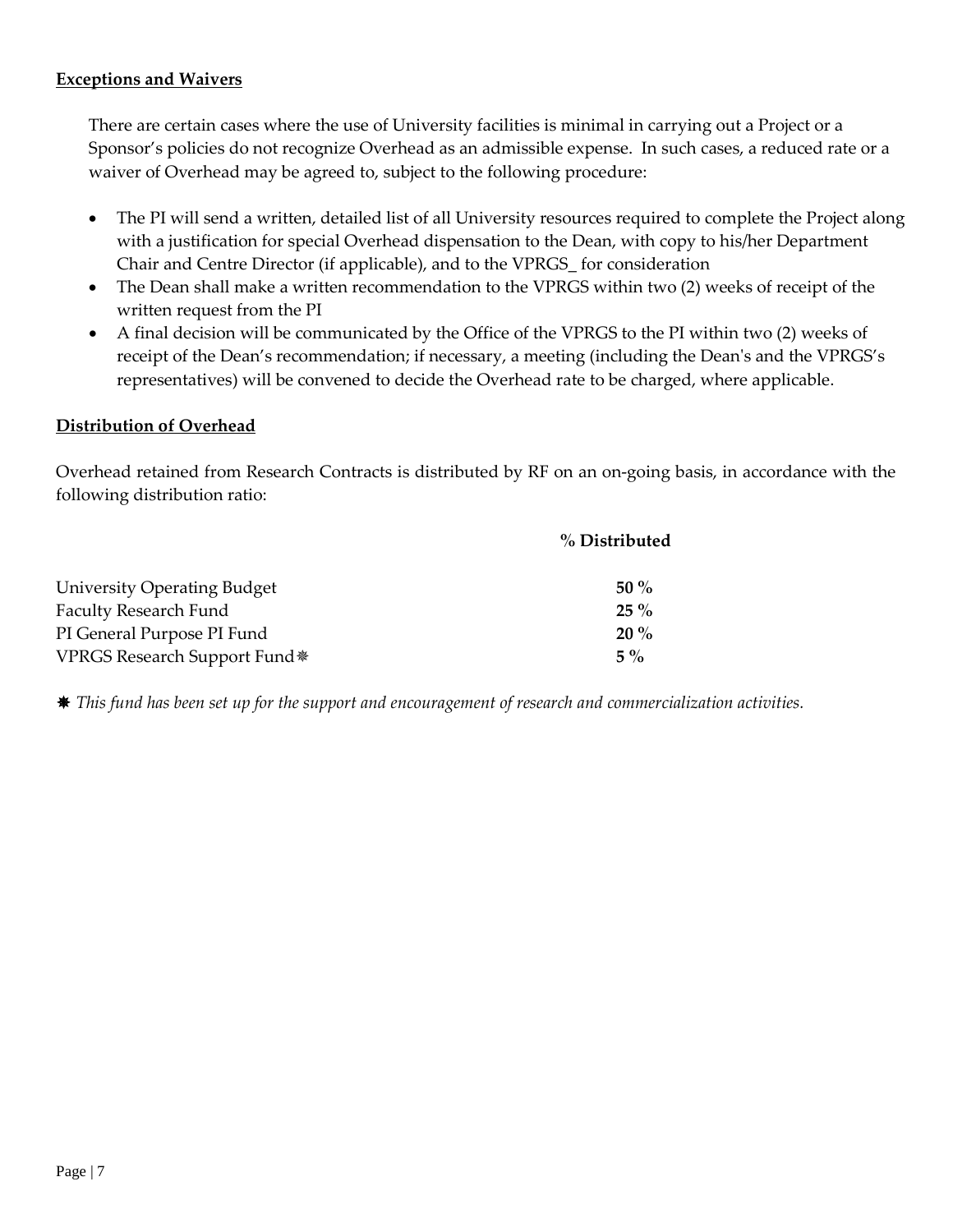#### **Section C - Honorarium**

#### **Honorarium Payment Mechanism**

During the term of a Research Contract, a PI may claim a portion of honorarium subject to the receipt by the University of corresponding payment from the Sponsor.

Payment of the final installment of honoraria will follow acceptance of the final report/deliverables and receipt of the final payment from the Sponsor.

The payment of honoraria will be initiated by the PI by sending a completed form **[OOR103](#page-15-0)** (Request for Payment of Honorarium - Contracts) to the OOR.

Following approval by the Associate Vice-President, Strategy and Operations, Office of the Vice-President, Research and Graduate Studies, the form OOR103 shall be forwarded to RF for verification and processing of payment.

#### **There are two (2) options for payment of an honorarium:**

| Option 1                       | O R | Option 2                           |
|--------------------------------|-----|------------------------------------|
| Payment of honorarium          |     | Deposit of the equivalent sum into |
| directly to the PI via Payroll |     | a General Purpose PI Account       |

#### **Option 1**

Honoraria paid directly to a PI shall be considered employment income and appropriate deductions will be made at source.

# **Option 2**

If a PI does not wish to receive the honorarium as employment income, he or she may choose to have the funds deposited into his/her General Purpose PI account to support future research endeavours.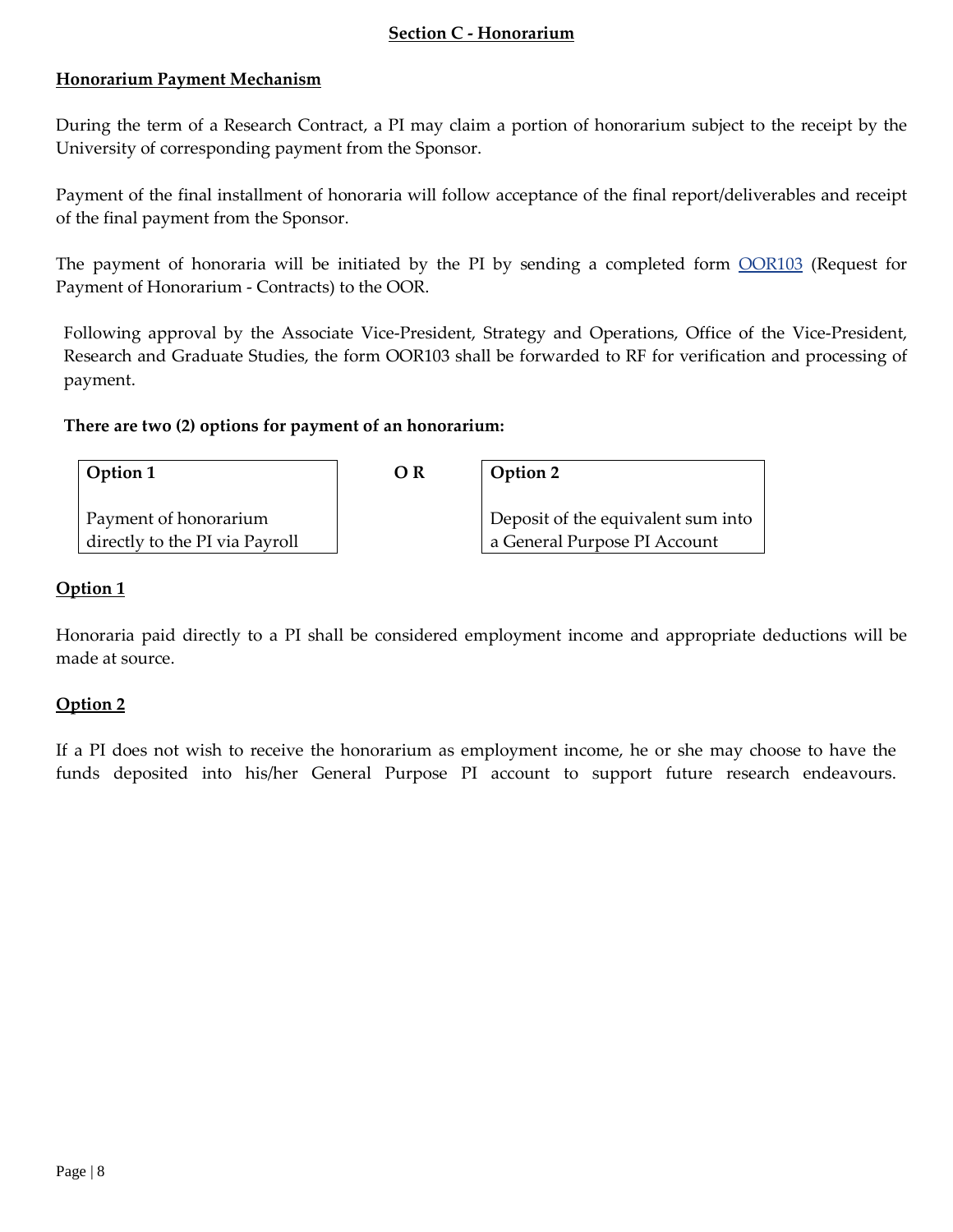#### <span id="page-10-0"></span>**Section D -OOR101**

| $OOR$ #:                                                                                         |                 |                 | <b>CONCORDIA UNIVERSITY</b>                            |                                            |                  |                                                              | Banner Fund #:                   |
|--------------------------------------------------------------------------------------------------|-----------------|-----------------|--------------------------------------------------------|--------------------------------------------|------------------|--------------------------------------------------------------|----------------------------------|
|                                                                                                  |                 |                 | <b>Internal Approval of Application for a Contract</b> |                                            |                  | Office of Research - Research Partnerships & Innovation Unit |                                  |
| Type of Contract:<br>Principal Investigator:                                                     | Standard $\Box$ | Service* $\Box$ |                                                        | $Sub-Grant*$                               |                  | Consulting* $\Box$<br>Dept./Centre:                          | * see conditions on page 3       |
| Co-Investigators:                                                                                |                 |                 |                                                        |                                            |                  |                                                              |                                  |
| Project Sponsor:                                                                                 |                 |                 |                                                        |                                            |                  |                                                              |                                  |
| Project Title:                                                                                   |                 |                 |                                                        |                                            |                  |                                                              |                                  |
| Project Period & Cost: Start Date:                                                               |                 |                 | End Date:                                              |                                            |                  | Total Project Cost: \$                                       | Currency:                        |
| Will adequate space be available for the proposed project:                                       |                 |                 |                                                        | Yesl                                       | No               |                                                              | If "No" please provide details.  |
| Will special facilities/services be required:                                                    |                 |                 |                                                        | $Yes$                                      | $\overline{N}$ o |                                                              | If "Yes" please provide details. |
| Other university commitments not mentioned above:                                                |                 |                 |                                                        | Yes                                        | No               |                                                              | If "Yes" please provide details. |
| Please indicate if any of the following are required and attach approval forms where applicable: |                 |                 |                                                        |                                            |                  |                                                              |                                  |
| Human Research Ethics Review                                                                     |                 |                 | Date Approved:                                         |                                            |                  |                                                              | Approval #:                      |
| <b>Animal Care Review</b>                                                                        |                 |                 | Date Approved:                                         |                                            |                  |                                                              | Approval #:                      |
| Use of Biohazardous Materials                                                                    |                 |                 |                                                        | (Please attach approval)                   |                  |                                                              |                                  |
| Use of Radioactive Materials                                                                     |                 |                 |                                                        | (Please attach valid license from C.N.S.C) |                  |                                                              |                                  |
| Use of Hazardous Materials                                                                       |                 |                 |                                                        |                                            |                  | (Please attach itemized list and estimated quantities)       |                                  |

**The Principal Investigator, Co-Investigators, and Centre Director (where applicable) hereby agree to act in accordance with all the terms and conditions of the proposed contract, and further agree to abide by all appropriate University rules, regulations and policies including but not limited to the terms and conditions of their respective collective agreement, the University's** *Policy on Intellectual Property* **[\(VPRGS-9\)](http://www.concordia.ca/content/dam/common/docs/policies/official-policies/VPRGS-9.pdf), the** *Policy on Conflicts of Interest in Research* **[\(VPRGS-5\)](http://www.concordia.ca/content/dam/common/docs/policies/official-policies/VPRGS-5.pdf) and the** *Code of Ethics and Safe Disclosure Policy Applicable to Employees of Concordia University* **[\(BD-4\)](http://www.concordia.ca/content/dam/common/docs/policies/official-policies/BD-4.pdf).**

**By signing below, I acknowledge that I have read and understood the University's** *[Policy on Conflicts of Interest in Research](http://www.concordia.ca/vpirsg/documents/policies/VPRGS-5.pdf)* **[\(VPRGS-5\)](http://www.concordia.ca/content/dam/common/docs/policies/official-policies/VPRGS-5.pdf), and confirm that I have or shall file a [Disclosure Report](http://www.concordia.ca/content/dam/common/docs/policies/official-policies/COI_disclosure_report_form.pdf) prior to entering into a situation that may constitute a Conflict of Interest.** 

| Principal Investigator               | Date            | <b>Centre Director</b>           | Date |
|--------------------------------------|-----------------|----------------------------------|------|
| Co-Investigator                      | Co-Investigator | Co-Investigator                  |      |
| <b>Acknowledgement and Approval:</b> |                 |                                  |      |
| Department Chair                     | Date            | <b>Faculty Dean or Designate</b> | Date |
| Associate Vice-President,            | Date            |                                  |      |

Strategy and Operations, VPRGS

#### **N.B. It is the responsibility of the PI to obtain approval at the Departmental and Faculty level.**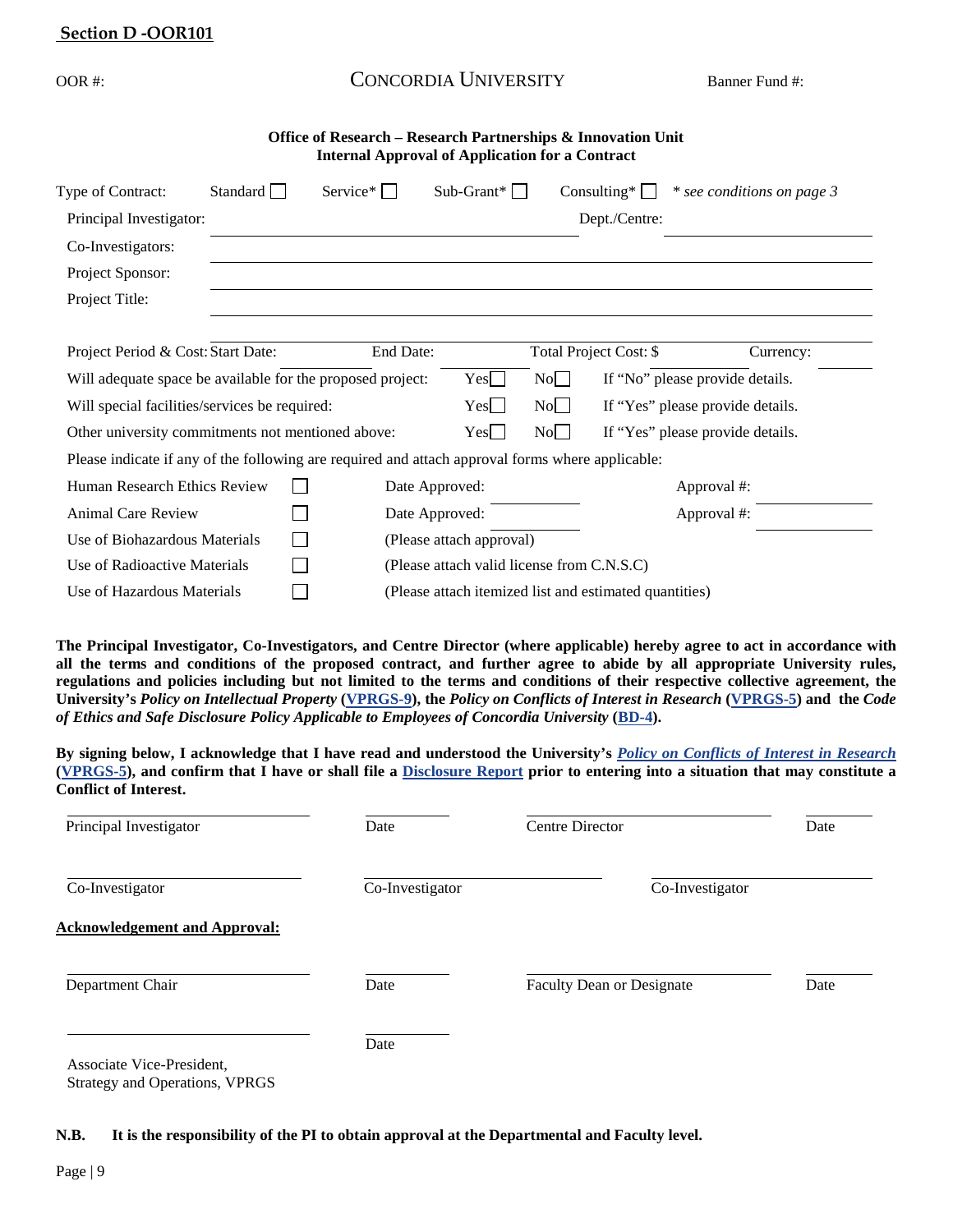| 1. Salaries for each individual receiving remuneration from contract:<br>Classification: (see list on p. 3)<br>Time period & Rate:<br>Name:<br>2. Total Fringe Benefits: (see page 3 for appropriate rates)<br>3. Faculty Member Honoraria & Research Supervision Fees:<br>No. of Days or Hours:<br>Name:<br>Daily or Hourly Rate:<br>hours<br>days<br>hours<br>days<br>hours<br>days<br>days<br>hours<br>TOTAL SALARY ITEMS (add items 1,2 &3):<br>4. Non-Salary Items: (Please provide total & breakdown within each category)<br>Total:<br>a) Material and supplies:<br>Books:<br>Lab supplies:<br>Computer supplies:<br>Stationery and office supplies:<br>Total:<br>b) Direct Charges:<br>Mail service (including courier):<br>Telecommunications (long distance or fax charges):<br>Total:<br>c) Report Production:<br>Printing:<br>Photocopies:<br>Total:<br>d) Equipment:<br>Computer equipment:<br>Other equipment:<br>e) Other Computer Cost:<br>Total:<br>Software:<br>Maintenance:<br>f) Travel:<br>Total:<br>Conferences:<br>Other travel:<br>g) Use of Facilities:<br>Total:<br>Computing charges:<br>Lab charges:<br>h) Other (please specify):<br>TOTAL NON-SALARY ITEMS (Add items a to h):<br>TOTAL DIRECT COSTS (Add total salary and non-salary items):<br>5. Indirect Costs: (please use appropriate calculation as per table on page 3)<br>6. Outside Consultants and Subcontracts (in excess of \$10,000 each):<br>TOTAL PROJECT COST: | <b>BUDGET ITEMS</b> | <b>ESTIMATED I NOTECT DUDGET FOR LENGD IN <math>\boxtimes</math> CANADIAN ON <math>\Box</math>0.5.1 0.005</b> | <b>AMOUNT</b> |
|---------------------------------------------------------------------------------------------------------------------------------------------------------------------------------------------------------------------------------------------------------------------------------------------------------------------------------------------------------------------------------------------------------------------------------------------------------------------------------------------------------------------------------------------------------------------------------------------------------------------------------------------------------------------------------------------------------------------------------------------------------------------------------------------------------------------------------------------------------------------------------------------------------------------------------------------------------------------------------------------------------------------------------------------------------------------------------------------------------------------------------------------------------------------------------------------------------------------------------------------------------------------------------------------------------------------------------------------------------------------------------------------------------------------------------------------------------------|---------------------|---------------------------------------------------------------------------------------------------------------|---------------|
|                                                                                                                                                                                                                                                                                                                                                                                                                                                                                                                                                                                                                                                                                                                                                                                                                                                                                                                                                                                                                                                                                                                                                                                                                                                                                                                                                                                                                                                               |                     |                                                                                                               |               |
|                                                                                                                                                                                                                                                                                                                                                                                                                                                                                                                                                                                                                                                                                                                                                                                                                                                                                                                                                                                                                                                                                                                                                                                                                                                                                                                                                                                                                                                               |                     |                                                                                                               |               |
|                                                                                                                                                                                                                                                                                                                                                                                                                                                                                                                                                                                                                                                                                                                                                                                                                                                                                                                                                                                                                                                                                                                                                                                                                                                                                                                                                                                                                                                               |                     |                                                                                                               |               |
|                                                                                                                                                                                                                                                                                                                                                                                                                                                                                                                                                                                                                                                                                                                                                                                                                                                                                                                                                                                                                                                                                                                                                                                                                                                                                                                                                                                                                                                               |                     |                                                                                                               |               |
|                                                                                                                                                                                                                                                                                                                                                                                                                                                                                                                                                                                                                                                                                                                                                                                                                                                                                                                                                                                                                                                                                                                                                                                                                                                                                                                                                                                                                                                               |                     |                                                                                                               |               |
|                                                                                                                                                                                                                                                                                                                                                                                                                                                                                                                                                                                                                                                                                                                                                                                                                                                                                                                                                                                                                                                                                                                                                                                                                                                                                                                                                                                                                                                               |                     |                                                                                                               |               |
|                                                                                                                                                                                                                                                                                                                                                                                                                                                                                                                                                                                                                                                                                                                                                                                                                                                                                                                                                                                                                                                                                                                                                                                                                                                                                                                                                                                                                                                               |                     |                                                                                                               |               |
|                                                                                                                                                                                                                                                                                                                                                                                                                                                                                                                                                                                                                                                                                                                                                                                                                                                                                                                                                                                                                                                                                                                                                                                                                                                                                                                                                                                                                                                               |                     |                                                                                                               |               |
|                                                                                                                                                                                                                                                                                                                                                                                                                                                                                                                                                                                                                                                                                                                                                                                                                                                                                                                                                                                                                                                                                                                                                                                                                                                                                                                                                                                                                                                               |                     |                                                                                                               |               |
|                                                                                                                                                                                                                                                                                                                                                                                                                                                                                                                                                                                                                                                                                                                                                                                                                                                                                                                                                                                                                                                                                                                                                                                                                                                                                                                                                                                                                                                               |                     |                                                                                                               |               |
|                                                                                                                                                                                                                                                                                                                                                                                                                                                                                                                                                                                                                                                                                                                                                                                                                                                                                                                                                                                                                                                                                                                                                                                                                                                                                                                                                                                                                                                               |                     |                                                                                                               |               |
|                                                                                                                                                                                                                                                                                                                                                                                                                                                                                                                                                                                                                                                                                                                                                                                                                                                                                                                                                                                                                                                                                                                                                                                                                                                                                                                                                                                                                                                               |                     |                                                                                                               |               |
|                                                                                                                                                                                                                                                                                                                                                                                                                                                                                                                                                                                                                                                                                                                                                                                                                                                                                                                                                                                                                                                                                                                                                                                                                                                                                                                                                                                                                                                               |                     |                                                                                                               |               |
|                                                                                                                                                                                                                                                                                                                                                                                                                                                                                                                                                                                                                                                                                                                                                                                                                                                                                                                                                                                                                                                                                                                                                                                                                                                                                                                                                                                                                                                               |                     |                                                                                                               |               |
|                                                                                                                                                                                                                                                                                                                                                                                                                                                                                                                                                                                                                                                                                                                                                                                                                                                                                                                                                                                                                                                                                                                                                                                                                                                                                                                                                                                                                                                               |                     |                                                                                                               |               |
|                                                                                                                                                                                                                                                                                                                                                                                                                                                                                                                                                                                                                                                                                                                                                                                                                                                                                                                                                                                                                                                                                                                                                                                                                                                                                                                                                                                                                                                               |                     |                                                                                                               |               |
|                                                                                                                                                                                                                                                                                                                                                                                                                                                                                                                                                                                                                                                                                                                                                                                                                                                                                                                                                                                                                                                                                                                                                                                                                                                                                                                                                                                                                                                               |                     |                                                                                                               |               |
|                                                                                                                                                                                                                                                                                                                                                                                                                                                                                                                                                                                                                                                                                                                                                                                                                                                                                                                                                                                                                                                                                                                                                                                                                                                                                                                                                                                                                                                               |                     |                                                                                                               |               |
|                                                                                                                                                                                                                                                                                                                                                                                                                                                                                                                                                                                                                                                                                                                                                                                                                                                                                                                                                                                                                                                                                                                                                                                                                                                                                                                                                                                                                                                               |                     |                                                                                                               |               |
|                                                                                                                                                                                                                                                                                                                                                                                                                                                                                                                                                                                                                                                                                                                                                                                                                                                                                                                                                                                                                                                                                                                                                                                                                                                                                                                                                                                                                                                               |                     |                                                                                                               |               |
|                                                                                                                                                                                                                                                                                                                                                                                                                                                                                                                                                                                                                                                                                                                                                                                                                                                                                                                                                                                                                                                                                                                                                                                                                                                                                                                                                                                                                                                               |                     |                                                                                                               |               |
|                                                                                                                                                                                                                                                                                                                                                                                                                                                                                                                                                                                                                                                                                                                                                                                                                                                                                                                                                                                                                                                                                                                                                                                                                                                                                                                                                                                                                                                               |                     |                                                                                                               |               |
|                                                                                                                                                                                                                                                                                                                                                                                                                                                                                                                                                                                                                                                                                                                                                                                                                                                                                                                                                                                                                                                                                                                                                                                                                                                                                                                                                                                                                                                               |                     |                                                                                                               |               |
|                                                                                                                                                                                                                                                                                                                                                                                                                                                                                                                                                                                                                                                                                                                                                                                                                                                                                                                                                                                                                                                                                                                                                                                                                                                                                                                                                                                                                                                               |                     |                                                                                                               |               |
|                                                                                                                                                                                                                                                                                                                                                                                                                                                                                                                                                                                                                                                                                                                                                                                                                                                                                                                                                                                                                                                                                                                                                                                                                                                                                                                                                                                                                                                               |                     |                                                                                                               |               |
|                                                                                                                                                                                                                                                                                                                                                                                                                                                                                                                                                                                                                                                                                                                                                                                                                                                                                                                                                                                                                                                                                                                                                                                                                                                                                                                                                                                                                                                               |                     |                                                                                                               |               |
|                                                                                                                                                                                                                                                                                                                                                                                                                                                                                                                                                                                                                                                                                                                                                                                                                                                                                                                                                                                                                                                                                                                                                                                                                                                                                                                                                                                                                                                               |                     |                                                                                                               |               |
|                                                                                                                                                                                                                                                                                                                                                                                                                                                                                                                                                                                                                                                                                                                                                                                                                                                                                                                                                                                                                                                                                                                                                                                                                                                                                                                                                                                                                                                               |                     |                                                                                                               |               |
|                                                                                                                                                                                                                                                                                                                                                                                                                                                                                                                                                                                                                                                                                                                                                                                                                                                                                                                                                                                                                                                                                                                                                                                                                                                                                                                                                                                                                                                               |                     |                                                                                                               |               |
|                                                                                                                                                                                                                                                                                                                                                                                                                                                                                                                                                                                                                                                                                                                                                                                                                                                                                                                                                                                                                                                                                                                                                                                                                                                                                                                                                                                                                                                               |                     |                                                                                                               |               |
|                                                                                                                                                                                                                                                                                                                                                                                                                                                                                                                                                                                                                                                                                                                                                                                                                                                                                                                                                                                                                                                                                                                                                                                                                                                                                                                                                                                                                                                               |                     |                                                                                                               |               |
|                                                                                                                                                                                                                                                                                                                                                                                                                                                                                                                                                                                                                                                                                                                                                                                                                                                                                                                                                                                                                                                                                                                                                                                                                                                                                                                                                                                                                                                               |                     |                                                                                                               |               |
|                                                                                                                                                                                                                                                                                                                                                                                                                                                                                                                                                                                                                                                                                                                                                                                                                                                                                                                                                                                                                                                                                                                                                                                                                                                                                                                                                                                                                                                               |                     |                                                                                                               |               |
|                                                                                                                                                                                                                                                                                                                                                                                                                                                                                                                                                                                                                                                                                                                                                                                                                                                                                                                                                                                                                                                                                                                                                                                                                                                                                                                                                                                                                                                               |                     |                                                                                                               |               |
|                                                                                                                                                                                                                                                                                                                                                                                                                                                                                                                                                                                                                                                                                                                                                                                                                                                                                                                                                                                                                                                                                                                                                                                                                                                                                                                                                                                                                                                               |                     |                                                                                                               |               |
|                                                                                                                                                                                                                                                                                                                                                                                                                                                                                                                                                                                                                                                                                                                                                                                                                                                                                                                                                                                                                                                                                                                                                                                                                                                                                                                                                                                                                                                               |                     |                                                                                                               |               |
|                                                                                                                                                                                                                                                                                                                                                                                                                                                                                                                                                                                                                                                                                                                                                                                                                                                                                                                                                                                                                                                                                                                                                                                                                                                                                                                                                                                                                                                               |                     |                                                                                                               |               |
|                                                                                                                                                                                                                                                                                                                                                                                                                                                                                                                                                                                                                                                                                                                                                                                                                                                                                                                                                                                                                                                                                                                                                                                                                                                                                                                                                                                                                                                               |                     |                                                                                                               |               |
|                                                                                                                                                                                                                                                                                                                                                                                                                                                                                                                                                                                                                                                                                                                                                                                                                                                                                                                                                                                                                                                                                                                                                                                                                                                                                                                                                                                                                                                               |                     |                                                                                                               |               |
|                                                                                                                                                                                                                                                                                                                                                                                                                                                                                                                                                                                                                                                                                                                                                                                                                                                                                                                                                                                                                                                                                                                                                                                                                                                                                                                                                                                                                                                               |                     |                                                                                                               |               |
|                                                                                                                                                                                                                                                                                                                                                                                                                                                                                                                                                                                                                                                                                                                                                                                                                                                                                                                                                                                                                                                                                                                                                                                                                                                                                                                                                                                                                                                               |                     |                                                                                                               |               |
|                                                                                                                                                                                                                                                                                                                                                                                                                                                                                                                                                                                                                                                                                                                                                                                                                                                                                                                                                                                                                                                                                                                                                                                                                                                                                                                                                                                                                                                               |                     |                                                                                                               |               |
|                                                                                                                                                                                                                                                                                                                                                                                                                                                                                                                                                                                                                                                                                                                                                                                                                                                                                                                                                                                                                                                                                                                                                                                                                                                                                                                                                                                                                                                               |                     |                                                                                                               |               |
|                                                                                                                                                                                                                                                                                                                                                                                                                                                                                                                                                                                                                                                                                                                                                                                                                                                                                                                                                                                                                                                                                                                                                                                                                                                                                                                                                                                                                                                               |                     |                                                                                                               |               |
|                                                                                                                                                                                                                                                                                                                                                                                                                                                                                                                                                                                                                                                                                                                                                                                                                                                                                                                                                                                                                                                                                                                                                                                                                                                                                                                                                                                                                                                               |                     |                                                                                                               |               |
|                                                                                                                                                                                                                                                                                                                                                                                                                                                                                                                                                                                                                                                                                                                                                                                                                                                                                                                                                                                                                                                                                                                                                                                                                                                                                                                                                                                                                                                               |                     |                                                                                                               |               |
|                                                                                                                                                                                                                                                                                                                                                                                                                                                                                                                                                                                                                                                                                                                                                                                                                                                                                                                                                                                                                                                                                                                                                                                                                                                                                                                                                                                                                                                               |                     |                                                                                                               |               |
|                                                                                                                                                                                                                                                                                                                                                                                                                                                                                                                                                                                                                                                                                                                                                                                                                                                                                                                                                                                                                                                                                                                                                                                                                                                                                                                                                                                                                                                               |                     |                                                                                                               |               |

ESTIMATED PROJECT BUDGET FOR PERIOD IN  $\boxtimes$  CANADIAN OR  $\Box$ U.S. FUNDS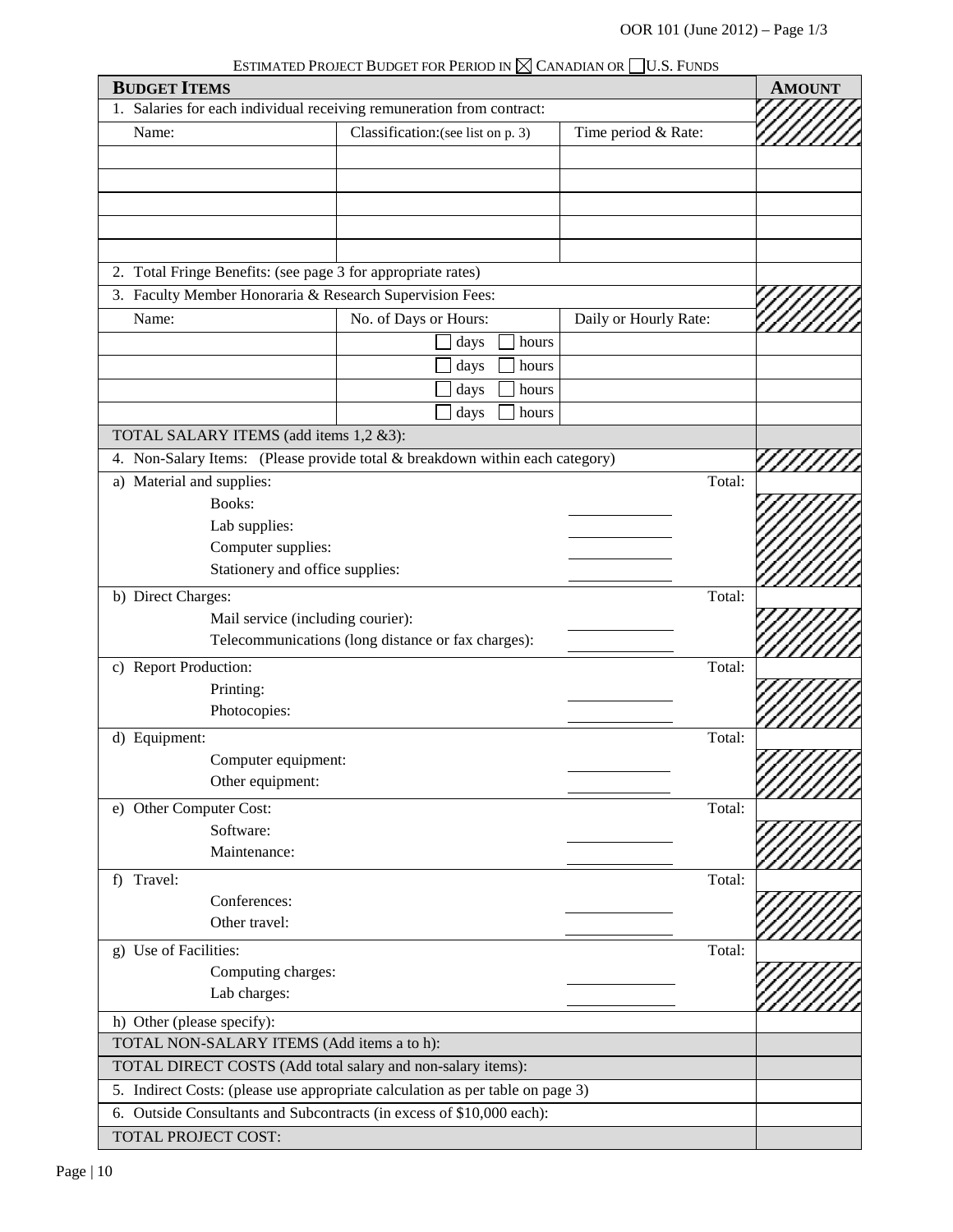OOR 101 (June 2012) – Page 2/3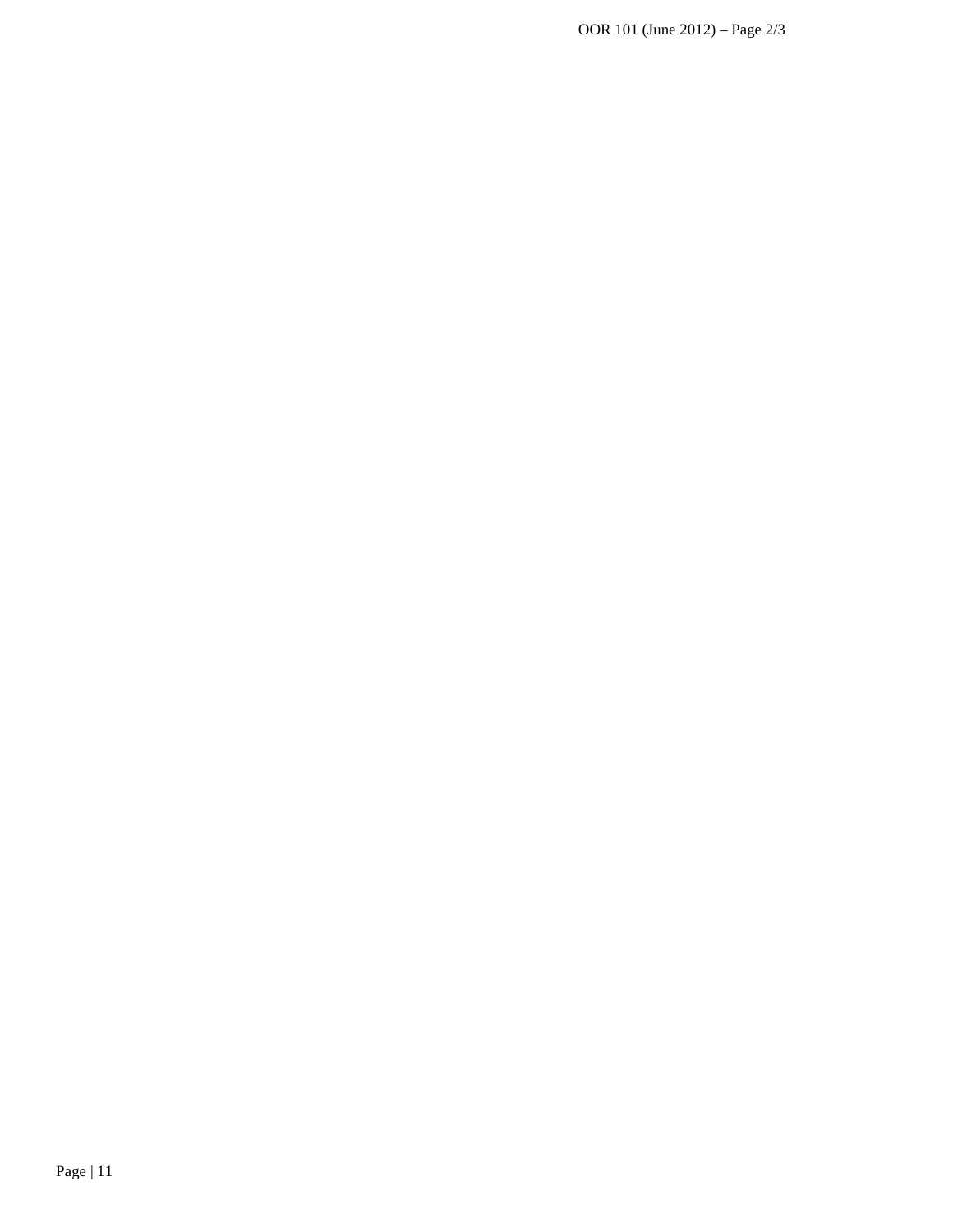# CONCORDIA UNIVERSITY Office of Research – Research Partnerships & Innovation Unit

| <b>Employee Classifications:</b> | Undergraduate Student                             | <sub>or</sub>          | Non-student: Research Assistant |        |
|----------------------------------|---------------------------------------------------|------------------------|---------------------------------|--------|
|                                  | Graduate Student - Master                         |                        | Research Associate              |        |
|                                  | Graduate Student - PhD                            |                        | Technician                      |        |
|                                  | Post-doctoral Fellows                             | Other (please specify) |                                 |        |
| <b>Fringe Benefits Rates:</b>    | Full-time employees (hired for 12 months or more) |                        |                                 | 22.54% |
|                                  | <b>Students and Casual Employees</b>              |                        |                                 | 17.52% |
|                                  | (rates may vary, please verify rates with HR)     |                        |                                 |        |

Overhead Rates:

| <b>Type of</b><br><b>Agreement</b>                                                          | <b>Sponsor</b>                   | <b>On-Campus Rate</b>                                         | <b>Off-Campus Rate</b>                                        |
|---------------------------------------------------------------------------------------------|----------------------------------|---------------------------------------------------------------|---------------------------------------------------------------|
| <b>Standard</b><br><b>Contract</b>                                                          | Industry                         | 40% of TDC †                                                  | 20% of TDC †                                                  |
|                                                                                             | Federal<br>Government<br>(PWGSC) | 65% of Salaries & Employee<br>Benefits $+2\%$ of travel costs | 30% of Salaries & Employee<br>Benefits $+2\%$ of travel costs |
| <b>Service</b><br><b>Contract</b>                                                           | Any                              | 20% of TDC †                                                  | N/A                                                           |
| <b>Consulting</b><br><b>Contract</b>                                                        | Any                              | 10% of TDC $\dagger$                                          | N/A                                                           |
| Sub-Grant, Co-<br>grant,<br><b>Negotiated</b><br>Grant,<br><b>Contribution</b><br>Agreement | Any                              | 15% of TDC †                                                  | N/A                                                           |

These rates are subject to periodic revision. Please confirm these rates with the OOR prior to preparing a project budget.

† TDC - Total Direct Costs means the total direct costs to perform the work anticipated under the Research Agreement minus external subcontracts.

On-campus means work performed on the premises of the University using the University's facilities, staff or equipment.

Off-campus means work that is not performed on the premises of the University and does not entail the use of University resources beyond the services of the OOR and/or Financial Services, students, staff or other University personnel i.e., work carried out at a Sponsor's facility or at another institution. The charging of off-campus rates requires the prior approval of the Department Chair and Dean and must be clearly documented in this OOR Form 101.

OOR 101 (June 2012) – Page 3/3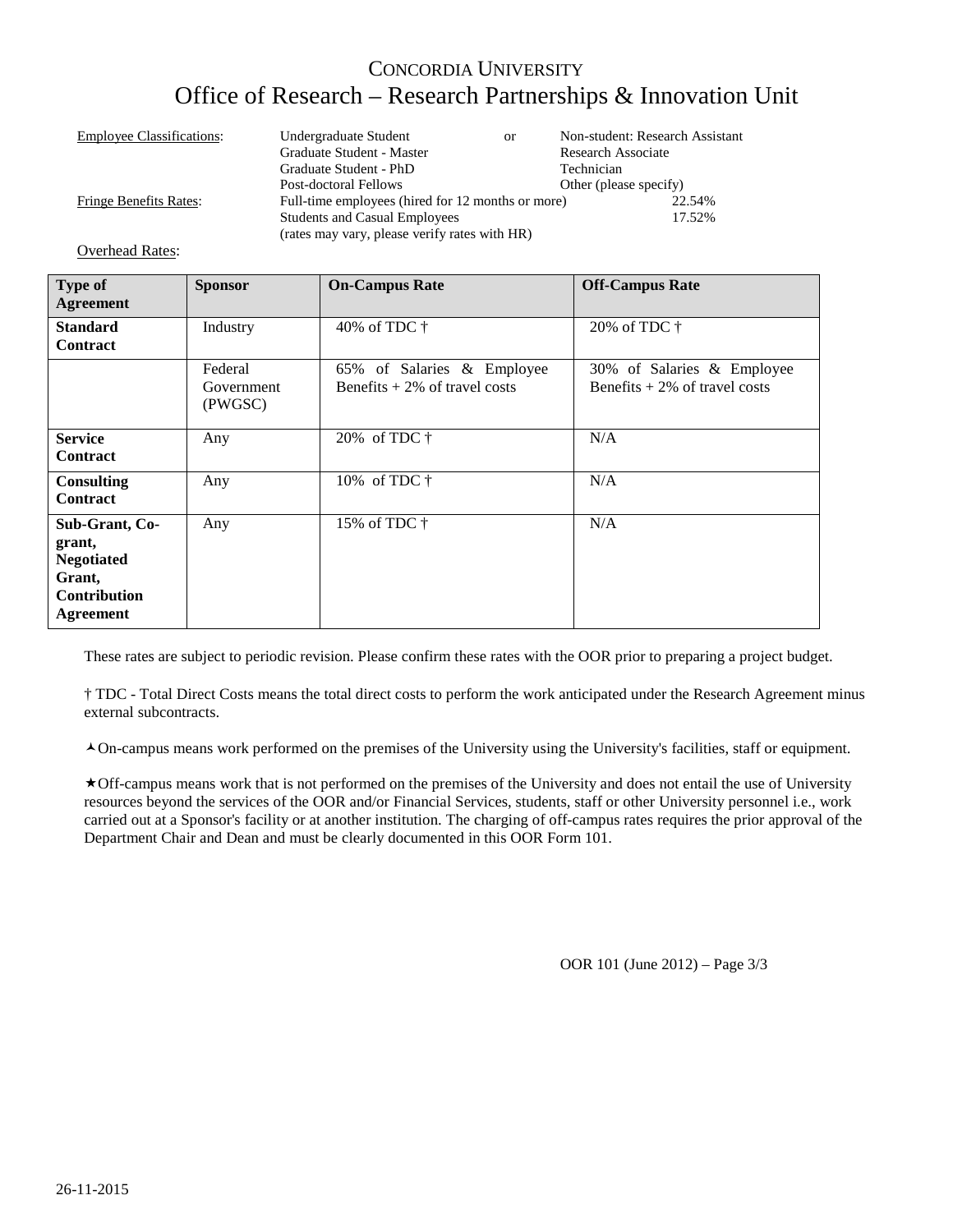**Section D - OOR101A** 

# OOR #: CONCORDIA UNIVERSITY Banner Fund #:

#### **Office of Research – Research Partnerships & Innovation Unit Internal Approval of Application for a Negotiated Grant**

| Principal Investigator:                                                                          |                    |                                             |            |                                              | Dept./Centre:                                          |           |
|--------------------------------------------------------------------------------------------------|--------------------|---------------------------------------------|------------|----------------------------------------------|--------------------------------------------------------|-----------|
| Co-Investigators:                                                                                |                    |                                             |            |                                              |                                                        |           |
| Project Sponsor:                                                                                 |                    |                                             |            |                                              |                                                        |           |
| Project Title:                                                                                   |                    |                                             |            |                                              |                                                        |           |
|                                                                                                  |                    |                                             |            |                                              |                                                        |           |
| Project Period & Cost:                                                                           | <b>Start Date:</b> | End Date:                                   |            |                                              | Total Project Cost: \$                                 | Currency: |
| Amount held back for indirect recovery cost (15%):                                               |                    |                                             |            |                                              | Amount available to Principal Investigator:            |           |
| Will adequate space be available for the proposed project:                                       |                    |                                             | Yes        | $\overline{N}$ $\overline{O}$ $\overline{O}$ | If "No" please provide details.                        |           |
| Will special facilities/services be required:                                                    |                    |                                             | $Yes \Box$ | $\overline{N_0}$                             | If "Yes" please provide details.                       |           |
| Other University commitments not mentioned above:                                                |                    |                                             | Yes        | $\overline{N_0}$                             | If "Yes" please provide details.                       |           |
| Please indicate if any of the following are required and attach approval forms where applicable: |                    |                                             |            |                                              |                                                        |           |
| Human Research Ethics Review                                                                     |                    | Date Approved:                              |            |                                              | Approval #:                                            |           |
| <b>Animal Care Review</b>                                                                        |                    | Date Approved:                              |            |                                              | Approval #:                                            |           |
| Use of Biohazardous Materials                                                                    |                    | (Please attach approval)                    |            |                                              |                                                        |           |
| Use of Radioactive Materials                                                                     |                    | (Please attach valid license from A.E.C.B.) |            |                                              |                                                        |           |
| Use of Hazardous Materials                                                                       |                    |                                             |            |                                              | (Please attach itemized list and estimated quantities) |           |

**The Principal Investigator, Co-Investigators, and Centre Director (where applicable) hereby agree to act in accordance with all the terms and conditions of the proposed contract, and further agree to abide by all appropriate University rules, regulations and policies including but not limited to the terms and conditions of their respective collective agreement, the University's** *Policy on Intellectual Property* **[\(VPRGS-](http://www.concordia.ca/content/dam/common/docs/policies/official-policies/VPRGS-9.pdf)[9\)](http://www.concordia.ca/content/dam/common/docs/policies/official-policies/VPRGS-9.pdf), the** *Policy on Conflicts of Interest in Research* **[\(VPRGS-5\)](http://www.concordia.ca/content/dam/common/docs/policies/official-policies/VPRGS-5.pdf) and the** *Code of Ethics and Safe Disclosure Policy Applicable to Employees of Concordia University* **[\(BD-4\)](http://www.concordia.ca/content/dam/common/docs/policies/official-policies/BD-4.pdf).**

**By signing below, I acknowledge that I have read and understood the University's** *Policy on Conflicts of Interest in Research* **[\(VPRGS-5\)](http://www.concordia.ca/content/dam/common/docs/policies/official-policies/VPRGS-5.pdf), and confirm that I have or shall file [a Disclosure Report](http://www.concordia.ca/content/dam/common/docs/policies/official-policies/COI_disclosure_report_form.pdf) prior to entering into a situation that may constitute a Conflict of Interest.** 

| Principal Investigator                                             | Date            | <b>Centre Director</b>    | Date |
|--------------------------------------------------------------------|-----------------|---------------------------|------|
| Co-Investigator                                                    | Co-Investigator | Co-Investigator           |      |
| <b>Acknowledgement and Approval:</b>                               |                 |                           |      |
| Department Chair                                                   | Date            | Faculty Dean or Designate | Date |
| Associate Vice-President,<br><b>Strategy and Operations, VPRGS</b> | Date            |                           |      |

**N.B. It is the responsibility of the PI to obtain approval at the Departmental and Faculty level.** 

OOR 101A (June 2012) – Page 1/1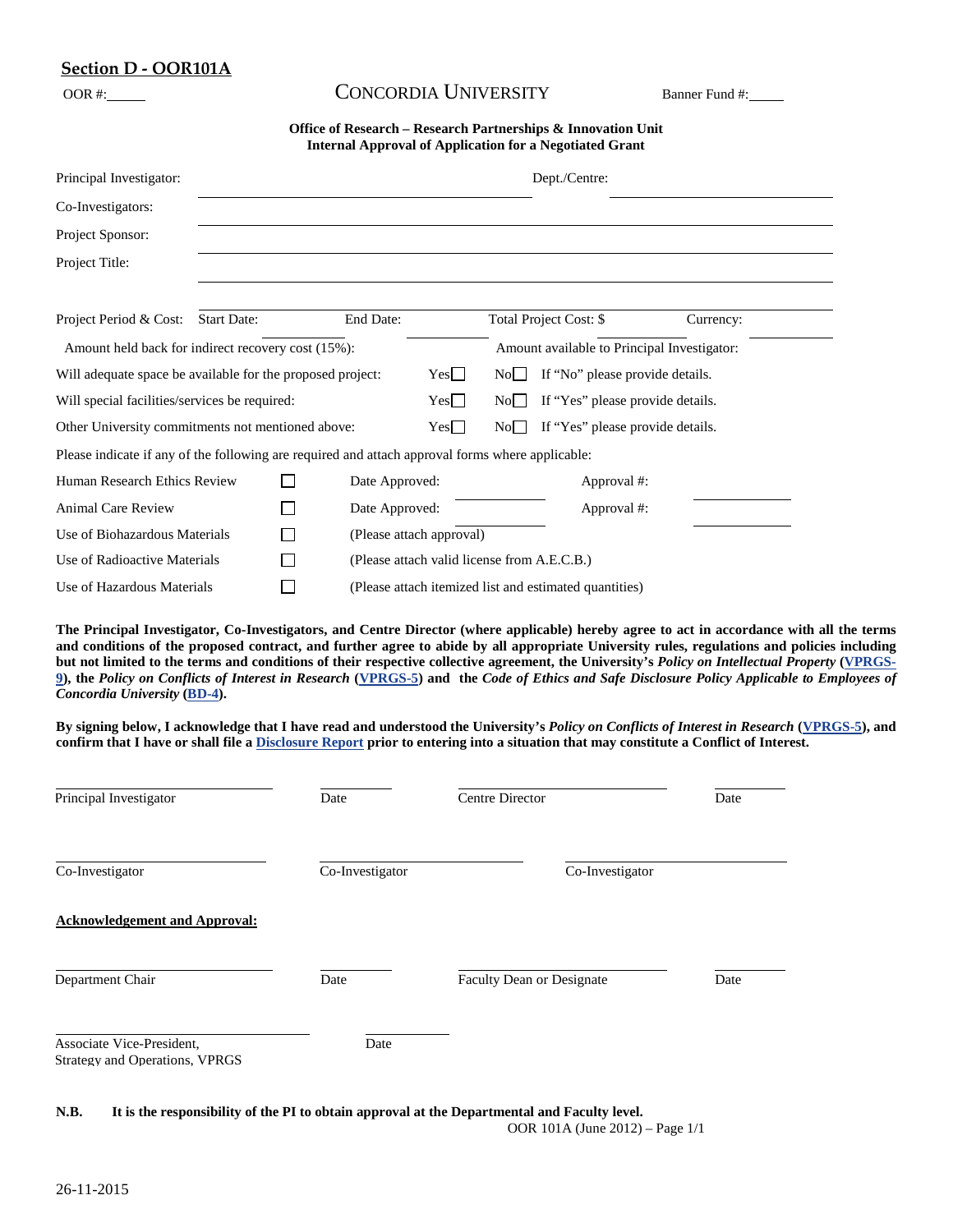# <span id="page-15-0"></span>**Section D - OOR103**

|                                                |              | (Please Print or Type)                          | <b>REQUEST FOR PAYMENT OF HONOKAKIUM - CONTRACTS</b>   |
|------------------------------------------------|--------------|-------------------------------------------------|--------------------------------------------------------|
| Name of Payee:                                 |              |                                                 |                                                        |
| <b>Social Insurance Number:</b>                |              |                                                 |                                                        |
| Department/Centre:                             |              |                                                 |                                                        |
| <b>Internal Address:</b>                       |              |                                                 |                                                        |
|                                                |              |                                                 |                                                        |
|                                                |              | <b>CONTRACT DATA</b>                            |                                                        |
| Position on Contract (check one):              |              | Principal Investigator<br>(Account Code: 70200) | Co-Investigator: ____________<br>(Account Code: 70210) |
| <b>Sponsor's Name:</b>                         |              |                                                 |                                                        |
|                                                |              | Company/Agency                                  |                                                        |
| <b>Title of Project:</b>                       |              |                                                 |                                                        |
| <b>Banner Fund No.:</b>                        |              |                                                 | Banner Fund Number / Account Code                      |
|                                                |              |                                                 |                                                        |
| Payment for the Period of:                     |              | Start Date - End Date                           |                                                        |
| Installment:                                   |              | $\sigma$ of                                     |                                                        |
|                                                |              |                                                 |                                                        |
|                                                |              |                                                 |                                                        |
| No. of Hours/Days                              |              | Hourly /Daily Rate                              | Honorarium to be deposited to GPPI Fund                |
| Worked                                         |              |                                                 |                                                        |
|                                                | @ \$         |                                                 | \$                                                     |
|                                                |              |                                                 |                                                        |
|                                                |              |                                                 |                                                        |
| <b>SIGNATURES:</b>                             |              |                                                 |                                                        |
| Principal Investigator:                        |              |                                                 |                                                        |
| <b>Signing Authority</b>                       |              | (Print Name)                                    | (Signature and date)                                   |
| Associate Vice-President,                      |              |                                                 |                                                        |
| <b>Strategy and Operations</b><br><b>VPRGS</b> |              |                                                 |                                                        |
| Verified by                                    |              |                                                 | (Signature and date)                                   |
| Restricted Funds,                              |              |                                                 |                                                        |
| <b>Financial Services</b>                      | (Print Name) |                                                 | (Signature and date)                                   |
|                                                |              |                                                 |                                                        |
|                                                |              |                                                 |                                                        |
|                                                |              |                                                 |                                                        |
|                                                |              |                                                 |                                                        |

#### **CONCORDIA UNIVERSITY REQUEST FOR PAYMENT OF HONORARIUM - CONTRACTS**

OOR Form 103 (June. 2012)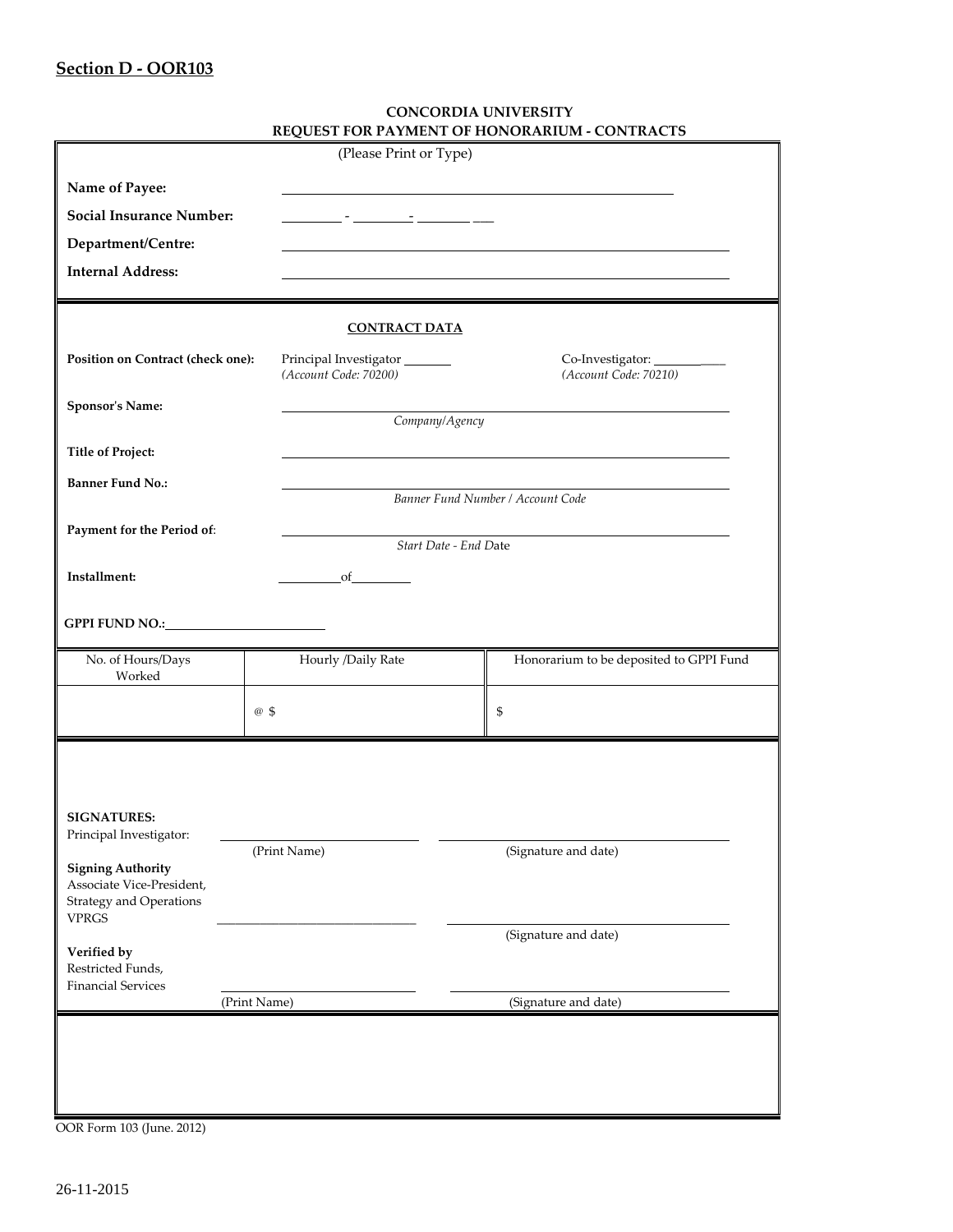#### **Section D- OOR104**

# **NON-DISCLOSURE AGREEMENT (COMPANIES)**

This Agreement is entered into as of [EFFECTIVE DATE] ("**Effective Date**")

#### BETWEEN:

[**OTHER PARTY'S LEGAL NAME**], a corporation incorporated under the laws of [PROVINCE/COUNTRY], having its registered office at [OTHER PARTY'S COMPLETE ADDRESS] ("**Company**"), herein represented by  $\Box$  duly authorized to sign the present agreement on behalf of the Company

#### AND

**CONCORDIA UNIVERSITY**, a corporation duly incorporated by the *Concordia University Act*, S.Q. 1948, c. 91 as amended by S.Q. 1959-60, c. 191 and S.Q. 2006, c. 69 having its head office at 1455 de Maisonneuve Blvd. West, suite GM 801, City of Montreal, Province of Quebec H3G 1M8, ("**Concordia**") herein acting and represented by **EXECUTE:** duly authorized as s/he so declares.

**WHEREAS** the Parties wish to exchange information for the sole purpose of [DESCRIPTION OF PURPOSE FOR WHICH INFORMATION IS TO BE EXCHANGED] (the "**Purpose**"); and

**WHEREAS** the Parties desire to protect the confidentiality of such information;

**NOW THEREFORE** in consideration of the mutual covenants and obligations contained herein and other good and valuable consideration, the receipt and sufficiency of which are hereby acknowledged, Company and Concordia (the "**Parties**") agree as follows:

#### 1. **DEFINITIONS**

1.1. Definitions. In this Agreement, the following terms will have the following meanings:

"**Business Day**" means any day other than a Saturday, Sunday or statutory holiday in the Province of Quebec;

"**Confidential Information**" means any information which is confidential in nature or that is treated as being confidential by Disclosing Party, whether such information is or has been conveyed to Receiving Party orally or in written or other tangible form, and whether such information is received or accessed by Receiving Party, directly or indirectly, such as in the course of discussions or other investigations. Without limiting the generality of the foregoing, Confidential Information shall include without limitation, (i) any trade secret, technical, financial or business information, data, idea, concept or know-how that is considered and treated as being confidential by Disclosing Party; (ii) the fact that discussions between the Parties have been or are taking place; (iii) the fact that confidential information has been disclosed to Receiving Party; (iv) the terms and conditions of this Agreement. Confidential Information disclosed in tangible or electronic form may be marked or otherwise identified by Disclosing Party with a legend as being confidential, but in no event shall the absence of such a mark or legend relieve Receiving Party of the obligation to treat as confidential, information which would be considered confidential by a person exercising reasonable business judgment.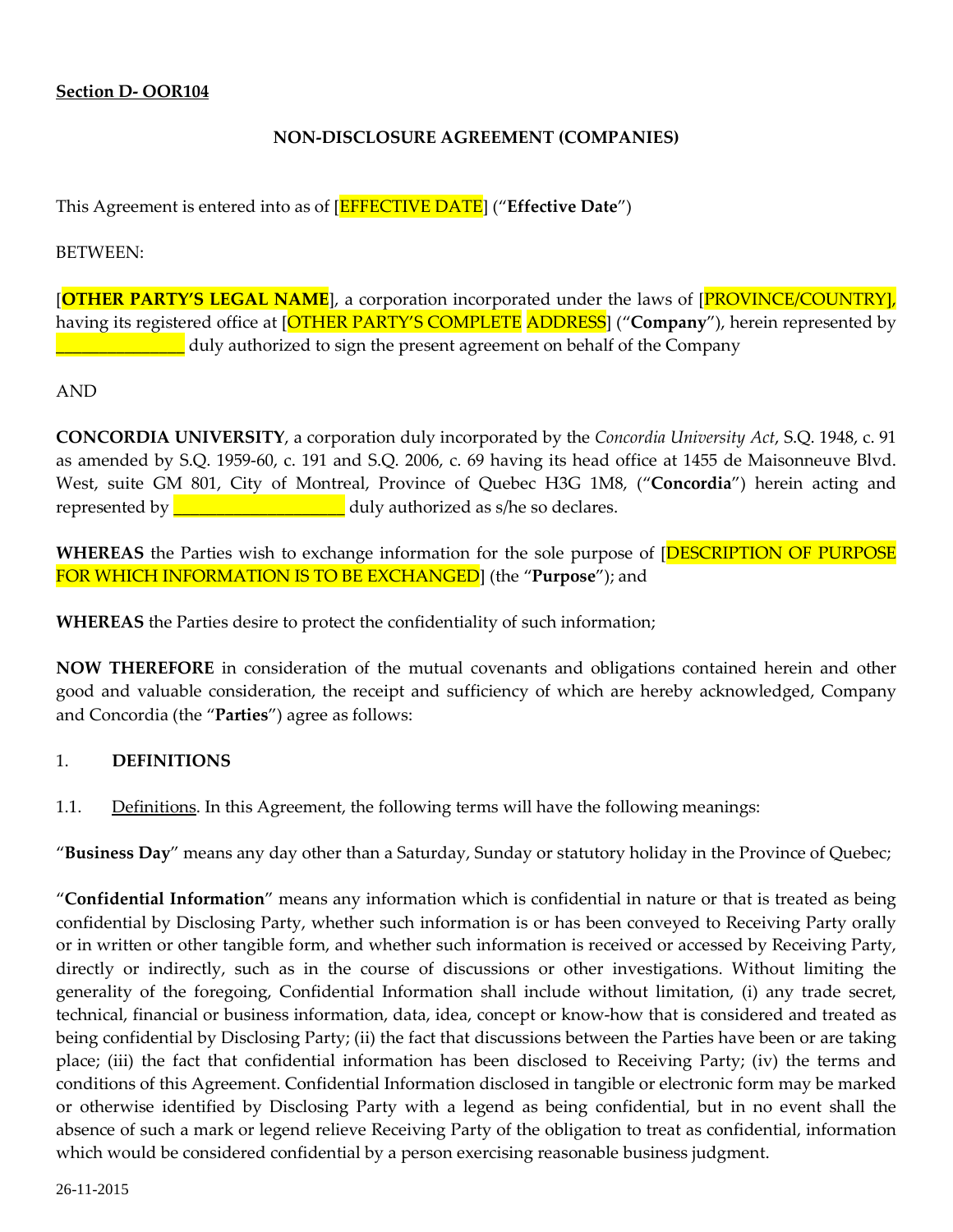"**Competitor**" means, with respect to a Party, any person who offers products or services that compete with products or services of such Party.

"**Corporate Advisors**" means any lawyers, accountants, financial and other professional advisors of Receiving Party who are required by law, by contract or otherwise to keep all Confidential Information that may be disclosed to them by Receiving Party in confidence to at least the same extent as Receiving Party is bound to keep Confidential Information in confidence hereunder.

"**Disclosing Party**" means any or both of Company and Concordia that discloses Confidential Information pursuant to this Agreement.

"**Intellectual Property Right**" means any right that is or may be granted or recognized under any Canadian or foreign legislation regarding patents, copyrights, neighboring rights, moral rights, trade-marks, trade names, service marks, industrial designs, mask works, integrated circuit topographies, privacy, publicity, celebrity and personality rights and any other statutory provision or common or civil law principle regarding intellectual and industrial property, whether registered or unregistered, and including rights in any application for any of the foregoing.

"**Receiving Party**" means any or both of Company or Concordia that receive(s) Confidential Information pursuant to this Agreement.

# 2. **USE AND DISCLOSURE OF CONFIDENTIAL INFORMATION**

- 2.1 Receiving Party agrees that it shall not use any of Disclosing Party's Confidential Information for any reason other than the Purpose, or copy or otherwise reproduce Disclosing Party's Confidential Information, or disclose, disseminate or otherwise communicate in whole or in part any of Disclosing Party's Confidential Information to any third party. Receiving Party may disclose the Disclosing Party's Confidential Information to those of its officers, directors, employees or Corporate Advisors who have a need to know such Confidential Information provided that such individuals have entered into agreements with the Receiving Party with obligations of confidentiality no less stringent than the obligations of Receiving Party under this Agreement.
- 2.2 Receiving Party agrees that it shall safeguard Disclosing Party's Confidential Information from disclosure to anyone other than as permitted hereby and, at a minimum, use efforts commensurate with those that Receiving Party employs for protecting the confidentiality of its own information, which it does not wish to disclose, which efforts shall in no event amount to less than a reasonable degree of care.
- 2.3 In the event that Receiving Party becomes legally compelled by law, regulation or order of court or administrative body to disclose any of Disclosing Party's Confidential Information, Receiving Party shall be entitled to disclose such Confidential Information subject to the requirements of this Section 2.3. Receiving Party shall provide Disclosing Party with prompt written notice of such requirements so that Disclosing Party may seek a protective order or other appropriate remedy and/or waive compliance with the terms of this Agreement, which waiver may not be unreasonably withheld. In the event that such protective order or other remedy is not obtained, or that Disclosing Party waives compliance with the provisions hereof, Receiving Party agrees to furnish only that portion of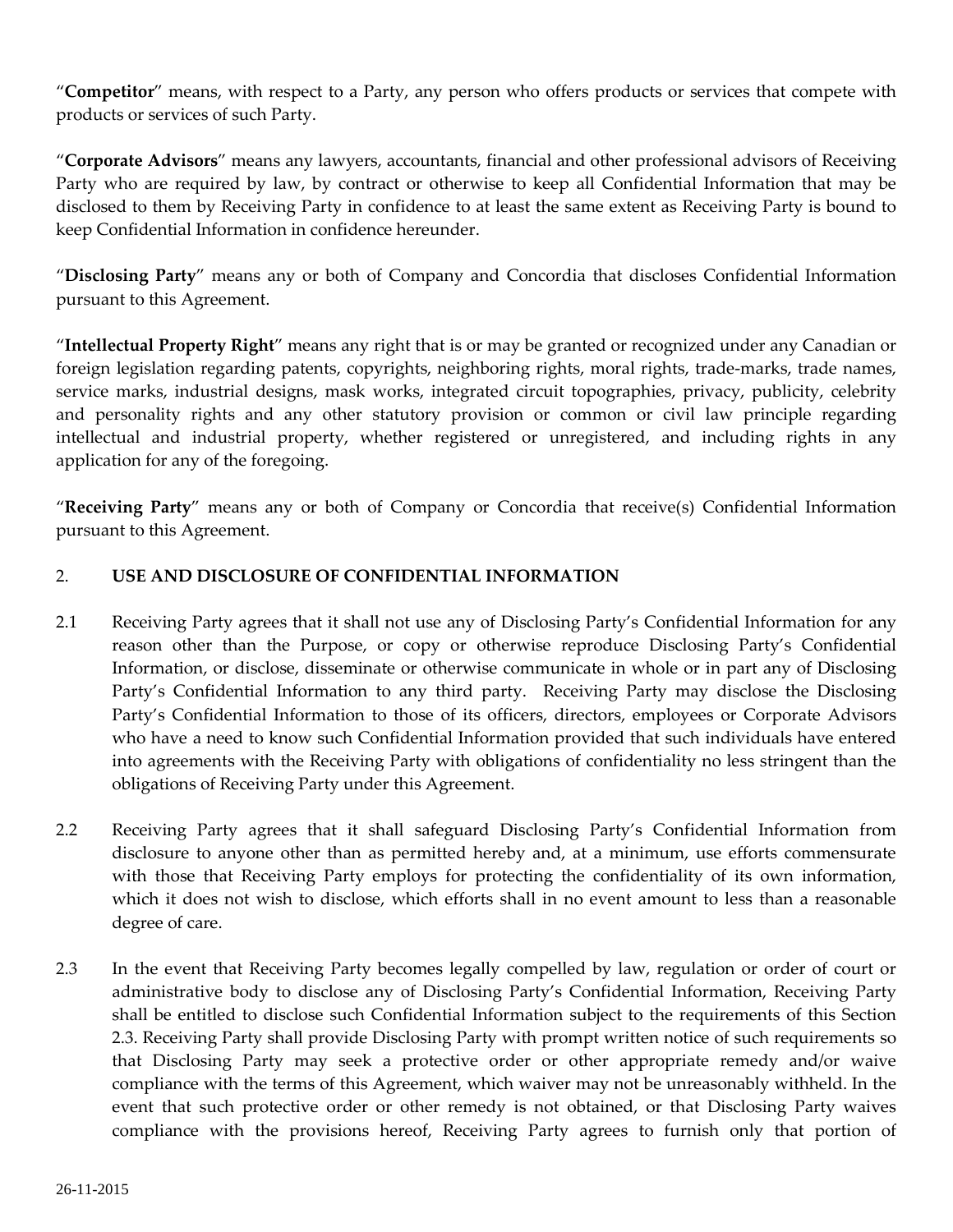Disclosing Party's Confidential Information which is legally required and to exercise best efforts to obtain assurances that the information disclosed will be treated in confidence.

# 3. **EXCEPTIONS**

- 3.1 Notwithstanding anything to the contrary herein, the following will not constitute Confidential Information for the purposes of this Agreement:
	- 3.1.1 information that Receiving Party can show, by documentary and competent evidence, was known by it prior to the disclosure thereof to Receiving Party;
	- 3.1.2 information that is or becomes generally available to the public other than as a result of disclosure directly or indirectly by Receiving Party in breach of this Agreement;
	- 3.1.3 information that is or becomes available to Receiving Party on a non-confidential basis from a source other than Disclosing Party, provided that such source is not in breach of its obligations of non-disclosure towards Disclosing Party;
	- 3.1.4 information that Receiving Party can show, by documentary and competent evidence, to have been developed independently by Receiving Party without using the Confidential Information; or
	- 3.1.5 information of which Disclosing Party has authorized the unrestricted disclosure.

#### 4. **NO IMPLIED OBLIGATIONS**

Unless a written agreement between the Parties with respect to the Purpose is executed, if any, and except for the matters specifically agreed to herein, neither party will be under any legal obligation of any kind whatsoever with respect to the Purpose or otherwise by virtue of this Agreement or any written oral expression with respect to the Purpose by any of their respective directors, officers, employees or agents.

#### 5. **OWNERSHIP**

Nothing in this Agreement is to be construed as granting Receiving Party any title, ownership, license or other right or interest in any of Disclosing Party's Confidential Information, or to any Intellectual Property Right of Disclosing Party herein.

#### 6. **INDEPENDENT DEVELOPMENT**

Disclosing Party acknowledges that Receiving Party may currently be developing information, may develop information in the future, or may receive information from third parties that may be similar to Disclosing Party's Confidential Information. Accordingly, nothing in this Agreement will be construed as a representation that Receiving Party will not develop, communicate or use technology, information or products that, without violation of this Agreement, compete with or are the same or similar to the technology, information or products contemplated by Disclosing Party's Confidential Information.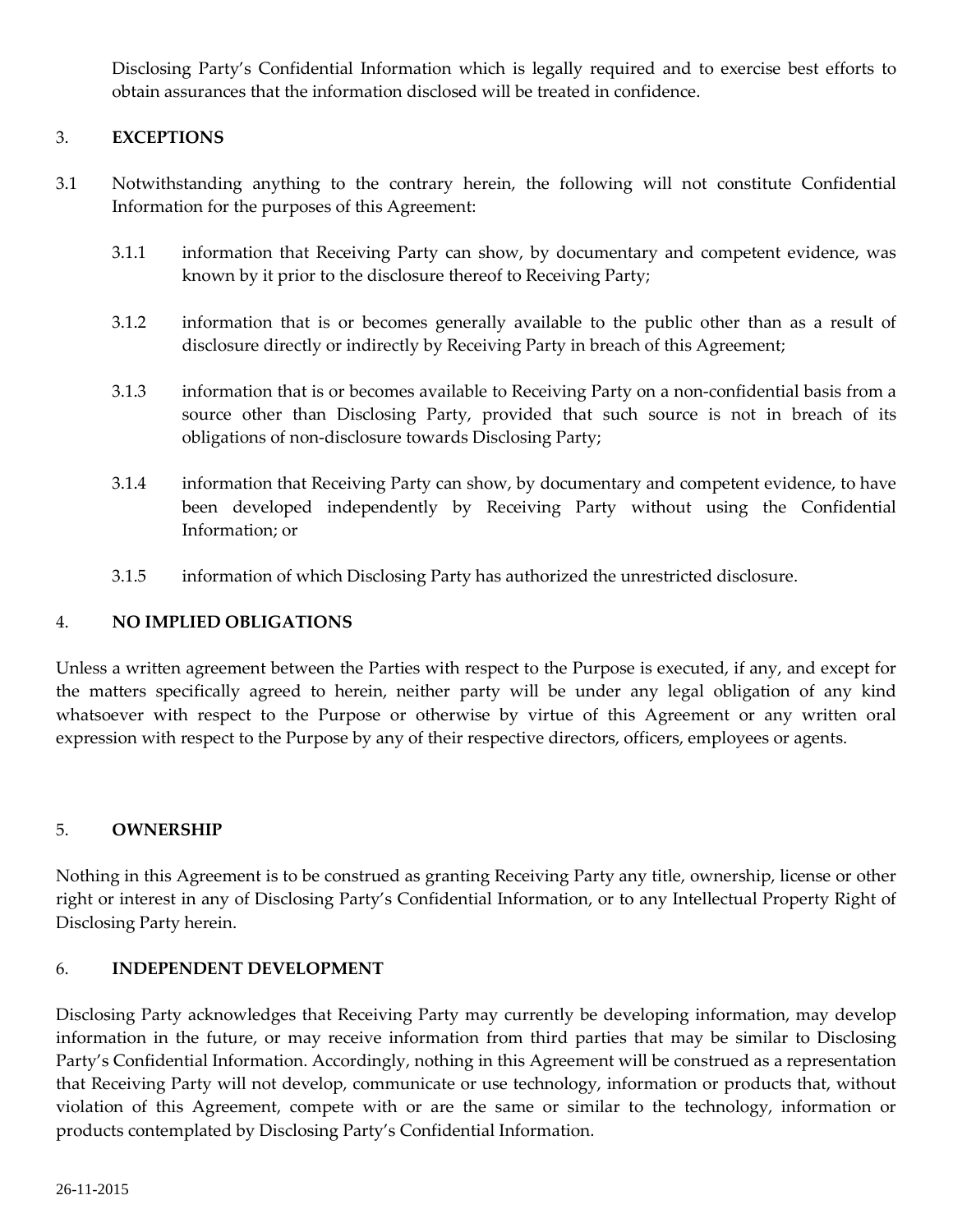# 7. **NO WARRANTY OF ACCURACY**

Disclosing Party does not make any representations or warranty as to the accuracy or completeness of Disclosing Party's Confidential Information. Receiving Party agrees that Disclosing Party will not have any liability to Receiving Party resulting from any use of Disclosing Party's Confidential Information by Receiving Party.

# 8. **TERMS AND TERMINATION**

This Agreement shall commence on the Effective Date, and unless earlier terminated in accordance herewith, shall continue in force for a period of [NUMBER OF] year(s) provided that the Parties agree that their rights and obligations hereunder shall remain in force and effect after the expiration hereof, regardless of cause, with respect to any of Disclosing Party's Confidential Information which has been disclosed to Receiving Party prior to such expiration or termination.

8.1 Either Party may terminate this Agreement, without cause, upon ten (10) Business Day's prior written notice to the other Party;

8.2 Upon Disclosing Party's request and, in any event, when this Agreement has expired or terminated Receiving Party will promptly return to Disclosing Party or certify as destroyed all Disclosing Party's Confidential Information in written or other tangible form and all copies thereof. Notwithstanding the foregoing, the Receiving Party may retain one (1) sealed copy of the Disclosing Party's Confidential Information for evidentiary purposes;

8.3 Upon Disclosing Party's request, a senior officer of Receiving Party shall certify in writing, on behalf of Receiving Party, that all of Disclosing Party's Confidential Information required to be returned or destroyed pursuant to this Agreement has been returned or destroyed, as applicable.

# 9. **REMEDIES**

Receiving Party acknowledges that Disclosing Party's Confidential Information is unique and valuable, and that its use or disclosure in breach of this Agreement may result in irreparable injury to Disclosing Party for which monetary damages alone would not be an adequate remedy. Therefore, Receiving Party agrees that in the event of a breach or threatened breach of Receiving Party's confidentiality obligations hereunder, Disclosing Party will be entitled to specific performance and injunctive relief as remedy for any such breach or anticipated breach without the necessity of posting security. Any such relief shall be in addition to and not in lieu of monetary damages.

# 10. **GENERAL PROVISIONS**

- 10.1 Assignment. This Agreement may not be assigned by either Party, in whole or in part, without the other Party's prior written consent. Assignment shall not relieve either Party of its obligations hereunder.
- 10.2 Governing Law. This Agreement shall be governed by and construed in accordance with the laws of the Province of Quebec and the laws of Canada applicable therein. The Parties hereby irrevocably attorn to the exclusive jurisdiction of the courts of the Province of Quebec for any legal proceedings arising out of this Agreement or the performance of the obligations hereunder.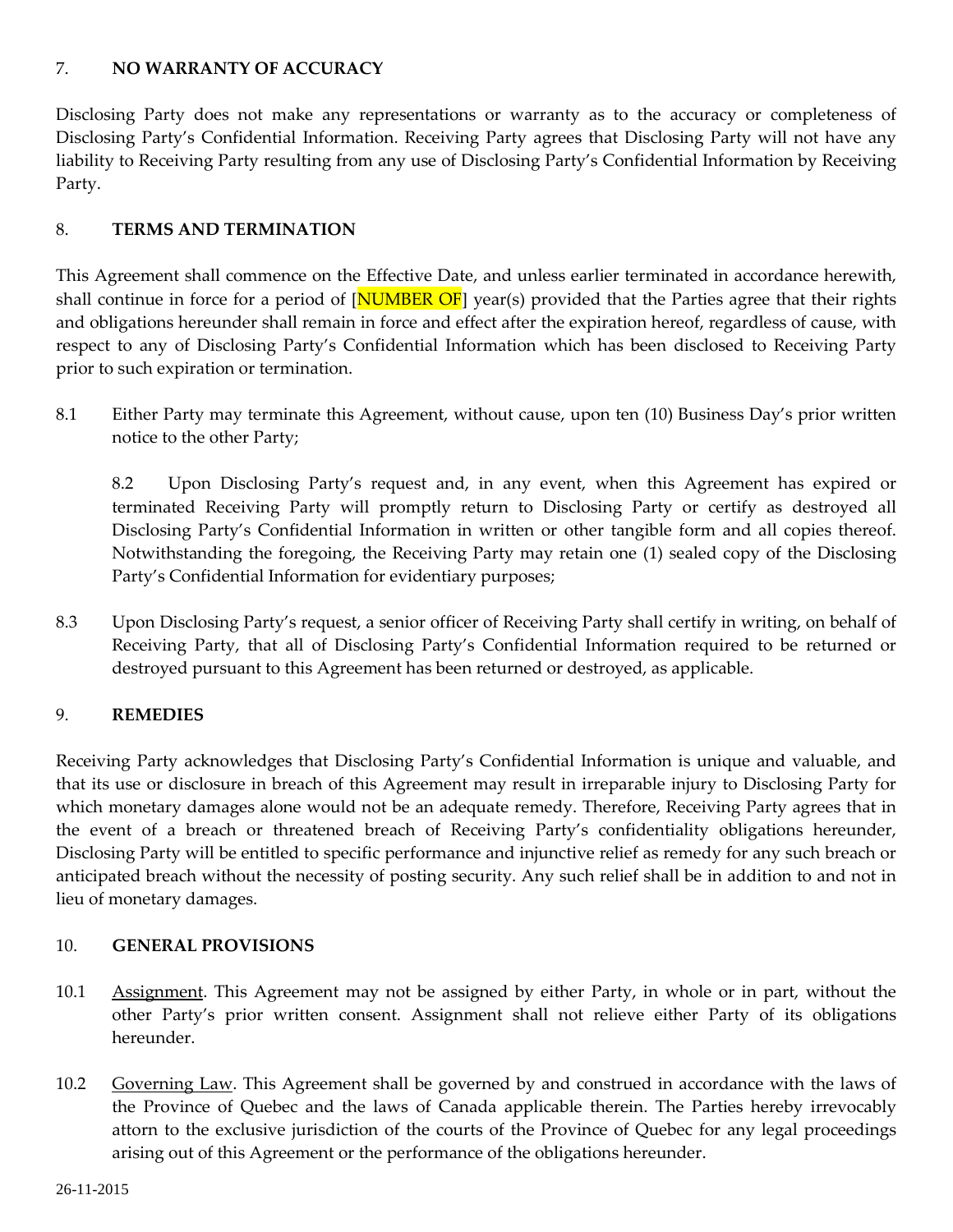10.3 Notices. All notices under the terms of this Agreement shall be given in writing and sent by registered mail or facsimile transmission or shall be delivered by hand to the following addresses:

CONCORDIA UNIVERSITY [NAME OF OTHER PARTY] (COMPANY) 1455 de Maisonneuve Blvd. West Address: GM-900 Montréal, Québec H3G 1M8

Attention: Attention:

All notices shall be presumed to have been received when they are hand delivered, or five (5) Business Days after their mailing, or on the Business Day following the day of facsimile transmission.

- 10.4 Severability. If any provision, or portion thereof, of this Agreement is determined by a court of competent jurisdiction to be invalid, illegal or unenforceable, such determination shall not impair or affect the validity, legality or enforceability of the remaining provisions of this Agreement, and each provision, or portion thereof, is hereby declared to be separate, severable and distinct.
- 10.5 Waiver. A term or condition of this Agreement can be waived or modified only by written consent of both Parties. No failure or delay in exercising any right, power or privilege hereunder shall operate as a waiver thereof, nor shall any single or partial exercise thereof preclude any other or further exercise thereof or the exercise of any right, power or privilege hereunder.
- 10.6 Remedies cumulative. No single or partial exercise of any right or remedy under this Agreement shall preclude any other or further exercise of any other right or remedy in this Agreement or as provided at law or in equity. Rights and remedies provided in this Agreement are cumulative and not exclusive of any right or remedy provided at law or in equity.
- 10.7 Amendment. This Agreement may only be amended by written agreement duly executed by authorized representatives of the Parties.
- 10.8 Business Days. Any payment or notice that is required to be made or given pursuant to this Agreement on a day that is not a Business Day shall be made or given on the next Business Day.
- 10.9 Advice of Counsel. Each Party to this Agreement represents and warrants to each other that such Party has read and fully understands the terms and provisions hereof and has executed this Agreement based upon such Party's own judgment and advice of independent legal counsel (if sought).
- 10.10 Language. The Parties hereto have requested that this Agreement and all correspondence and all documentation relating to this Agreement, be written in the English language. Les parties aux présentes ont exigé que la présente entente, de même que toute la correspondance et la documentation relative à cette entente, soient rédigées en langue anglaise.
- 10.11 Entire Agreement. This Agreement constitutes the complete and exclusive statement of the terms and conditions between the Parties with respect to the subject matter hereof and supersedes all prior and contemporaneous oral or written statements which are inconsistent herewith.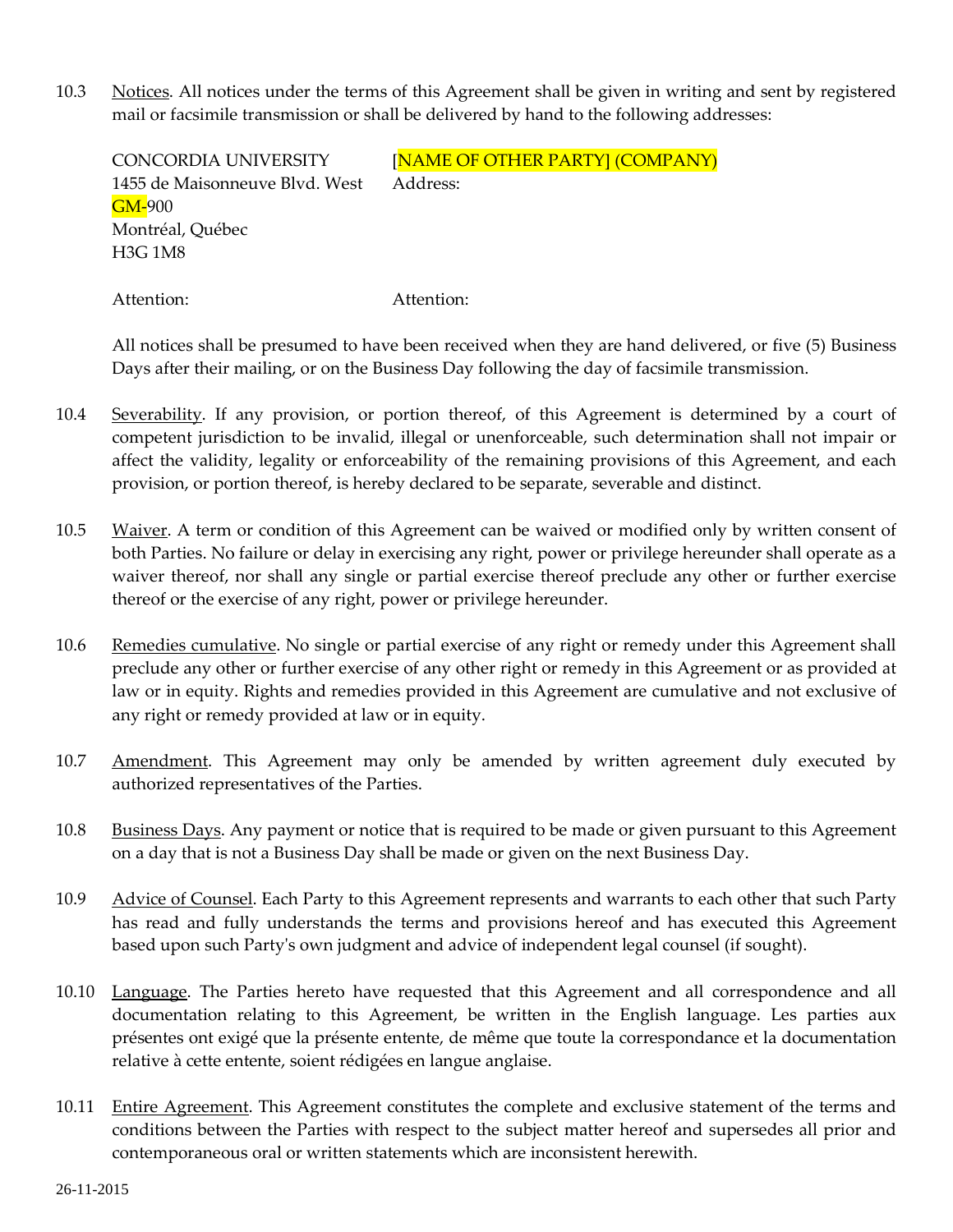# **AGREED TO AND SIGNED** in duplicate by the duly authorized representatives of the Parties.

| <b>CONCORDIA UNIVERSITY</b> | [NAME OF THE OTHER PARTY] (COMPANY) |
|-----------------------------|-------------------------------------|
| By:                         | By:                                 |
| Name:                       | Name:                               |
| Title:                      | Title:                              |
| Date:                       | Date:                               |

#### **Acknowledgement**

I, the Principal Investigator, having read this Agreement, hereby agree to act in accordance with all the terms and conditions herein and further agree to ensure that all Concordia participants are informed of their obligations under such terms and conditions.

\_\_\_\_\_\_\_\_\_\_\_\_\_\_\_\_\_\_\_\_\_\_\_\_\_\_\_\_\_\_\_\_\_\_\_\_\_\_\_\_\_\_ Dated: \_\_\_\_\_\_\_\_\_\_\_\_\_\_\_\_\_\_\_\_\_\_\_\_\_\_\_\_\_\_\_\_\_\_\_

Principal Investigator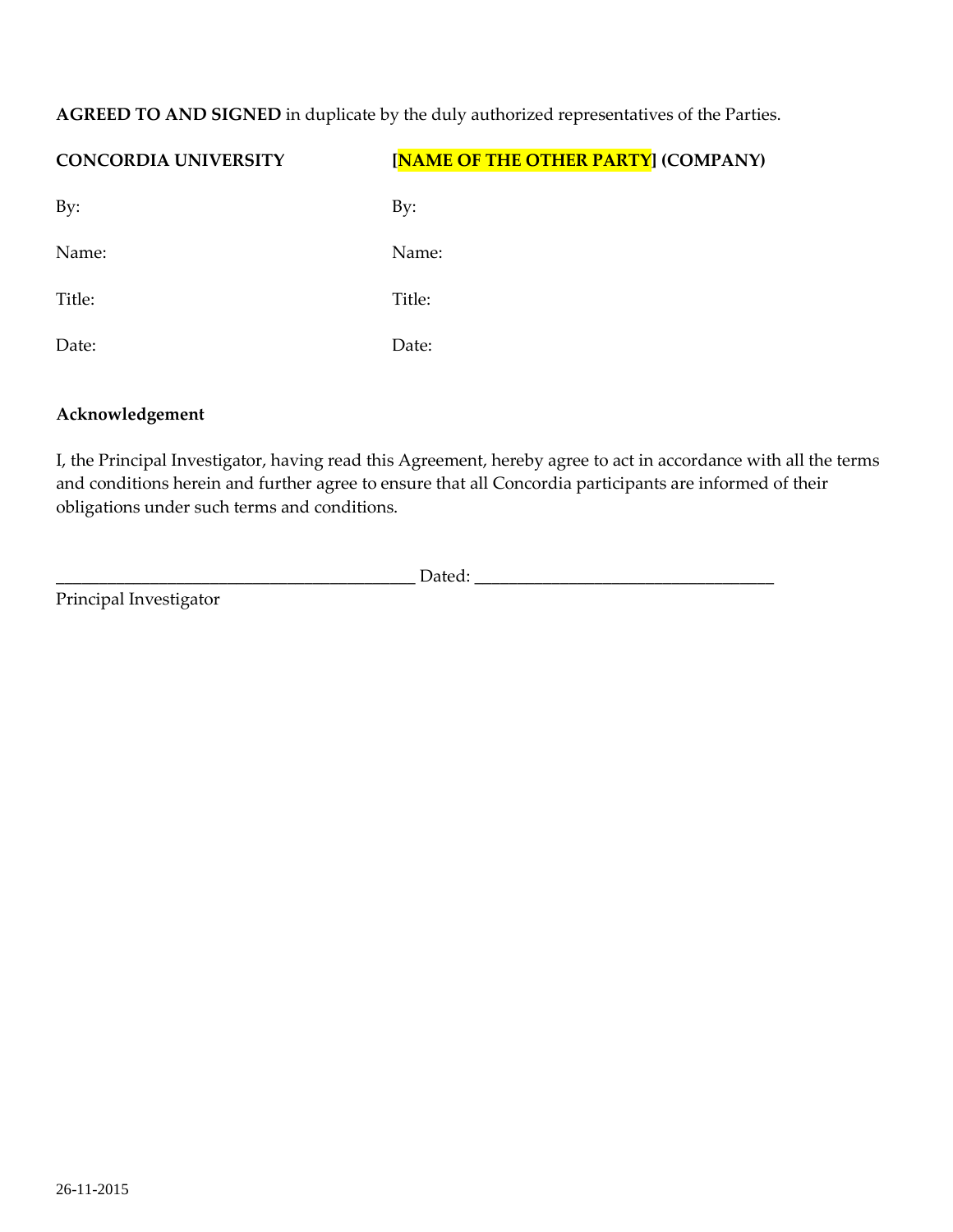**AGREEMENT ON NON-DISCLOSURE AND INTELLECTUAL PROPERTY** entered into at Montreal, Quebec, this \_\_\_\_ day of \_\_\_\_\_\_\_\_\_\_\_\_\_\_\_\_, 20\_\_ (the "**Agreement**").

#### **Between**

**CONCORDIA UNIVERSITY**, a corporation duly incorporated by the *Concordia University Act*, S.Q. 1948, c. 91 as amended by S.Q. 1959-60, c. 191 and S.Q. 2006, c. 69 having its head office at 1455 de Maisonneuve Blvd. West, suite GM 801, City of Montreal, Province of Quebec H3G 1M8, ("**Concordia**") herein acting and represented by **Quart Later and Separate as s** and duly authorized as s/he so declares

| And                                                    | [Name and postal address of researcher]<br>(the "Researcher" or "Student") |                                                            |
|--------------------------------------------------------|----------------------------------------------------------------------------|------------------------------------------------------------|
| <b>Whereas Dr.</b><br>in the area of "                 | of Concordia's Department of                                               | is conducting research<br>" (the " <b>Research</b> "); and |
| <b>Whereas</b> the Researcher/Student is assisting Dr. |                                                                            | in this Research; and                                      |

**Whereas** in the course of this relationship, certain information related to the Research (the "**Confidential Information**") has become or will become known to the Researcher/Student; and

**Whereas** the Confidential Information must be protected from public disclosure;

**Whereas** it is the Parties' desire to identify the ownership of the research output and any intellectual property developed under the Research ("**Intellectual Property**");

**Now therefore** the parties agree as follows:

- 1. Without limiting the generality of the foregoing, Confidential Information shall include, without limitation, any data, idea, concept, know-how, formula, analysis, process, design, sketch, photograph, plan, drawing, specification, sample, report, study, finding, prototype, invention, patent application, and in particular shall also include, any register, lab book, technical information, pre-development result and/or other research data and result arising from the Research. Confidential Information means any information which is confidential in nature or that is treated as being confidential, whether such information is conveyed to Researcher/Student orally or in written or other tangible form, and whether such information is received directly, identified as being proprietary and/or confidential before or at the time of its disclosure, or indirectly, such as in the course of discussions or other investigations by the Researcher/Student. In no event shall the absence of identification that the information is proprietary and/or confidential relieve the Researcher/Student of the obligation to treat as confidential, information which would be considered confidential by a person exercising reasonable judgment.
- 2. The Researcher/Student agrees that s/he shall not, in perpetuity:
	- 2.1 use any of the Confidential Information or any part or derivative thereof, for any purpose other than for the purpose of carrying out the Research;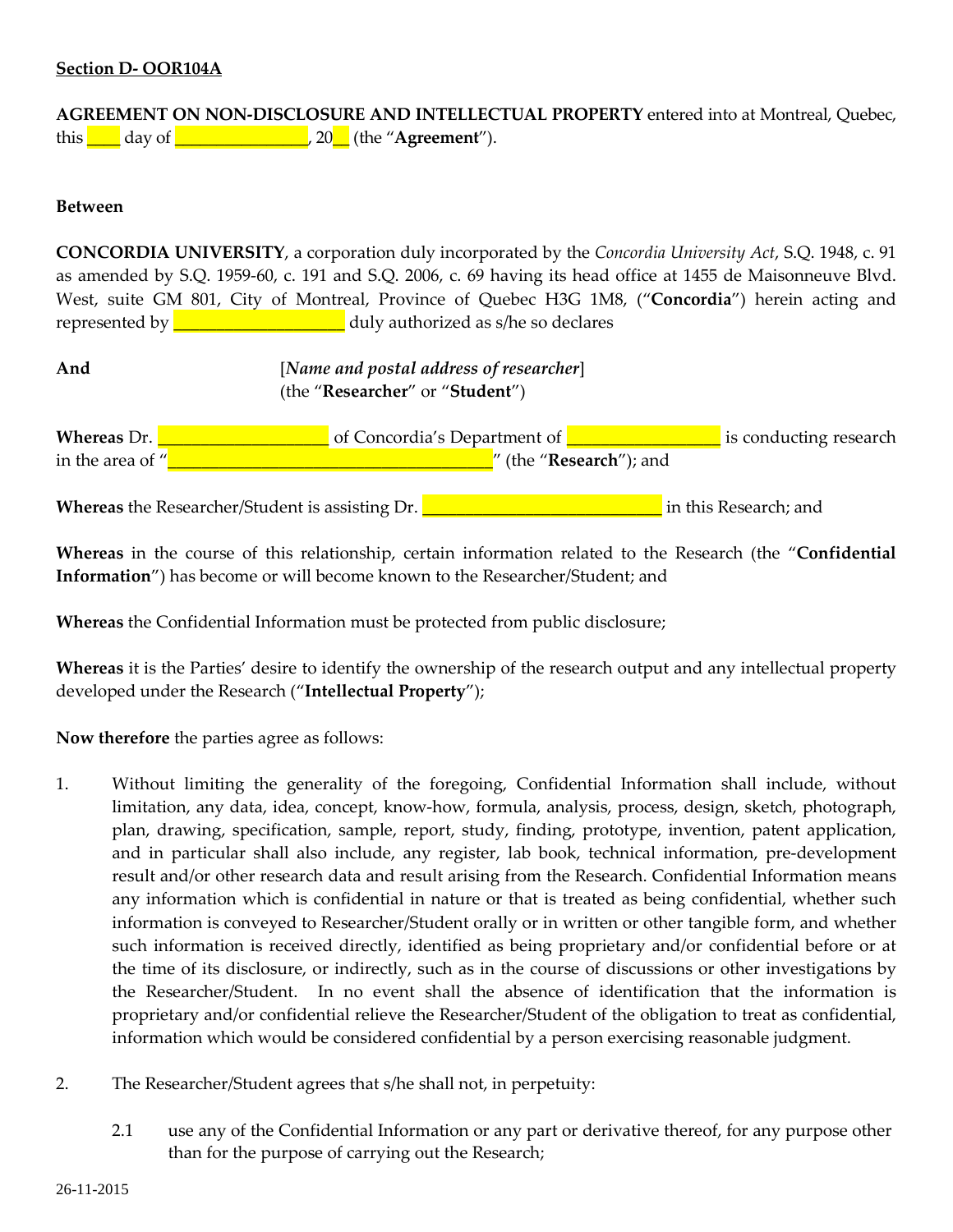2.2 copy or otherwise reproduce the Confidential Information or any part or derivative thereof, or disclose divulge, disseminate or otherwise communicate, use or permit to be used, in whole or in part any of the Confidential Information to/by any third party.

It is understood that the complete or partial transmission of Confidential Information is strictly prohibited

- 3. The Researcher/Student agrees to take the proper security measures to safeguard the Confidential Information from disclosure and to direct any inquiries for access to the Confidential Information to Concordia.
- 4. The Researcher/Student shall limit the dissemination of Confidential Information within Concordia to individuals whose duties justify the need to know the Confidential Information and then only provided that such individuals have entered into an agreement with Concordia with regard to the Confidential Information with terms and conditions no less stringent than the obligations contained in this Agreement.
- 5. Unless otherwise stipulated in a third party agreement, any granting organization's guidelines, rules and regulations, or any other agreement which governs the Research ("**Sponsorship Agreement**"), it is acknowledged that:
	- 5.1 The Researcher/Student who is financially or otherwise supported by Concordia through research grants, contracts or other sources, with respect to the Research which may form part of his or her thesis, shall have the right to publish such research output in a thesis or elsewhere with appropriate attribution subject to the provisions of the Sponsorship Agreement. Unless otherwise stipulated in a Sponsorship Agreement, all publications in relation to the Research are subject to the following mechanism:
		- 5.1.1 Dr. **Dr. Exercise 2.1.1** Dr. **Exercise 2.1.1** Dr. **Exercise 2.1.1** Dr. **Exercise 2.1.1** Dr. **Exercise 2.1.1** Shall be provided with copies of any proposed publication at least ninety (90) days in advance of disclosure of such publication;
		- 5.1.2 If Dr. **Let us a lot use** does not object, in writing, to such disclosure within fortyfive (45) days of receipt of such copies, the Researcher/Student shall be free to proceed with the publication. In the event written objection is made, Dr. and the Researcher/Student shall work towards an acceptable version of the publication within sixty (60) days of receipt of the original copies;
		- 5.1.3 Should Dr. **We can be a set to reach an** and the Researcher/Student be unable to reach an agreement with respect to such publication within the sixty (60) day period provided for in section 5.1.2 above, the matter shall be immediately submitted by Dr. to the Dean of the relevant faculty for a final decision. Such final decision shall be rendered within thirty (30) days from the date the matter was submitted to the Dean in writing;
		- 5.1.4 Unless otherwise agreed to in writing with Dr. shall be the corresponding author on all publications and thus the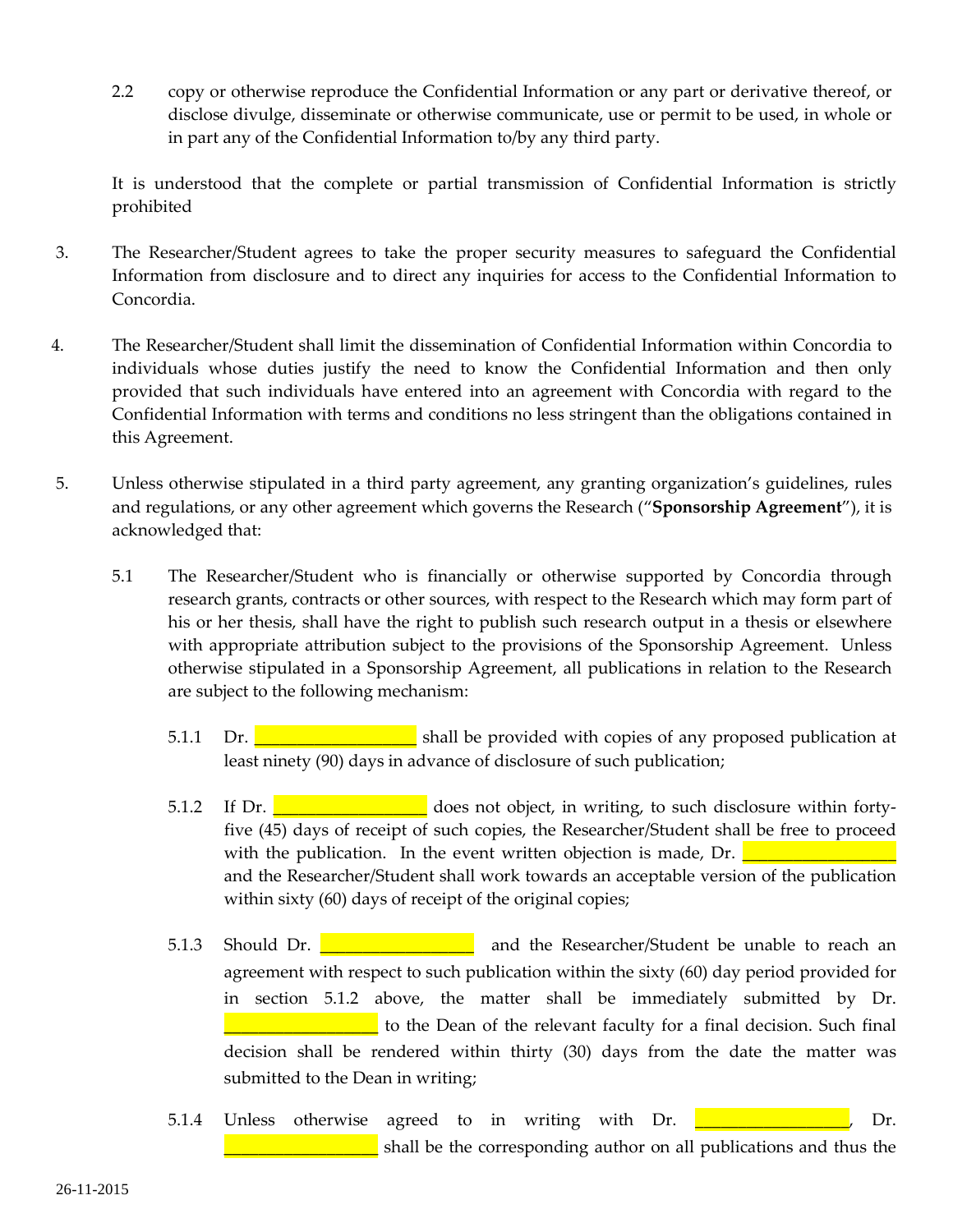point of contact with a publisher. Authorship rights of the Researcher/Student will be recognized in publications based on and in proportion to his/her intellectual contribution.

Concordia reserves the right to demand that Concordia's name and/or that of any of its employees, agents or representative be removed from any publication.

5.2 The Student shall retain copyright in their thesis. Upon submission of a thesis by the Student, the Student shall be deemed to have granted Concordia a non-exclusive, royalty-free license to reproduce, archive, preserve, conserve, communicate to the public by telecommunication or on the internet, loan, distribute the thesis worldwide for non-commercial purposes, in any format including electronic. In the event of a deferment of a thesis for distribution or publication, it is understood that Concordia's license to communicate, loan, and/or distribute shall only take effect as of the expiry of the agreed upon deferment period.

Copies of relevant Sponsorship Agreement(s) shall be made accessible to the Researcher/Student by Dr. **Example 20** a written request by the Researcher/Student.

6. Notwithstanding Section 5 above, Concordia retains ownership of the Intellectual Property developed under the Research. Without limiting the generality of the foregoing, Intellectual Property shall include, without limitation, trademarks and applications for trademarks, commercial names, certification marks, patents and patent applications, formulae, processes, inventions, technical expertise, software, commercial secrets, industrial drawings and other similar goods or rights, whether registered or not, and whether or not protectable, including all reports, drawings, methods, improvements, specimens and descendants, micro-organisms, biological material, enzymes, germplasms, cultivars, genetically modified organisms, mutants, products, chemical synthesis and genetic engineering products, and devices. The Researcher/Student may not publish, protect, commercialize or otherwise use, improve or exploit such Intellectual Property absent a written agreement with Concordia.

Upon request from Concordia, the Researcher/Student shall do, make, execute or deliver, or cause to be done, made, executed or delivered, all such further acts, documents and things as Concordia may require, from time to time, to proceed with the protection and commercialization of the Intellectual Property.

- 7. The Researcher/Student herein waives any and all copyright, including moral rights, as defined in the *Copyright Act* of Canada (R.S., 1985, c. C-42), they may have in software code and related reports developed under the Research.
- 8. For the avoidance of doubt, the inventive contribution by the Researcher/Student to the creation of any Intellectual Property shall be recognized by Concordia and be reflected in any eventual revenue distribution agreement signed between Concordia and the contributors to the creation of such Intellectual Property.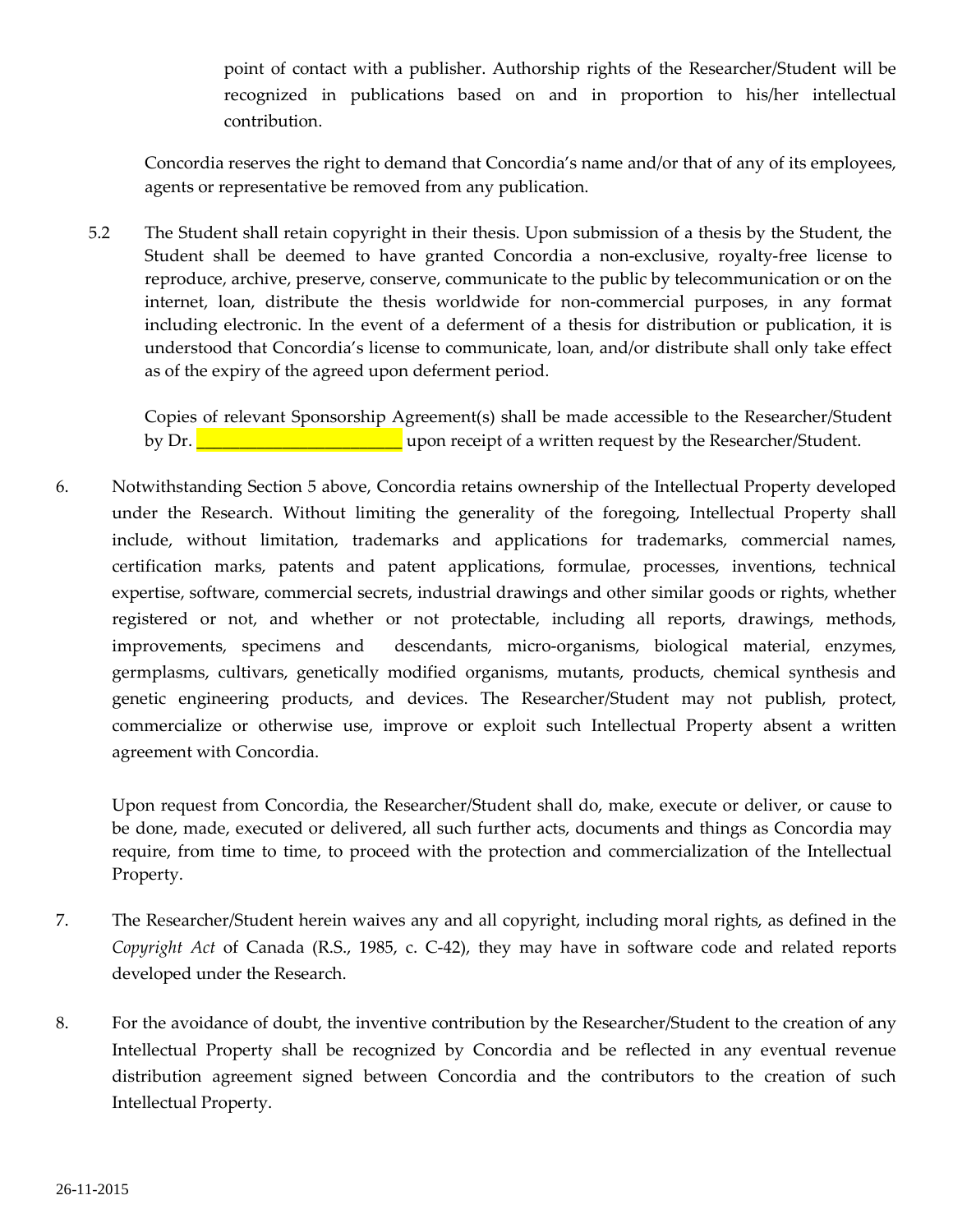- 9. Should the Researcher's/Student's relationship with Concordia terminate for any reason, the Researcher/Student undertakes to immediately return any and all Confidential Information in their possession. Concordia may request an affidavit signed by the Researcher/Student attesting that no information has been copied or withheld.
- 10. The use of Intellectual Property belonging, in whole or in part, to a third party is strictly prohibited absent the prior written permission of the rightful owner of such Intellectual Property. Concordia's Office of Research shall be immediately informed of such intended use and shall be provided with a copy of the written permission of the rightful owner of the Intellectual Property in question.
- 11. The Researcher/Student understands and recognizes that irreparable injuries may be incurred by Concordia in the event of any breach of any term of this Agreement such that ordinary remedies available at law for damages may be inadequate to protect Concordia or its stakeholders against such breach. The Researcher/Student therefore agrees that, in the event of a breach of any term or terms of this Agreement, Concordia shall be entitled, in addition to such other remedies, damages, and relief as may be available under applicable law, to the granting of injunctive relief without proof of actual damages.
- 12. This Agreement shall be construed and interpreted according to the laws of Quebec and Canada.
- 13. This Agreement shall supersede all documents or agreements between the Parties, whether written or verbal, in respect of the subject matter thereof.
- 14. The Parties have requested that this Agreement and all documents, notices and correspondence relating thereto be prepared in English. / Les parties reconnaissent avoir exigé que la présente convention et tous les documents, avis et correspondance y afférents soient rédigés en anglais.

 $\overline{\phantom{a}}$  , and the contract of the contract of the contract of the contract of the contract of the contract of the contract of the contract of the contract of the contract of the contract of the contract of the contrac

**WHEREOF** the Parties have signed:

FOR CONCORDIA UNIVERSITY THE RESEARCHER/STUDENT

Associate Vice-President, Strategy and Operations Researcher/Student Office of the Vice-President, Research and Graduate Studies

XXXXXXXX [*Print Researcher/Student name*]

Dr. Supervising Faculty Member

\_\_\_\_\_\_\_\_\_\_\_\_\_\_\_\_\_\_\_\_\_\_\_\_\_\_\_\_\_\_\_

26-11-2015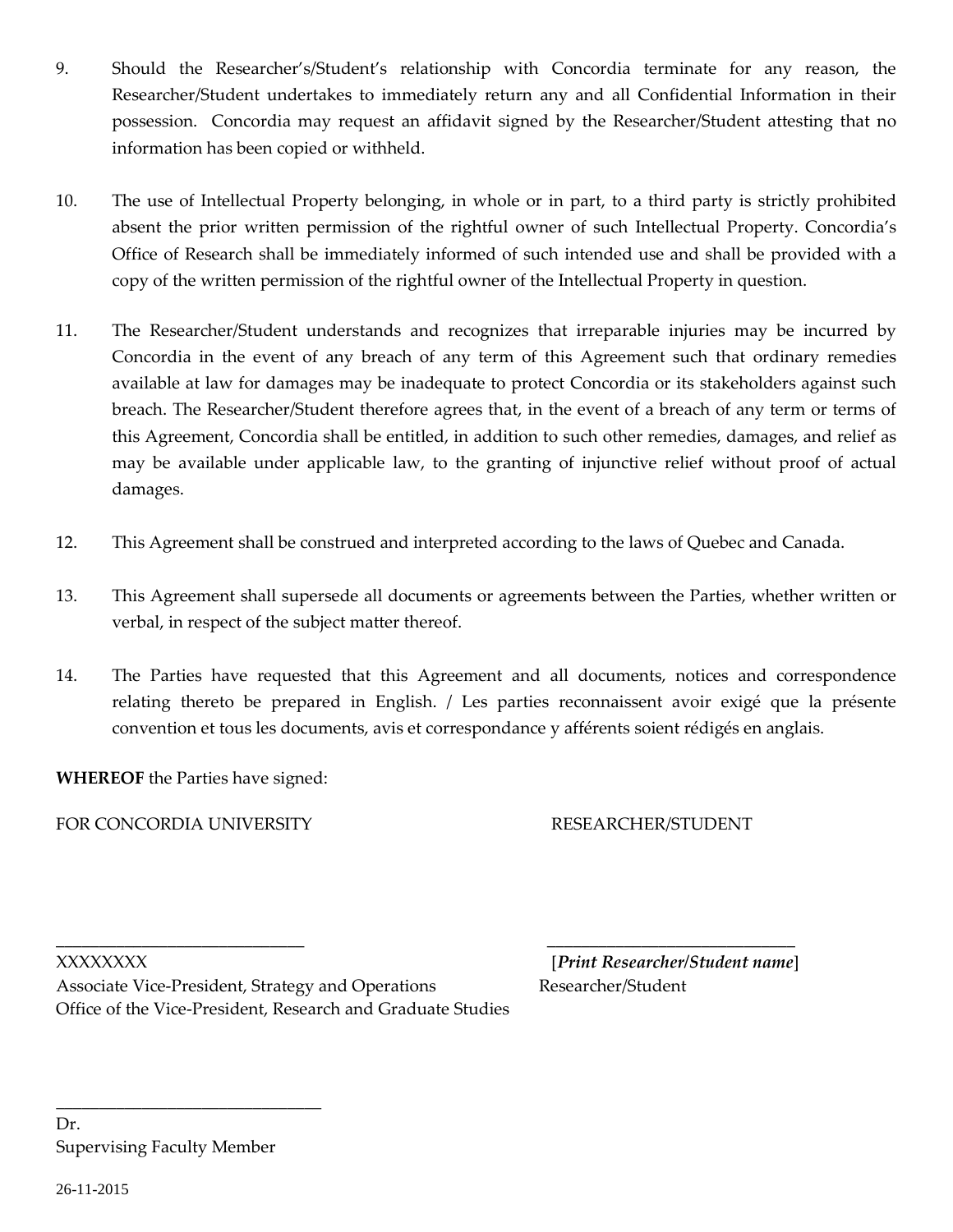# **RESEARCH AGREEMENT**

#### **Between**

[**OTHER PARTY'S LEGAL NAME**], a corporation incorporated under the laws of [PROVINCE/COUNTRY], having its registered office at [OTHER PARTY'S COMPLETE ADDRESS] (the "**Company**"), herein represented by **Example 3** duly authorized to sign the present Agreement on behalf of the Company.

And

**CONCORDIA UNIVERSITY**, a corporation duly incorporated by the *Concordia University Act*, S.Q. 1948, c. 91 as amended by S.Q. 1959-60, c. 191 and S.Q. 2006, c. 69 having its head office at 1455 de Maisonneuve Blvd. West, suite GM 801, City of Montreal, Province of Quebec H3G 1M8, (the "**University**") herein acting and represented by **we are also constrained** duly authorized as s/he so declares.

(PREAMBLE OPTIONAL) Whereas: Company's business is to ... Company desires to develop (?) with the help of University's ... University's expertise in the area of ....... ;

**WHEREAS** Company understands clearly the uncertainties and other risks commonly related to scientific research and experimental development, and therefore also understands that University can perform specifically agreed tasks but does not guarantee that any foreseeable or specific product or technology will result from the project; and

**WHEREAS** whatever the outcome of the present project, Company and University (the "**Parties**") intend in good faith to comply with all the obligations outlined in the present Agreement.

# **COMPANY AND UNIVERSITY HEREBY AGREE AS FOLLOWS:**

#### **1 OBJECTIVE**

University shall perform the work described in Article 2 entitled (TITLE), hereinafter referred to as "**Project**", per the terms and conditions set forth herein.

# **2. SCOPE OF WORK**

The scope of work is (**DESCRIPTION** or "outlined in Appendix A").

#### **3. DELIVERABLE(S)**

Deliverable(s) are defined as follows and shall be delivered to Company according to the following schedule: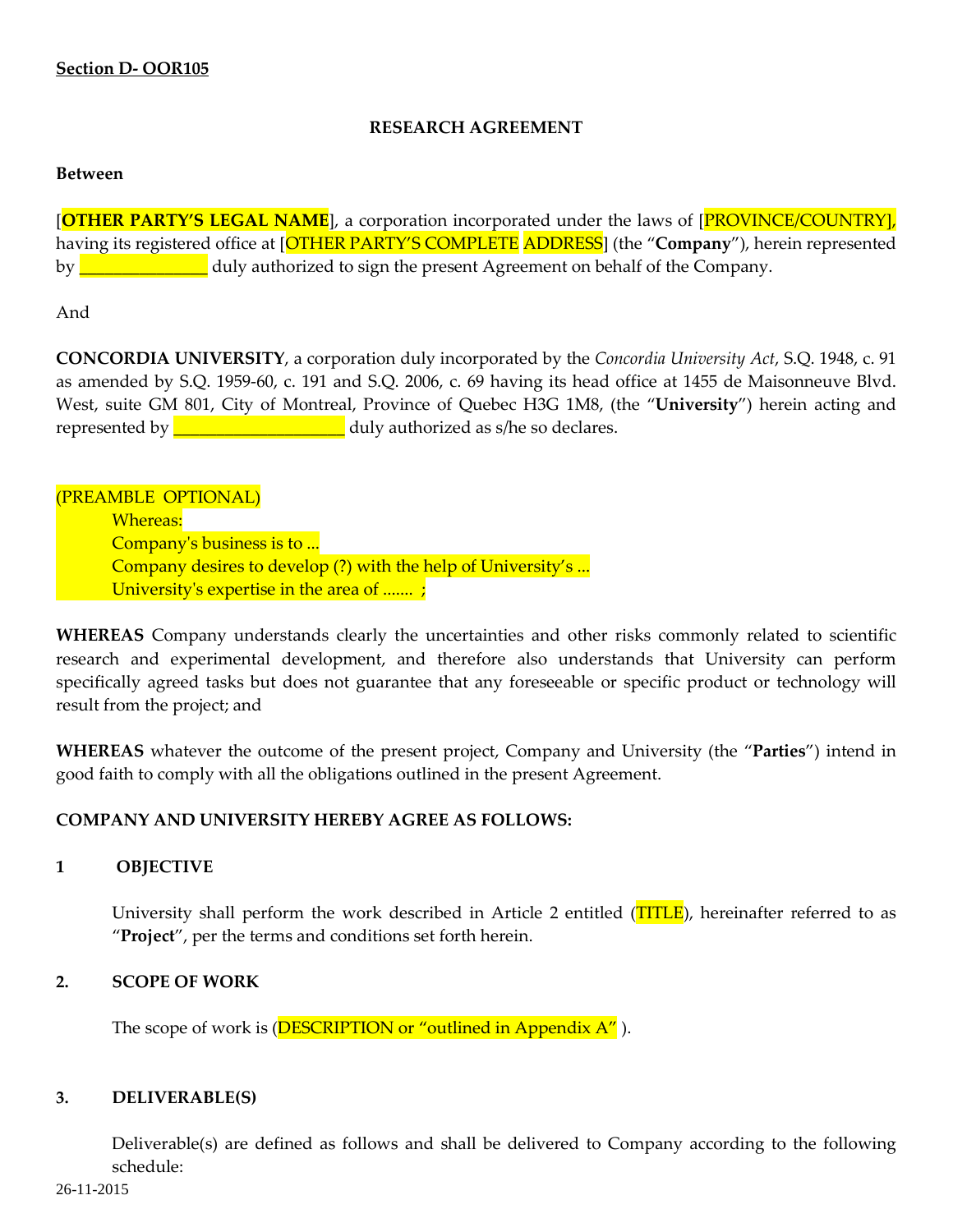Unless University is notified to the contrary by Company, in writing, within twenty five (25) business days following receipt of the deliverable(s), the deliverable(s) will be deemed to have been accepted by Company according to the terms and conditions of this Agreement.

#### **4. PRINCIPAL INVESTIGATOR**

The principal investigator of the Project shall be  $\Box$   $\Box$   $\Box$   $\Box$   $\Box$  of the University's Department of  $\qquad \qquad$  ("**Principal Investigator**") who is responsible for the technical content of the Project.

#### **5. BASIS OF PAYMENT**

In consideration of University carrying out the Project, Company shall pay University (Choose A or B)

- A) the firm sum of  $\Box$  Canadian dollars (\$ $\Box$ ) plus any applicable GST or QST.
- B) the cost of the work to a maximum amount of Canadian dollars  $(\frac{\epsilon}{2})$  plus any applicable GST or QST in accordance with the budget appearing in Appendix B.

#### **6. METHOD OF PAYMENT**

6.1 The sum stipulated in Article 5 above shall be paid by Company within thirty (30) days of receipt of invoice(s) according to the following schedule:

(Date of invoice & milestone if applicable) (Amount)

- 6.2 University will send invoice(s) to:
- 6.3 Company will make payments payable to Concordia University and remit same to the following address:

Restricted Funds & Finance Concordia University 1455 de Maisonneuve West, GM-700 Montreal, Quebec H3G 1M8

6.4 Interest may be charged at the rate of one and a half per cent (1.5%) per month on amounts not paid within thirty (30) days of the date of the invoice.

#### **7. FINANCIAL LIMITATION**

The total financial obligation of Company is limited to  $(print$  amount) Canadian dollars  $(\frac{p}{q})$ .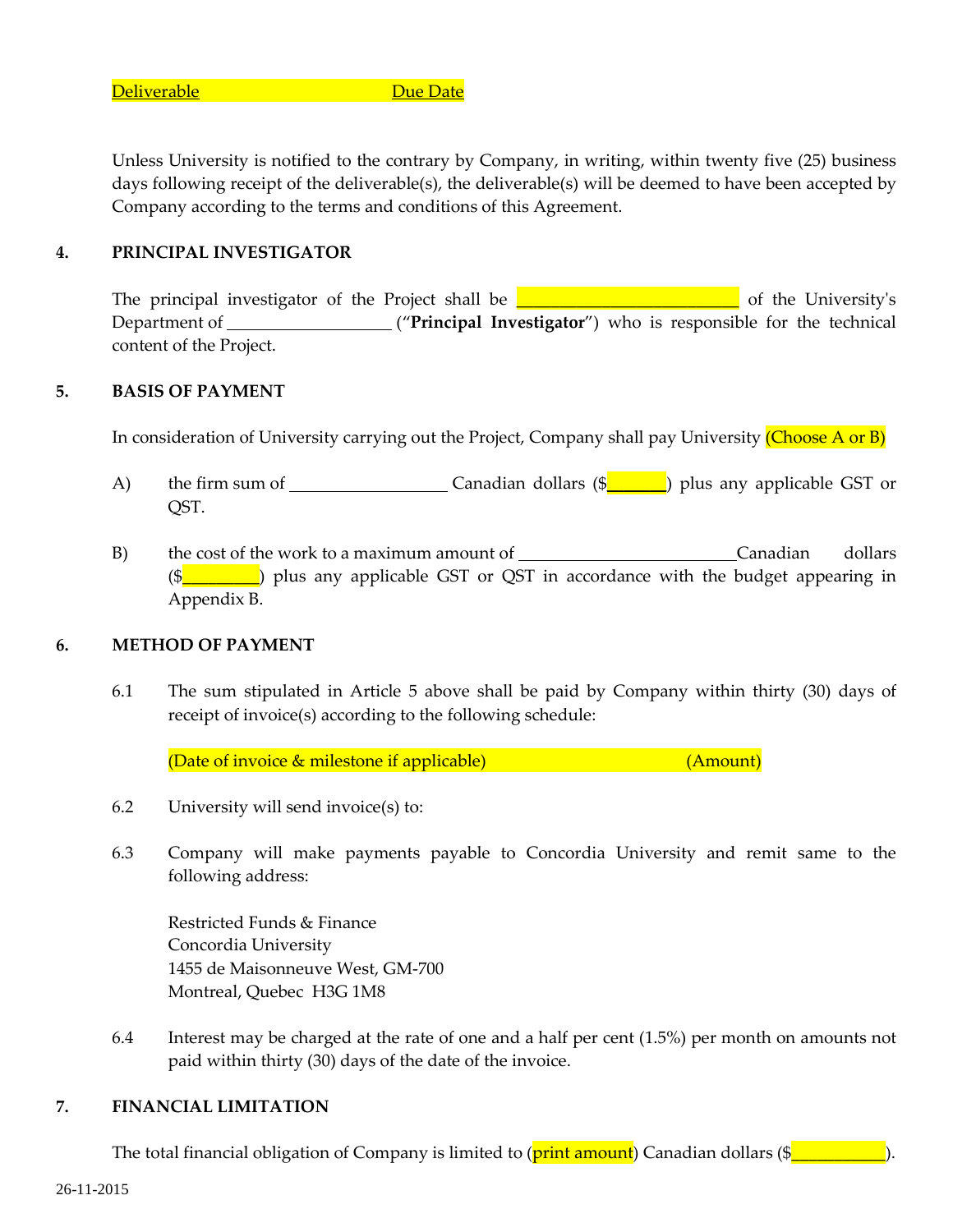Said amount shall not be exceeded without prior written authorization of a duly authorized representative of Company. University shall not be obliged to perform any work beyond the Scope of Work defined in Article 2 above.

#### **8. TERM**

The present Agreement shall have an effective date of **The Common Common Common Common Common Common Common Commo** shall terminate on  $\frac{1}{2}$ , 20 $\frac{1}{2}$  ("Term").

#### **9. AMENDMENTS**

This Agreement may only be amended by written agreement duly executed by authorized representatives of the Parties.

#### **10. SUBCONTRACT(S)**

Neither Party shall subcontract any work to be performed except as specifically set forth in this Agreement.

#### **11. EQUIPMENT**

All equipment and/or materials purchased by University as part of the Project shall remain the property of University.

#### **12. CONFIDENTIALITY**

Company and University may disclose Confidential Information, as defined below, one to the other, to facilitate work under this Agreement. Such Confidential Information shall be safeguarded and will only be disclosed to individuals who have a "need to know" within the Company or the University. Each Party shall also strictly protect such Confidential Information from disclosure to third parties. Unless otherwise agreed to in writing, the terms and conditions of this Agreement shall be deemed Confidential Information except as provided for by law.

"Confidential Information" means any information which is confidential in nature or that is treated as confidential by a Party and that is furnished or transferred by or on behalf of such Party (the "**Disclosing Party**") to the other Party (the "**Receiving Party**"), whether such information is or has been conveyed verbally or in written or tangible form, and whether such information is acquired directly or indirectly such as in the course of discussions or other investigations by the Receiving Party, including but not limited to, scientific, technical, financial or business information, data, ideas, concepts or know-how, formula, analysis, process, design, sketch, photograph, plan, drawing, specification, sample, report, study, finding, prototype, invention, patent application, and in particular shall also include, any register, lab book, pre-development result and/or other research data and result arising from the Project that is considered and treated as being confidential by the Disclosing Party. Confidential Information disclosed in tangible or electronic form may be identified by Disclosing Party as confidential with conspicuous markings, or otherwise identified with a legend as being confidential, but in no event shall the absence of such a mark or legend preclude disclosed information which would be considered as confidential by a party exercising reasonable judgment from being treated as Confidential Information by Receiving Party. Where the information is disclosed verbally or visually and the Disclosing Party requires that the Receiving Party maintain the confidential nature of the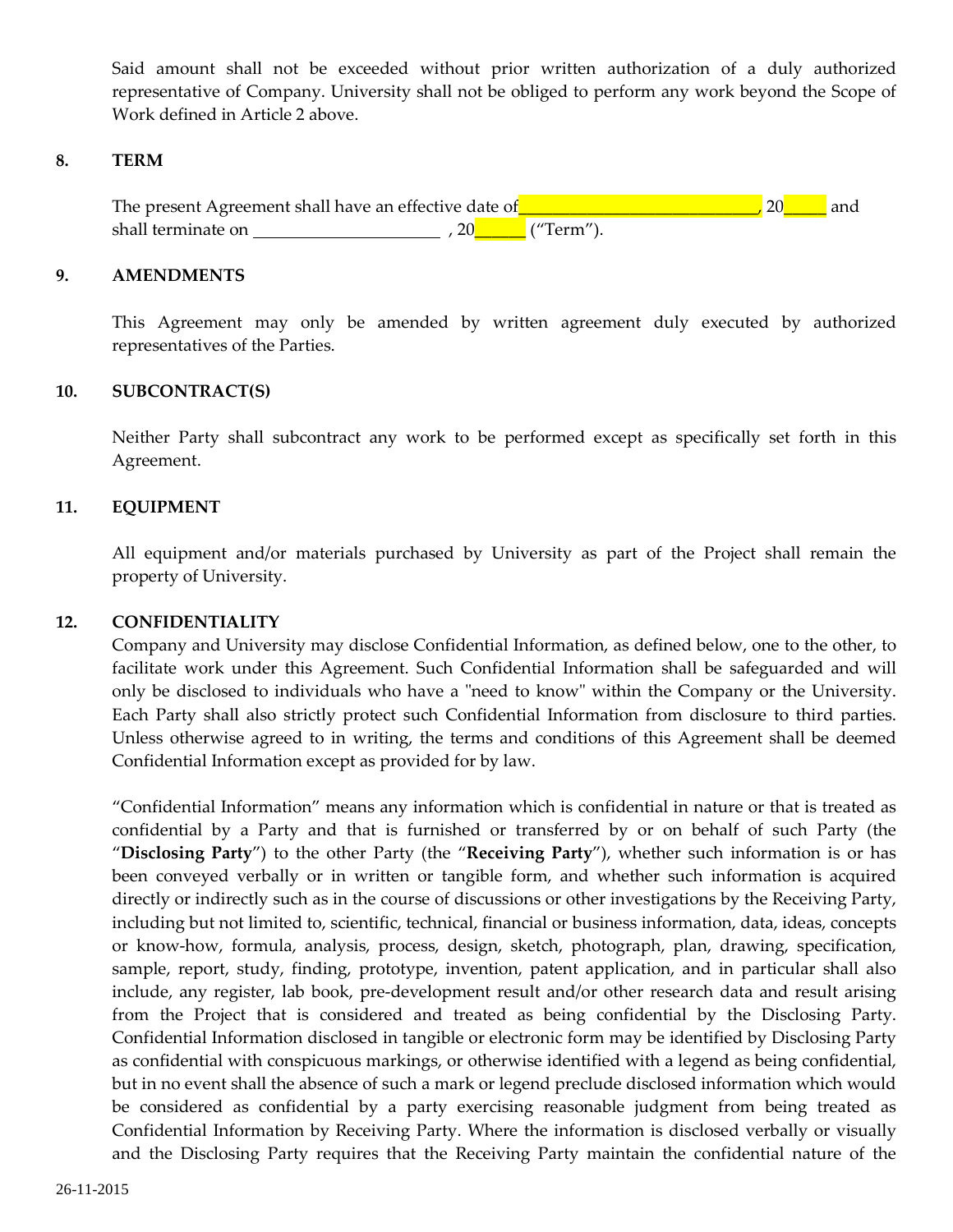information, the Disclosing Party shall express a verbal statement of confidentiality at the time of disclosure together with confirmation in writing within thirty (30) days of such disclosure.

Notwithstanding anything to the contrary herein, the following will not constitute Confidential Information for the purposes of this Agreement:

- 12.1 information that Receiving Party can show, by documentary evidence, was known by it prior to receiving such Confidential Information from the Disclosing Party;
- 12.2 information that is or becomes generally available to the public other than as a result of disclosure directly or indirectly by Receiving Party in breach of this Agreement;
- 12.3 information that is or becomes available to Receiving Party on a non-confidential basis from a source other than Disclosing Party, provided that such source is not in breach of its obligations of non-disclosure towards Disclosing Party;
- 12.4 information that Receiving Party can show, by documentary and competent evidence, to have been developed independently by Receiving Party without using the Confidential Information; or
- 12.5 information of which Disclosing Party has authorized the unrestricted disclosure.

In the event that Receiving Party is compelled by law, regulation or order of court or administrative body to disclose any of Disclosing Party's Confidential Information, Receiving Party shall be entitled to disclose such Confidential Information subject to the requirements of this Section 12. Receiving Party shall promptly provide Disclosing Party with written notice of such requirements so that Disclosing Party may seek a protective order or other appropriate remedy and/or waive compliance with the terms of this Agreement, which waiver may not be unreasonably withheld. In the event that such protective order or other remedy is not obtained, or that Disclosing Party waives compliance with the provisions hereof, Receiving Party agrees to furnish only that portion of Disclosing Party's Confidential Information which is legally required and to exercise best efforts to obtain assurances that the information disclosed will be treated in confidence.

Receiving Party agrees that Disclosing Party may be irreparably injured by a breach of this Section 12 and that Disclosing Party may be entitled to seek equitable relief, including injunctive relief, specific performance and any other relief that may be available from any court to prevent breaches of this Section 12 and to enforce specifically the terms and provisions hereof in any action instituted in any court having subject matter jurisdiction, in addition to any other remedy to which Disclosing Party may be entitled at law or in equity in the event of any breach of the provisions hereof. Such remedies shall not be deemed to be the exclusive remedies for a breach of this Agreement but shall be in addition to all other remedies available at law or in equity.

#### **13. PUBLICATION**

13.1 The Parties recognize that it is part of the University's mandate to disseminate information and to make it available for the purpose of scholarship. They further recognize that the disclosure of certain technical information may destroy its commercial value. Disclosures include: theses, articles, seminars and other oral or written presentations ("**Disclosures**").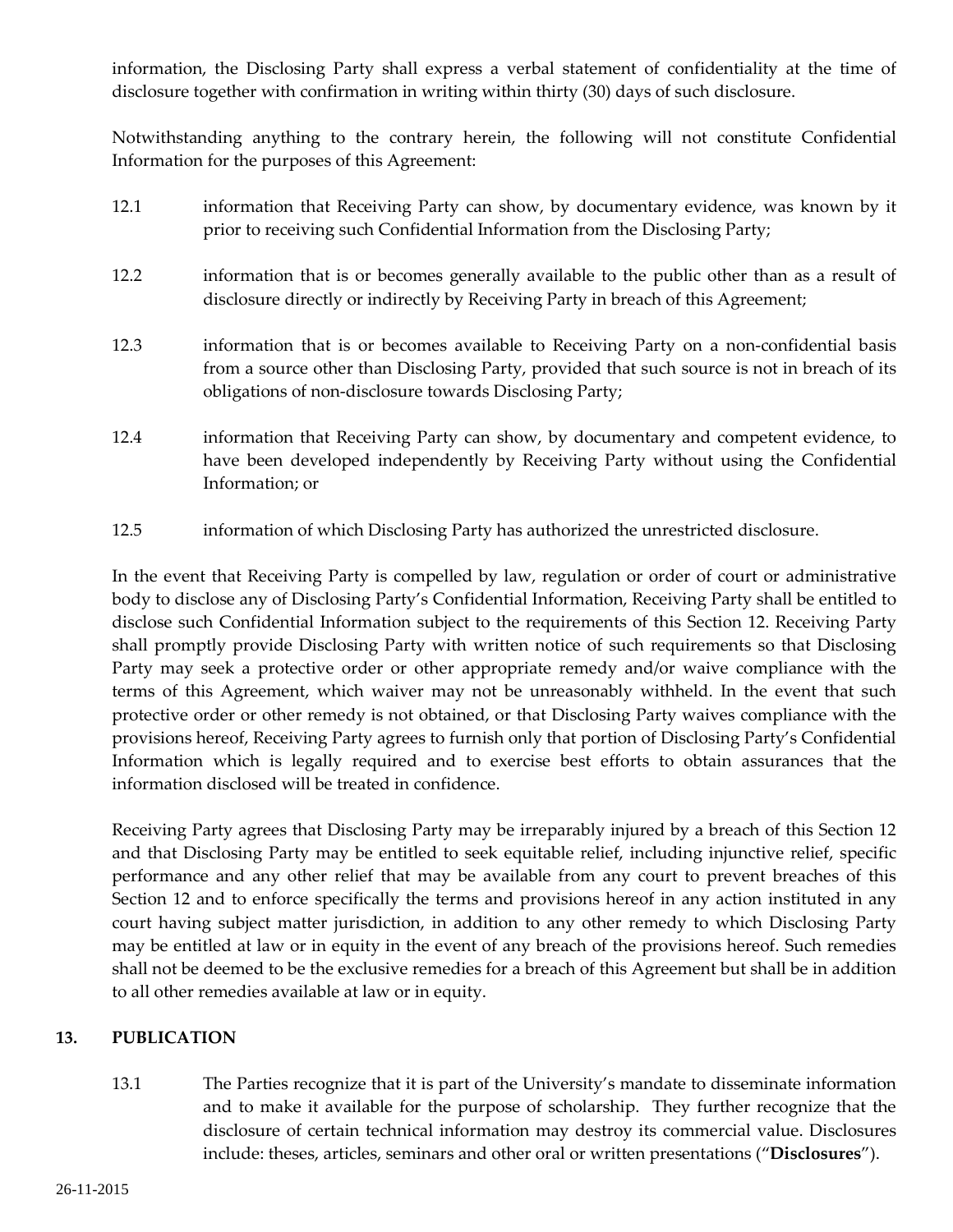- 13.2 A Party wishing to disclose information relating to or derived from the Project ("**Publishing Party**") will provide notice of such intention and will furnish the other Party ("**Notified Party**") with copies of any proposed Disclosure ("**Proposed Disclosure**") at least forty-five (45) days in advance of its intended dissemination. Such notice shall include the intended date of dissemination. The Notified Party shall have thirty (30) days after receipt of such Proposed Disclosure, to object to such Proposed Disclosure on the basis that it contains the Notified Party's Confidential Information or discloses Intellectual Property for which the Notified Party intends to seek patent protection. Where the Notified Party does not object in writing within thirty (30) days of receipt of the Proposed Disclosure, the Publishing Party may proceed with the dissemination of the Disclosure, subject to the terms of Section 12 herein concerning the protection of Confidential Information.
- 13.3 Where a Notified Party makes a timely objection to a Proposed Disclosure on the grounds that it contains the Notified Party's Confidential Information, the Publishing Party shall remove any such Confidential Information from the Proposed Disclosure as requested by the Notified Party. The Parties will negotiate in good faith to arrive at an acceptable version of the Proposed Disclosure within the forty-five (45) day period foreseen in Section 13.2 above.
- 13.4 Where a Notified Party makes a timely objection to a Proposed Disclosure on the grounds that it discloses Intellectual Property, as such term is defined below, for which the Notified Party intends to seek protection, the Publishing Party shall delay the Proposed Disclosure. Such delay shall not exceed five (5) months from the date of receipt by the Publishing Party of such written objection to the Proposed Disclosure.
- 13.5 The Parties agree there shall be no delay in the defense of a student's thesis or in a student's graduation. Where the Notified Party has requested a delay pursuant to Section 13.4 above, the University shall
	- 13.5.1 arrange for any thesis that includes or discusses Intellectual Property for which the Notified Party intends to seek protection be submitted and examined in confidence, and
	- 13.5.2 ensure that any examiner not already covered by a suitable obligation of confidentiality sign a confidentiality and non-use agreement for that purpose, and
	- 13.5.3 not make the student's thesis public for a period not to exceed five (5) months from the date written objection was received from the Notified Party.
- 13.6 The Parties shall make all reasonable efforts to ensure delays in dissemination do not prevent or unduly delay a student's graduation.
- 13.7 The University shall be free to publish information relating to or derived from the Project twelve (12) months after termination of this Agreement subject to Section 12 above.

#### **14. INTELLECTUAL PROPERTY**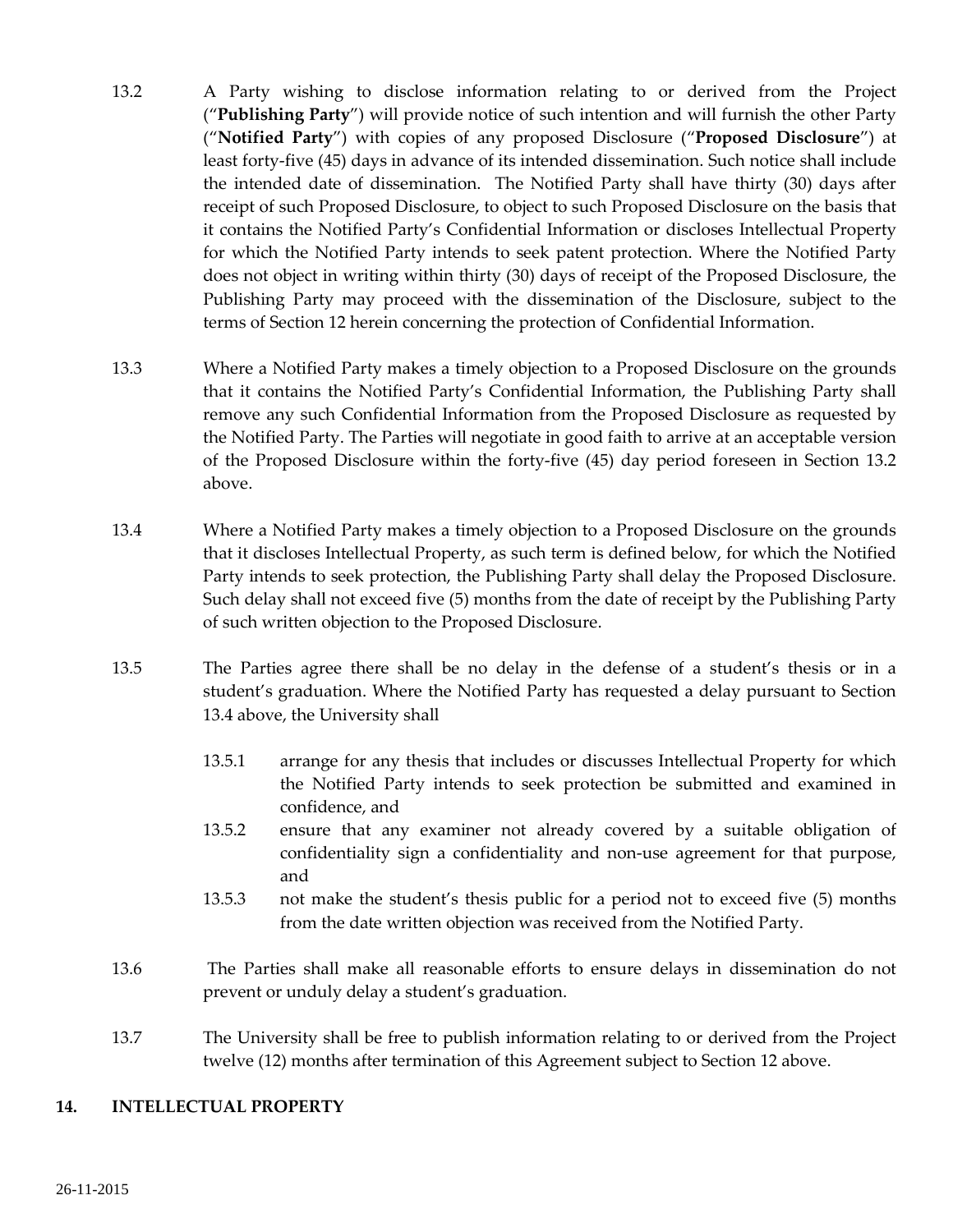For the purposes of this Agreement:

- 14.1 "**Invention**" means any new and useful art, process, methodology, technique, machine, manufacture or composition of matter, or any new and useful improvement of any art, process, methodology, technique, machine, manufacture or composition of matter.
- 14.2 "**Computer Software**" means computer programs, in either source or object code, computer program documentation recorded in any form or medium and computer databases, including any modification to such programs, documentation and databases.
- 14.3 "**Intellectual Property**" includes any idea, improvement, Invention or discovery, whether or not patented or patentable, any technical data, know-how or trade secret, any design, any Computer Software or any work subject to copyright, whether or not such design or copyright is registered or registrable.
- 14.4 "**Background Intellectual Property**" means all Intellectual Property conceived, developed, or reduced to practice by the University or by the Company prior to, or independent of, their participation in the Project. Company and University will remain the owners of their respective Background Intellectual Property. For greater clarity, no Party's Background Intellectual Property will be affected by this Agreement and nothing in this Agreement will be interpreted as implicitly or explicitly transferring any right, interest or title to such Background Intellectual Property.
- 14.5 The Company and University hereby grant to each other a non-exclusive right of use to their respective Background Intellectual Property for the sole purpose of realizing work under the Project, which grant terminates upon completion or termination of the Project.
- 14.6 "**Company Project Intellectual Property**" means Project Intellectual Property which is first conceived or reduced to practice solely by Company during the course of the Project in the performance of the Work detailed in Appendix A without the substantive creative, inventive or intellectual contribution of the University.
- 14.7 "**Joint Project Intellectual Property**" means Project Intellectual Property which is first conceived or reduced to practice jointly by Company and University during the course of the Project in the performance of the Work detailed in Appendix A. The Parties shall jointly own such Joint Project Intellectual Property commensurate with their respective inventive contribution to its development.
- 14.8 "**Project Intellectual Property**" means Intellectual Property which is first conceived or reduced to practice during the course of the Project in the performance of the Work detailed in Appendix A.
- 14.9 "**University Project Intellectual Property**" means Project Intellectual Property which is first conceived or reduced to practice solely by the University during the course of the Project in the performance of the Work detailed in Appendix A without the substantive creative, inventive or intellectual contribution of the Company.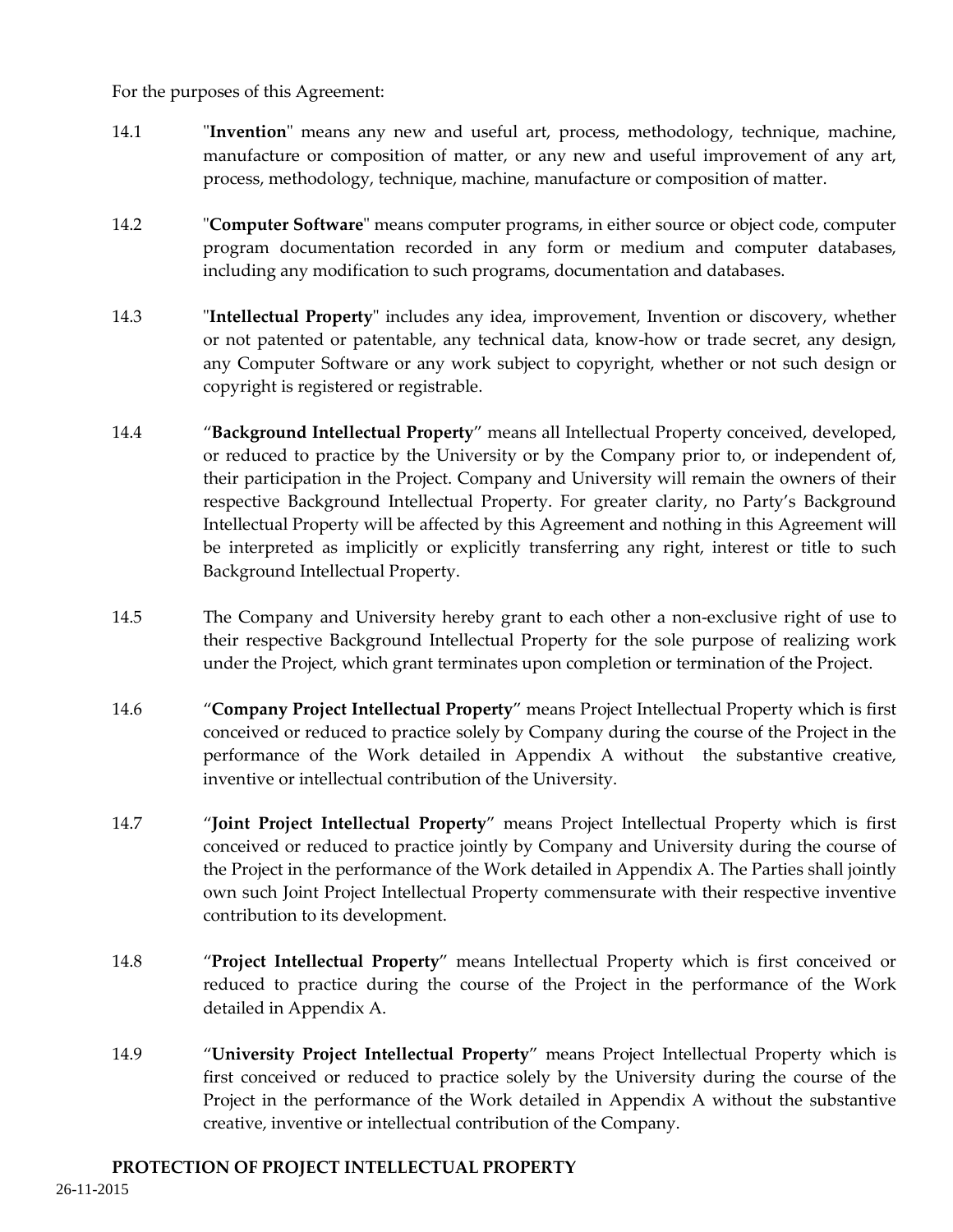- 14.10 The Parties shall promptly notify each other of any Project Intellectual Property. Where a Party is the sole owner of Project Intellectual Property, that Party shall be responsible for its protection, at its sole discretion.
- 14.11 Should University not wish to seek patent protection for University Project Intellectual Property, Company may request University to apply for and to maintain such patent protection. University shall agree to Company's request and diligently take all steps available to obtain patent protection, provided that Company agrees to cover reasonable out-of-pocket expenses associated with the filing, prosecution and maintenance of any such patent applications to the extent that Company remains interested in pursuing or maintaining same. University shall provide an estimate of such costs in advance of incurring same so that Company may decide whether it is interested in continuing with the prosecution or maintenance of such patent applications.

In all such cases the patent will be filed in the name of the University and the University shall keep Company advised as to all developments with respect to patent applications and shall promptly supply Company with copies of all papers received and filed in connection with the prosecution thereof in sufficient time for Company to provide its instructions in connection therewith.

14.12 The Parties shall jointly decide whether the Joint Project Intellectual Property in question should be protected and how it shall be protected. Unless otherwise agreed to by the Parties at the time of protection, all expenses related to the filing, prosecution and maintenance of any protection measures shall be shared in proportion to the respective inventive contribution of the Parties to such Joint Project Intellectual Property.

#### **COMMERCIAL EXPLOITATION OF PROJECT INTELLECTUAL PROPERTY**

- 14.13 University hereby grants to Company for a period of three (3) months following disclosure of University Project Intellectual Property (the "**Option Period**") an option ("**Option 1**") to negotiate a royalty-bearing license to such University Project Intellectual Property.
- 14.14 The terms and conditions of such a license shall be negotiated in good faith and shall take into consideration criteria such as:
	- 14.14.1 the nature and the value of any Background Intellectual Property necessary to give effect to the University Project Intellectual Property;
	- 14.14.2 the extent of the rights conferred in the license including, without limitation, elements such as territory, duration, level of exclusivity and jurisdiction.
- 14.15 Should the Parties fail to conclude a license agreement within three (3) months following the exercise of Option 1, or such longer period as mutually agreed to in writing, Option 1 shall become null and void, and the University will be free to pursue the commercialization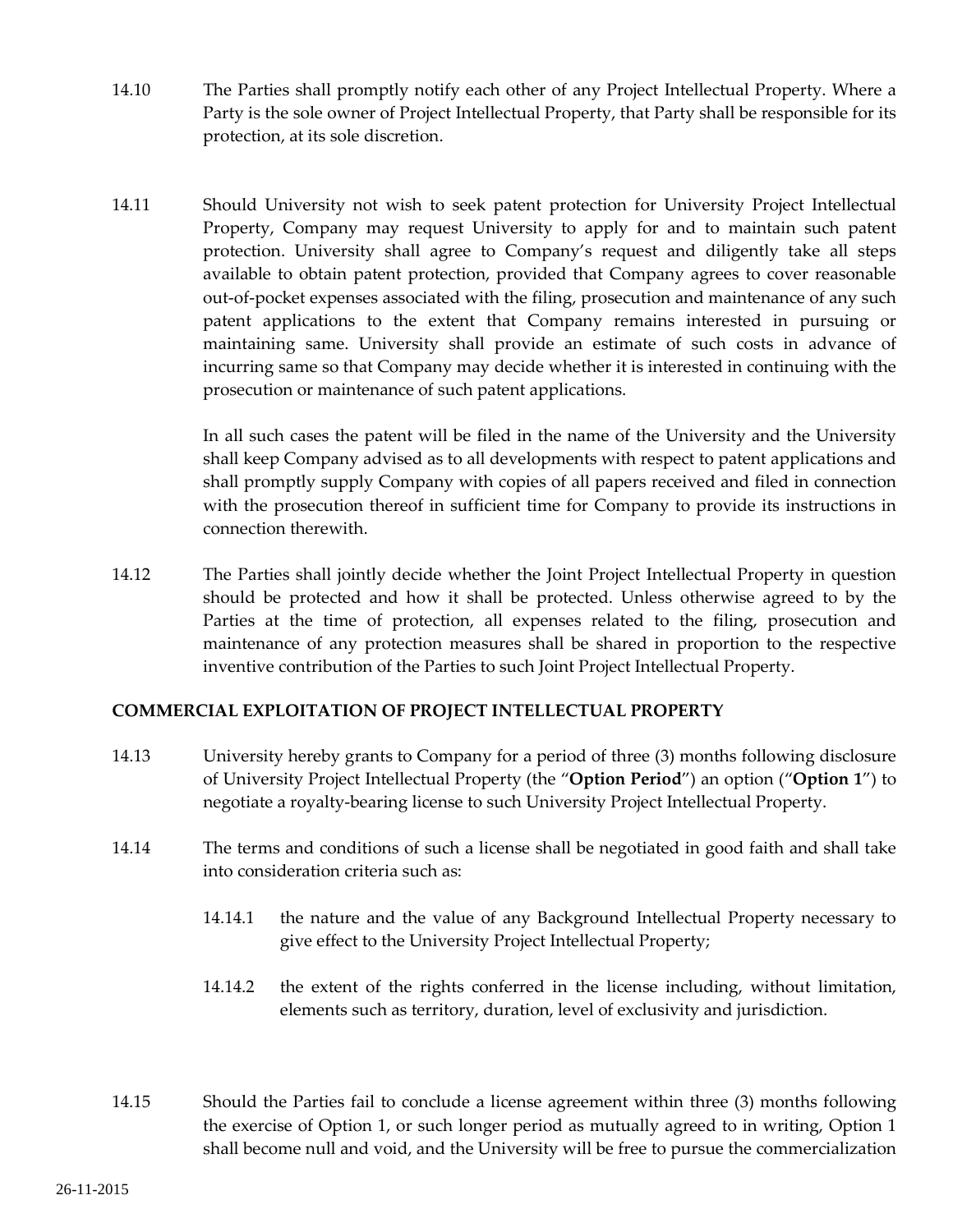of University Project Intellectual Property including but not limited to the granting of exclusive rights to a third party.

- 14.16 If this Agreement is terminated as a result of a default of Company or Company fails to, or elects not to, exercise Option 1 during the Option Period, University shall be free to pursue the commercialization of University Project Intellectual Property including but not limited to the granting of exclusive rights to a third party.
- 14.17 The University hereby grants to the Company for a period of six (6) months after the termination of the present Agreement an option to negotiate, in accordance with the conditions identified in Sections 14.14, a royalty-bearing license to University's share of Joint Project Intellectual Property ("**Option 2**").
- 14.18 Where Option 2 is not exercised by the Company, the Parties shall keep each other informed of any potential commercial exploitation of the Joint Project Intellectual Property. In the event that a Party identifies a way to generate revenue from the Joint Project Intellectual Property, the Parties shall negotiate, in good faith and in a timely manner, a commercially reasonable agreement with respect to the sharing of such revenue.
- 14.19 Subject to the terms of Section 12 above, and notwithstanding any licenses granted in accordance with this Section 14, University shall retain a worldwide, perpetual, irrevocable, non-exclusive license and right to use all Project Intellectual Property, for teaching and research purposes.
- 14.20 Company shall have a worldwide, royalty-free non-exclusive license and right to use all Project Intellectual Property, solely for non-commercial internal research purposes.

#### **15. PUBLICITY**

Neither Party shall, without prior written authorization from the other, use any trade or service mark(s) owned or controlled by the other Party. Additionally, neither Party shall use the name of the other Party, nor of any employee of the other Party, in any advertising or publicity without the prior written approval of an authorized representative of the other Party. Notwithstanding the foregoing, the Parties agree that they shall be free to disclose a) the names of the Parties and the nature of the partnership established herein, without disclosing the contents of the Agreement, b) the

names of the University participants, c) the title of the Project, d) the duration of the Project, and e) sum to be paid or paid for the Project, without prior authorization from the other Party.

#### **16. WARRANTY**

16.1. All Background Intellectual Property, if provided, is provided on an "as is" basis with no representations, warranties or conditions, express or implied, with respect therein. However, the Parties represent that, to the best of their knowledge, their respective Background Intellectual Property does not infringe upon any rights of third parties. All implied warranties of merchantability and fitness for a particular purpose are expressly disclaimed and excluded.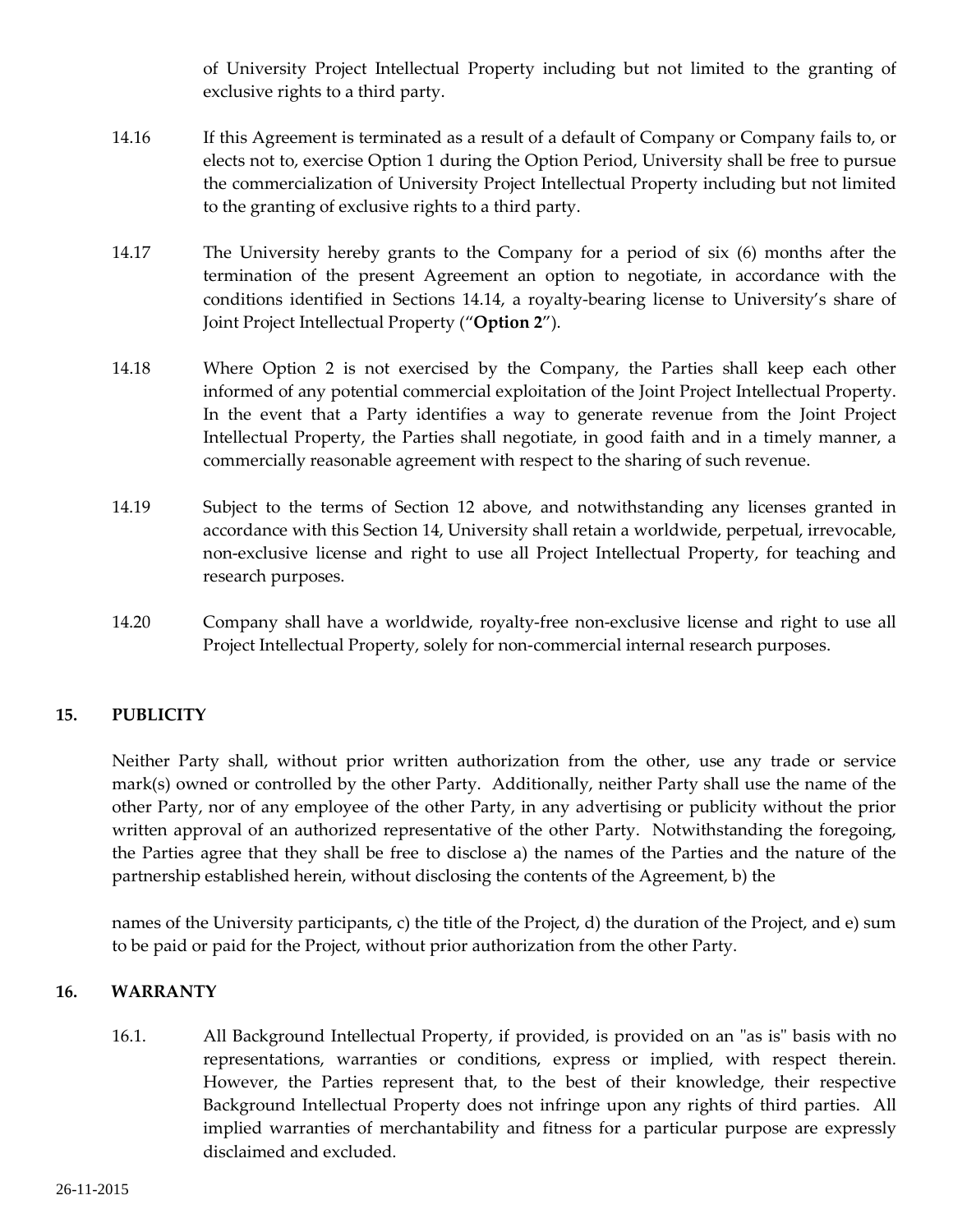- 16.2. University makes no warranties, express or implied or statutory, with respect to the Project deliverables, including without limitation, University Project Intellectual Property or Joint Project Intellectual Property. University does not warrant that the deliverables will be error free or that they will meet Company's requirements. All implied warranties of merchantability and fitness for a particular purpose are expressly disclaimed and excluded.
- 16.3. The Parties specifically make no warranties or representations, express or implied, concerning whether or not the exercise of the rights granted under or pursuant to this Agreement will result in an infringement of any rights or patents or copyrights held by third parties.
- 16.4 The Parties will promptly inform one another if the exercise of any right under this Agreement is discovered to infringe the rights of any third party. Each Party will provide reasonable assistance to the other Party, at such other Party's expense, in connection with any claim arising from the Party's performance under this Agreement or from the license rights granted under this Agreement.

# **17. LIABILITY AND INDEMNITY**

- 17.1 Each Party hereby agrees to indemnify, defend and hold harmless the other Party, its officers, agents, and employees, against all costs, suits, claims on account of injuries (including death) to persons participating in the Project, or damage to the other Party's property during the performance of the Project.
- 17.2 The Company shall indemnify the University against all costs, suits, or claims resulting from the use by the Company or its customers or licensees of any project results or Project Intellectual Property developed under the Agreement.

#### **18. TERMINATION**

- 18.1 In addition to any other rights and remedies available to a Party, either Party may immediately terminate this Agreement in the event of a default of the other Party of its obligations hereunder, provided that the default has not been remedied within thirty (30) days of receipt of written notification of such default. Default on the part of the University may include the death or departure of the PI.
- 18.2 Company's participation in the Project shall be automatically terminated and University released of its obligations to Company under the terms of the Agreement should Company become bankrupt or insolvent, make an assignment for the benefit of creditors, take the benefit of any statute relating to bankrupt or insolvent debtors, or should an order be made or a resolution passed for the winding up of Company.
- 18.3 Company shall pay for all expenses up to termination and for reasonable commitments made by University, prior to date of notice of default, related to the Project for which University is financially responsible.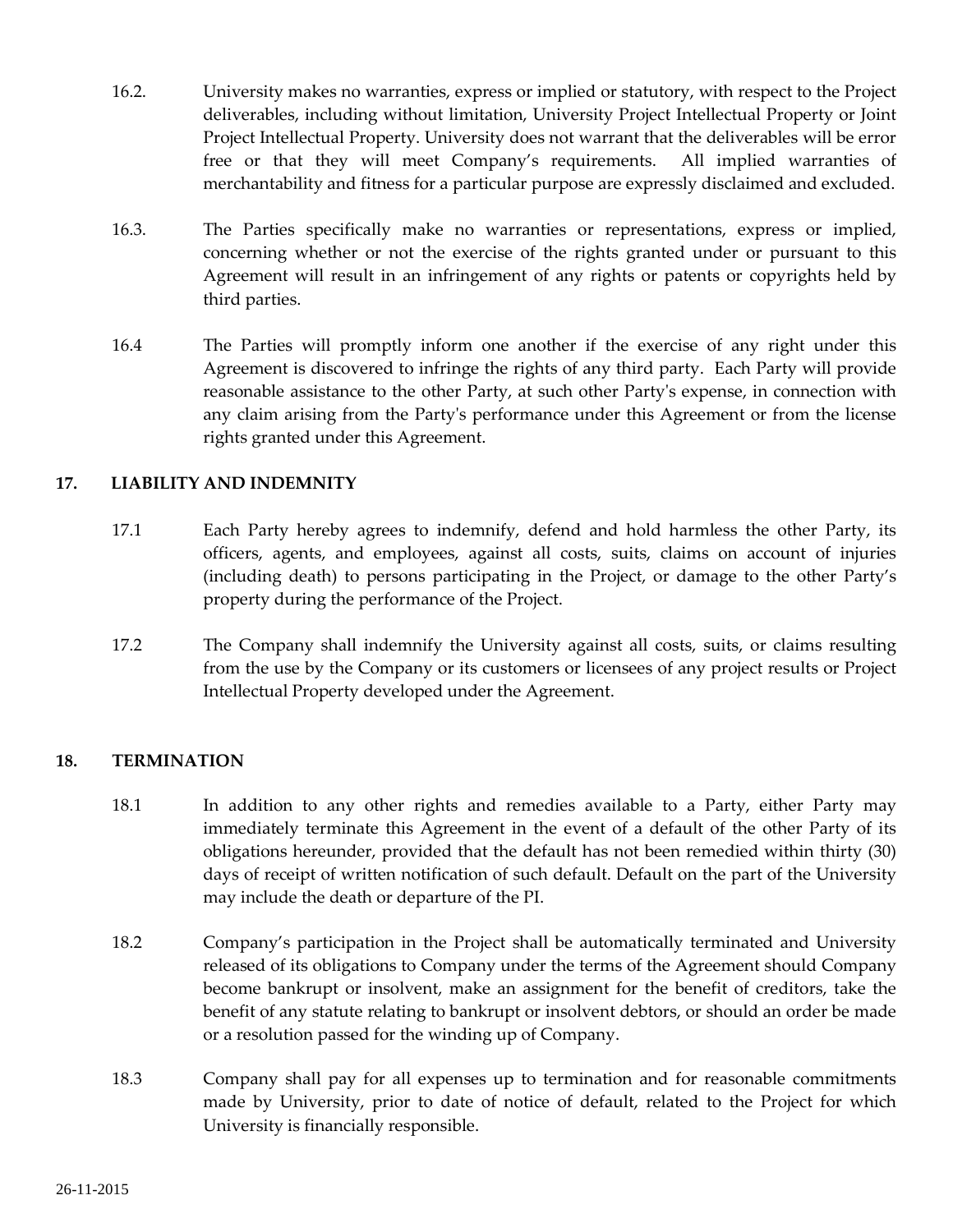- 18.4 In the event University terminates the Agreement pursuant to Articles 18.1 or 18.2 above, any rights that may have accrued for the benefit of Company prior to such termination, including but not limited any rights to Project Intellectual Property granted under Article 14 of this Agreement, shall be deemed null and void.
- 18.5 Notwithstanding the foregoing, the rights granted to University in Articles 14.5 and 14.19 above shall not be affected by the termination of the Company's participation in the Project.

#### **19. NOTICES**

All notices under the terms of this Agreement shall be given in writing and sent by registered mail, facsimile transmission, e-mail or shall be delivered by hand to the following addresses:

Company:

University:

 Concordia University 1455 de Maisonneuve West, GM-900 Montreal, Quebec H3G lM8 Attn: Associate Director, Research Partnerships and Innovation

All notices shall be presumed to have been received when they are hand delivered or receipt acknowledged when they are e-mailed, or five (5) business days after their mailing, or on the business day following the day of facsimile transmission.

#### **20. GOVERNING LAW**

This Agreement shall be governed by and construed in accordance with the laws of the Province of Quebec and the laws of Canada applicable therein. The Parties hereby irrevocably attorn to the exclusive jurisdiction of the courts of the Province of Quebec for any legal proceedings arising out of this Agreement or the performance of the obligations hereunder.

#### **21. ASSIGNMENT**

No right or obligation related to this Agreement shall be assigned by either Party without the prior written permission of the other, such permission not to be unreasonably withheld. Notwithstanding the foregoing, the Company may assign this Agreement to a wholly-owned subsidiary or to a successor of all or substantially all of Company's business without such permission and the Concordia may assign its rights in Intellectual Property to a third party agent for purposes of evaluation, protection and commercialization of such Intellectual Property.

#### **22. FORCE MAJEURE**

No Party to this Agreement shall be liable to the other Party for any failure or delay in fulfilling an obligation hereunder, if said failure or delay is attributable to circumstances beyond its control, including but not limited to, any fire, power failure, labour dispute or government measure ("**Force**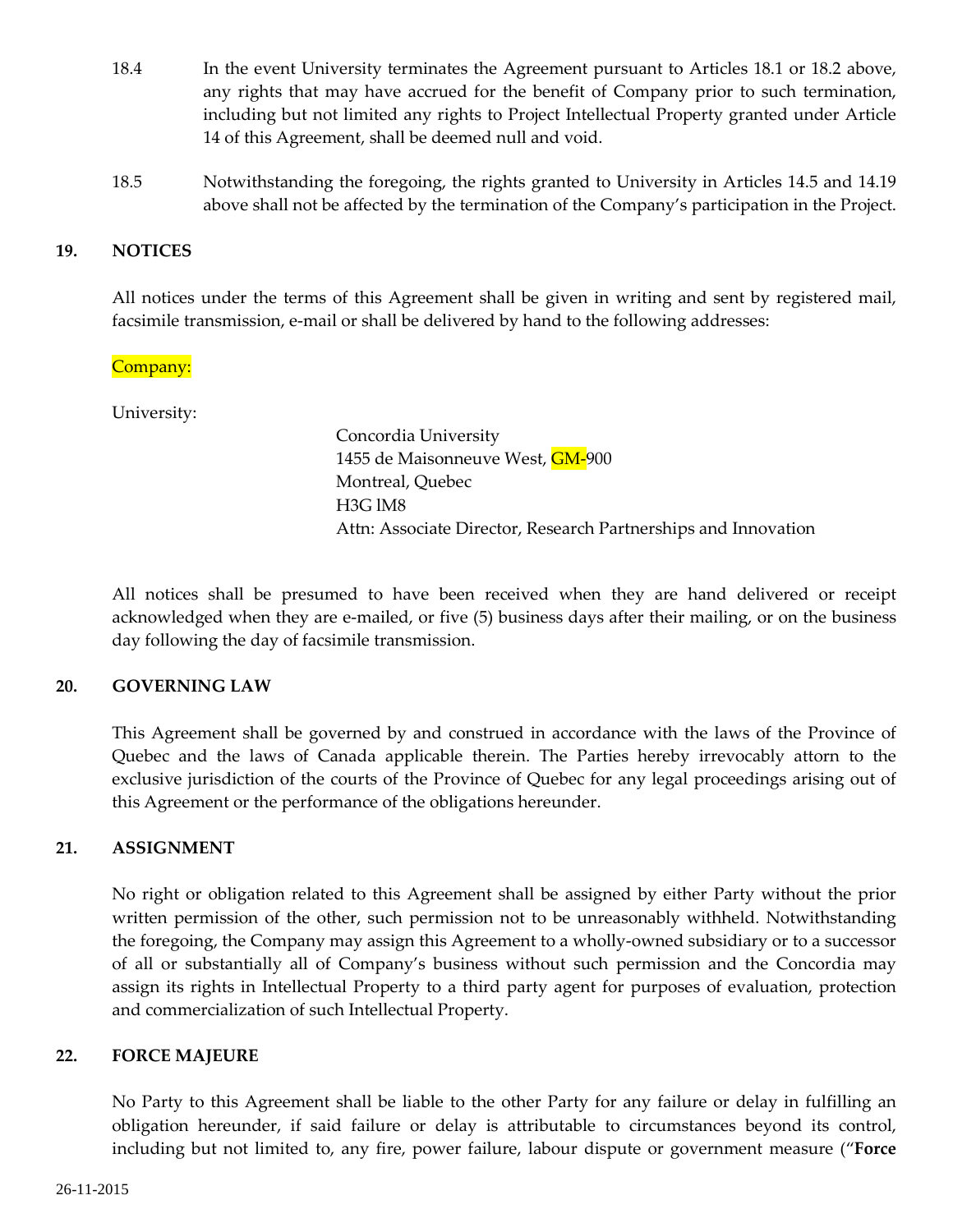**Majeure**"). The Parties agree that the deadline for fulfilling the obligation in question shall be extended for a period of time equal to that of the continuance of the Force Majeure.

#### **23. SURVIVAL OF ARTICLES**

The following sections shall survive the expiration or termination of this Agreement regardless of the reasons for its expiration or termination, in addition to any other provision which by law or by its nature should survive: Section 5 (Basis of Payment), Section 6 (Method of Payment), Section 12 (Confidentiality), Section 14 (Intellectual Property), Section 15 (Publicity), Section 16 (Warranty), Section 17 (Liability and Indemnity), Section 20 (Governing Law) and Section 21 (Assignment).

#### **24. SEVERABILITY**

If any provision, or portion thereof, of this Agreement is determined by a court of competent jurisdiction to be invalid, illegal or unenforceable, such determination shall not impair or affect the validity, legality or enforceability of the remaining provisions of

this Agreement, and each provision, or portion thereof, is hereby declared to be separate, severable and distinct.

#### **25. WAIVER**

A waiver of any provision of this Agreement shall only be valid if provided in writing and shall only be applicable to the specific incident and occurrence so waived. The failure by either Party to insist upon the strict performance of this Agreement, or to exercise any term hereof, shall not act as a waiver of any right, promise or term, which shall continue in full force and effect.

#### **26. CONFLICTS**

In the event of any conflict or inconsistency between the terms of the main body of this Agreement and any appendix to this Agreement, the terms of the main body of this Agreement shall prevail, unless otherwise expressly indicated.

# **27. APPENDIX/APPENDICES (OPTIONAL)**

The attached appendix/appendices shall form an integral part of this Agreement.

#### **28. ENTIRE AGREEMENT**

This Agreement constitutes the entire agreement between the Parties with respect to the subject matter hereof and shall replace all prior promises or understandings, oral or written.

#### **29. LANGUAGE** (For the Province of Quebec only)

The Parties hereto have requested that this Agreement, all correspondence and documentation relating to this Agreement, be written in the English language. Les parties aux présentes ont exigé que la présente entente, de même que toutes correspondances et documentation relative à cette entente, soient rédigées en langue anglaise.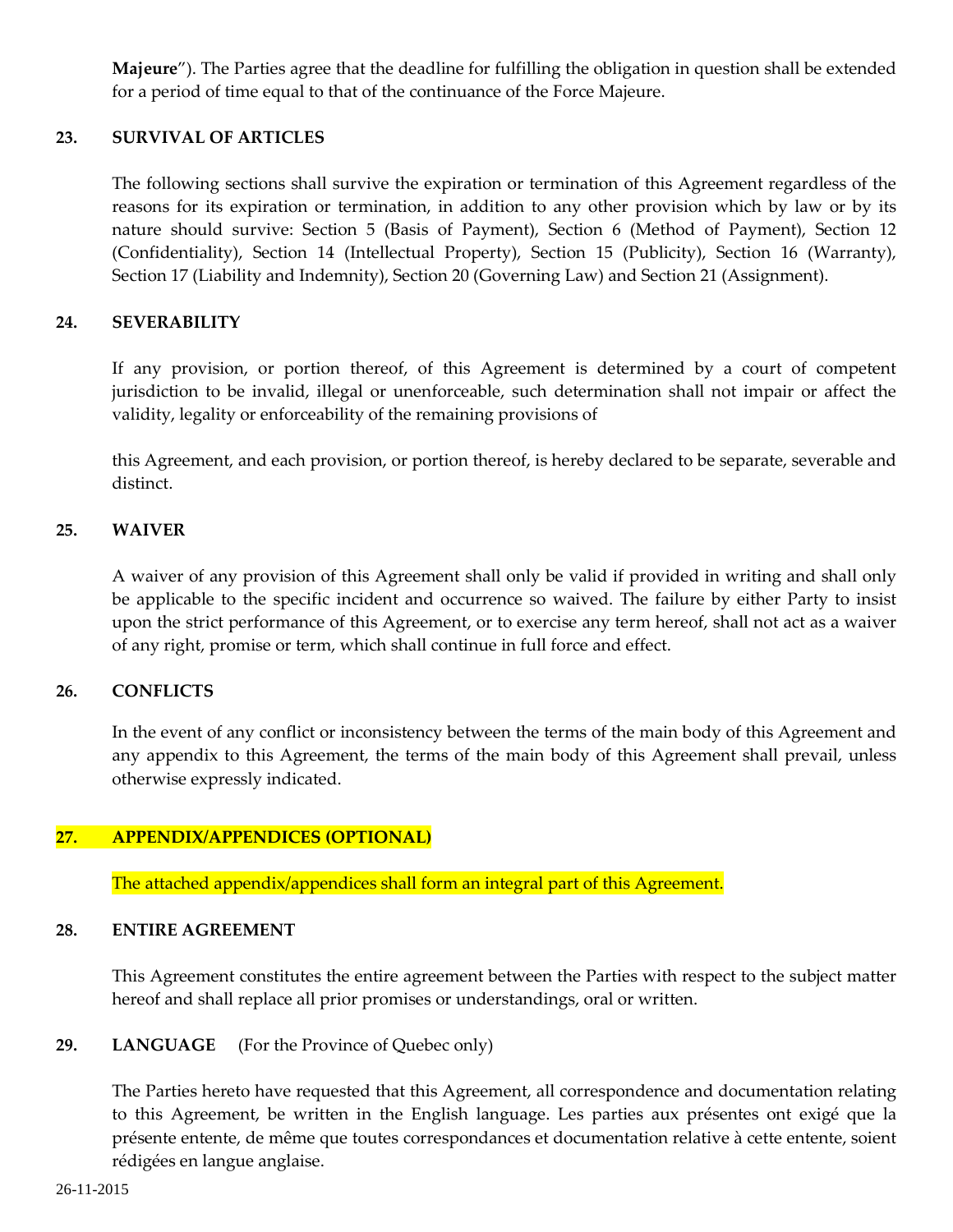#### **30. SIGNATURES**

This Agreement may be executed in counterparts, each of which shall be deemed an original and all of which together shall constitute one and the same instrument, and signatures transmitted by facsimile or in a PDF file shall be acceptable to bind each Party and shall not affect the validity of the Agreement in any way.

#### **31. REPRESENTATIONS**

The Parties herein represent that they have the authority to enter into this Agreement and that their respective performance of their obligations under this Agreement will not conflict with any other contracts, agreements, or understandings to which they are a party.

**AND THE PARTIES HAVE SIGNED, on this \_\_\_\_\_\_\_\_day of** \_\_\_\_\_\_\_\_\_\_ **20** \_\_\_\_\_\_**.**

**FOR UNIVERSITY FOR COMPANY**

(Name and Title)

\_\_\_\_\_\_\_\_\_\_\_\_\_\_\_\_\_\_\_\_\_\_\_\_\_\_\_\_\_\_\_\_\_\_\_\_\_\_\_\_\_

Associate Vice-President, Strategy and Operations Office of the Vice-President, Research and Graduate Studies

\_\_\_\_\_\_\_\_\_\_\_\_\_\_\_\_\_\_\_\_\_\_\_\_\_\_\_\_\_\_\_\_\_\_\_\_\_\_\_\_\_

#### **Acknowledgement**

I, \_\_\_\_\_\_\_\_\_\_\_\_\_\_\_\_\_\_\_\_\_\_\_\_\_\_\_\_\_\_\_, the Principal Investigator, having read and understood this Research Agreement, hereby agree to act in accordance with all the terms and conditions herein.

I agree to assign to Concordia University all Intellectual Property generated by me in connection with this Agreement (TO BE INSERTED AS REQUIRED: and waive in favor of Concordia University, my moral rights in any Computer Software generated by me in connection with this Agreement). Furthermore, upon request from the University, I shall do, make, execute or deliver, or cause to be done, made, executed or delivered, all such further acts and documents as may be required by the Office of Vice-President, Research and Graduate Studies.

I further agree to ensure that all University participants engaged in the performance of the Project, are informed of their obligations under such terms and conditions and to procure from them, prior to their initial participation in the Project, an executed Intervention of a Participant in the Project (Appendix C).

<u>Date: Expression and the particle</u> in the Date: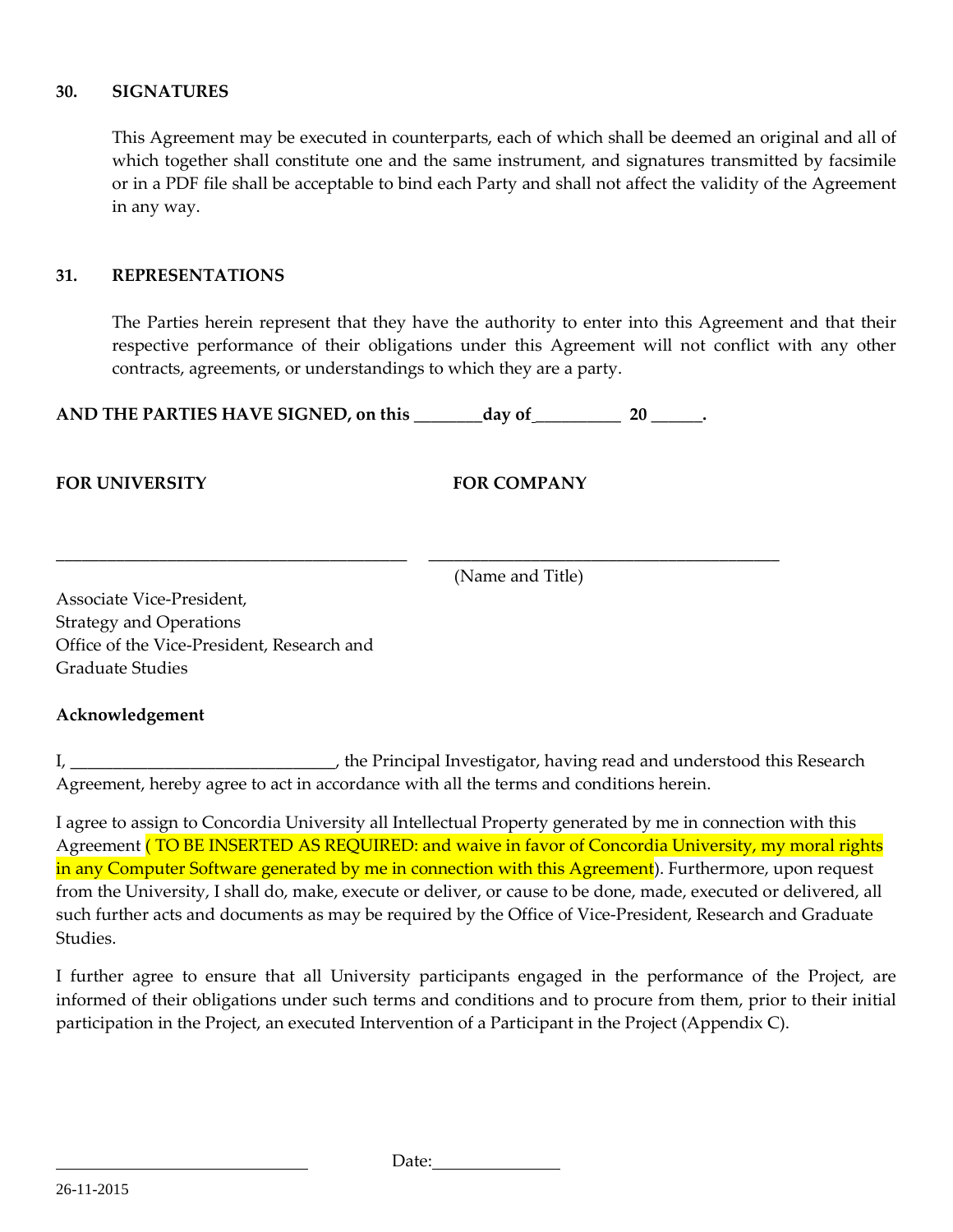# Appendix C

# **INTERVENTION OF A PARTICIPANT IN THE PROJECT**

# **IMPORTANT: IT IS THE PI'S RESPONSIBILITY TO ENSURE THAT THIS INTERVENTION IS SIGNED BY ALL PROJECT PARTICIPANTS AND COPIES ARE PROVIDED TO OOR.**

I, **Example 2.** The example of the example of the Research in the example of the Research in the Research in the Research Agreement ("**Agreement")** pertaining to the Project in which I will participate and agree to maintain all of the obligations created on behalf of Concordia University (the "**University**"), including, without limitation, my obligations:

- (a) to maintain the confidentiality of Confidential Information, Background Intellectual Property, and Project Intellectual Property, as such terms are defined in the Agreement;
- (b) to use such Confidential Information, Background Intellectual Property and Project Intellectual Property only as necessary for the purpose and term of the Agreement;
- (c) to return such Confidential Information, Background Intellectual Property and Project Intellectual Property upon the completion or termination of the Project;
- (d) to advise the Principle Investigator ("PI") of any intended publication, presentation or thesis that includes or discusses any information related to the Project and to submit to the review procedure of Article 13 of the Agreement and where applicable the provisions of the University's *Policy on Intellectual Property* (VPRGS-9);
- (e) to hereby assign all Intellectual Property, including copyright in any computer software, generated by me in connection with this Agreement to the University;
- (f) to hereby waive in favour of the University my moral rights in any computer software
- (g) to cooperate with the University in ensuring the Project meets all applicable export regulations and restrictions;

By signing below, I further acknowledge that I have read, understood and agree to abide all relevant University policies as they apply to me, including but not limited to the *Policy on Intellectual Property* (VPRGS-9), the *Policy on Conflicts of Interest in Research* (VPRGS-5), the *Code of Ethics and Safe Disclosure Policy Applicable to Employees of Concordia University* (BD-4) and the *Policy on Postdoctoral Fellows* (VPRGS-4).

Signature:

Date:\_\_\_\_\_\_\_\_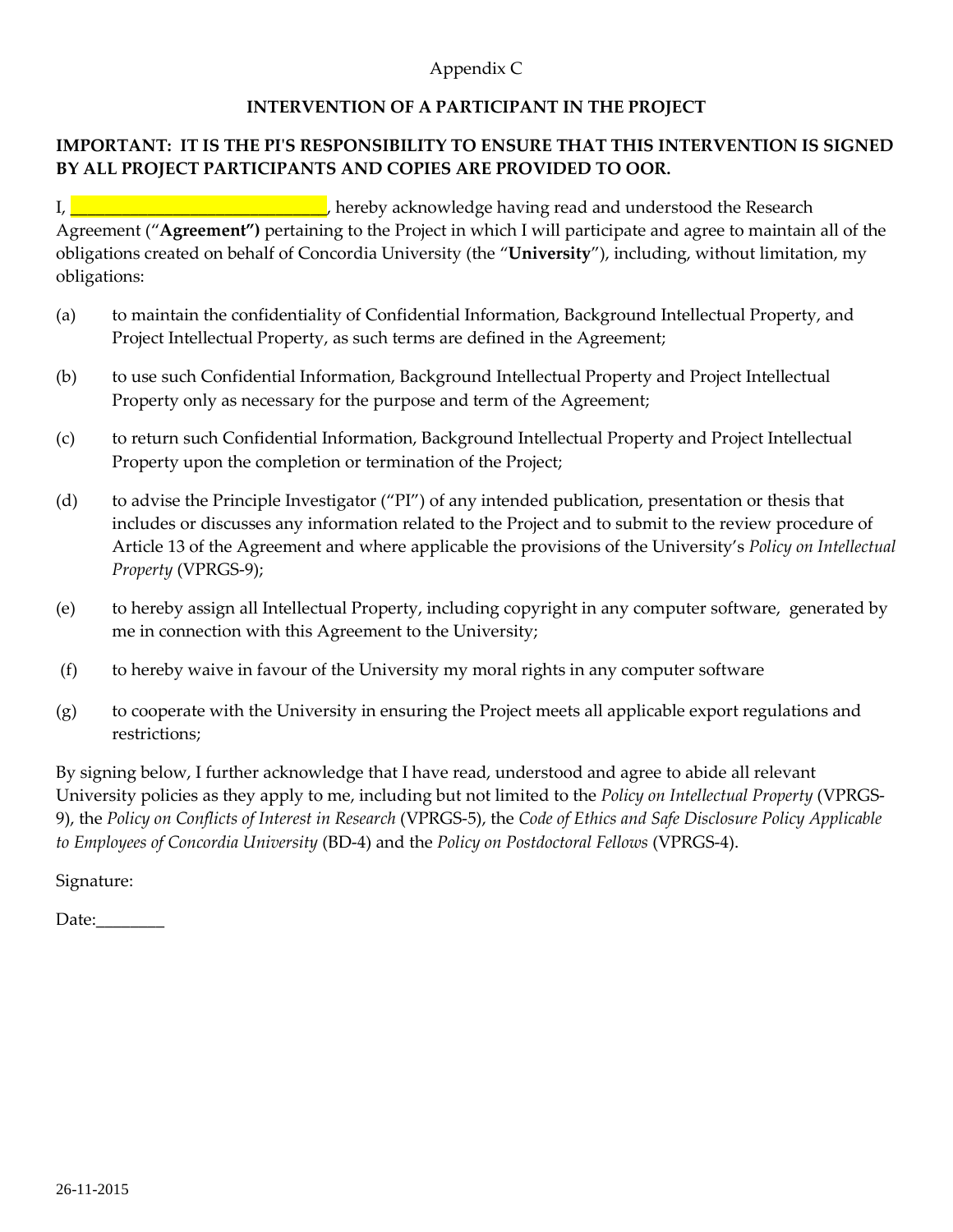#### **AGREEMENT FOR SERVICES**

#### BETWEEN

[**OTHER PARTY'S LEGAL NAME**], a corporation incorporated under the laws of [PROVINCE/COUNTRY], having its registered office at [OTHER PARTY'S COMPLETE ADDRESS] (the "**Company**"), herein represented by **DECOM** duly authorized to sign the present agreement on behalf of the Company.

#### AND

**CONCORDIA UNIVERSITY**, a corporation duly incorporated by the *Concordia University Act*, S.Q. 1948, c. 91 as amended by S.Q. 1959-60, c. 191 and S.Q. 2006, c. 69 having its head office at 1455 de Maisonneuve Blvd. West, suite GM 801, City of Montreal, Province of Quebec H3G 1M8, (the "University") herein acting and represented by **Quart Contains and Lucky authorized** as s/he so declares.

The following services will be provided by **\_\_\_\_\_\_\_\_\_\_\_\_\_\_\_\_\_\_\_\_** of the University's Department of \_\_\_\_\_\_\_\_\_\_\_\_\_\_\_\_\_\_\_\_ per the scope of work attached (the "**Project**"), which shall form an integral part of the Agreement.

This Agreement shall commence on the effective date of  $\Box$  and  $\Box$ , 20  $\Box$  and terminate on \_\_\_\_\_\_\_\_\_\_\_\_\_, 20 \_\_ ("**Term**"), unless earlier terminated in accordance with the terms of this Agreement.

Company shall pay University the firm sum of  $\Box$  Canadian dollars (\$ $\Box$ ) payable within thirty (30) days of date of an invoice. Interest may be charged at the rate of one and a half (1.5) percent (%) per month on amounts not paid within said thirty (30) days of the date of an invoice.

Either Party may immediately terminate this Agreement in the event of material breach by the other Party of its obligations hereunder, provided that such breach is not cured by the defaulting Party within thirty (30) days of receipt of written notification specifying the nature of such breach. Upon termination for reason of default, Company shall pay University for:

- a. all expenses reasonably incurred up to the date of termination, and
- b. all non-cancellable commitments made by University related to the Project prior to the date of notice of default.

The Parties hereby agree to indemnify, defend and hold harmless the other Party, its officers, agents, and employees, against all costs, suits, claims on account of injuries (including death) to persons participating in the Project, or damage to the other Party's property during the performance of the Project.

Company shall indemnify University against all costs, suits, or claims resulting from the use by Company or its customers or licensees of any Project results.

This Agreement may only be amended by written agreement duly executed by authorized representatives of the Parties.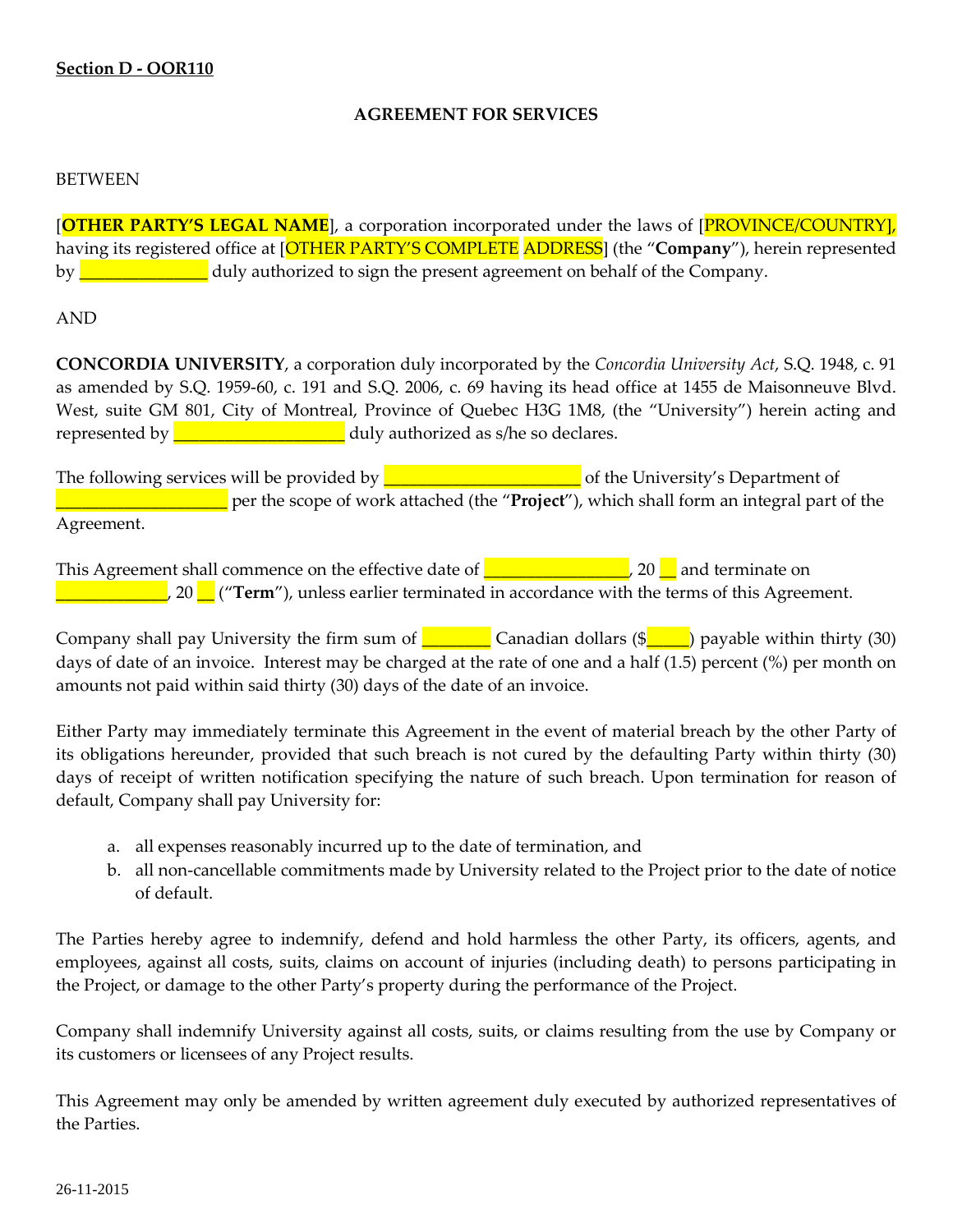This Agreement shall be governed by and construed in accordance with the laws of the Province of Quebec and the laws of Canada applicable therein. The Parties hereby irrevocably attorn to the exclusive jurisdiction of the courts of the Province of Quebec for any legal proceedings arising out of this Agreement or the performance of the obligations hereunder.

The Parties hereto have requested that this Agreement, all correspondence and documentation relating to this Agreement, be written in the English language. Les parties aux présentes ont exigé que la présente entente, de même que toutes correspondances et documentation relative à cette entente, soient rédigées en langue anglaise.

#### **For University For Company**

| (name)                         | (name)                                                |
|--------------------------------|-------------------------------------------------------|
| Associate Vice-President,      |                                                       |
| <b>Strategy and Operations</b> |                                                       |
| Office of the Vice-President,  |                                                       |
| Research and Graduate Studies  |                                                       |
| Dated:                         | Dated:                                                |
| Acknowledgement                |                                                       |
| T                              | the Dringinal Investigator having road and understood |

I, the Principal Investigator, having read and understood this Agreement for Services, hereby agree to act in accordance with all the terms and conditions herein.

Principal Investigator

Date: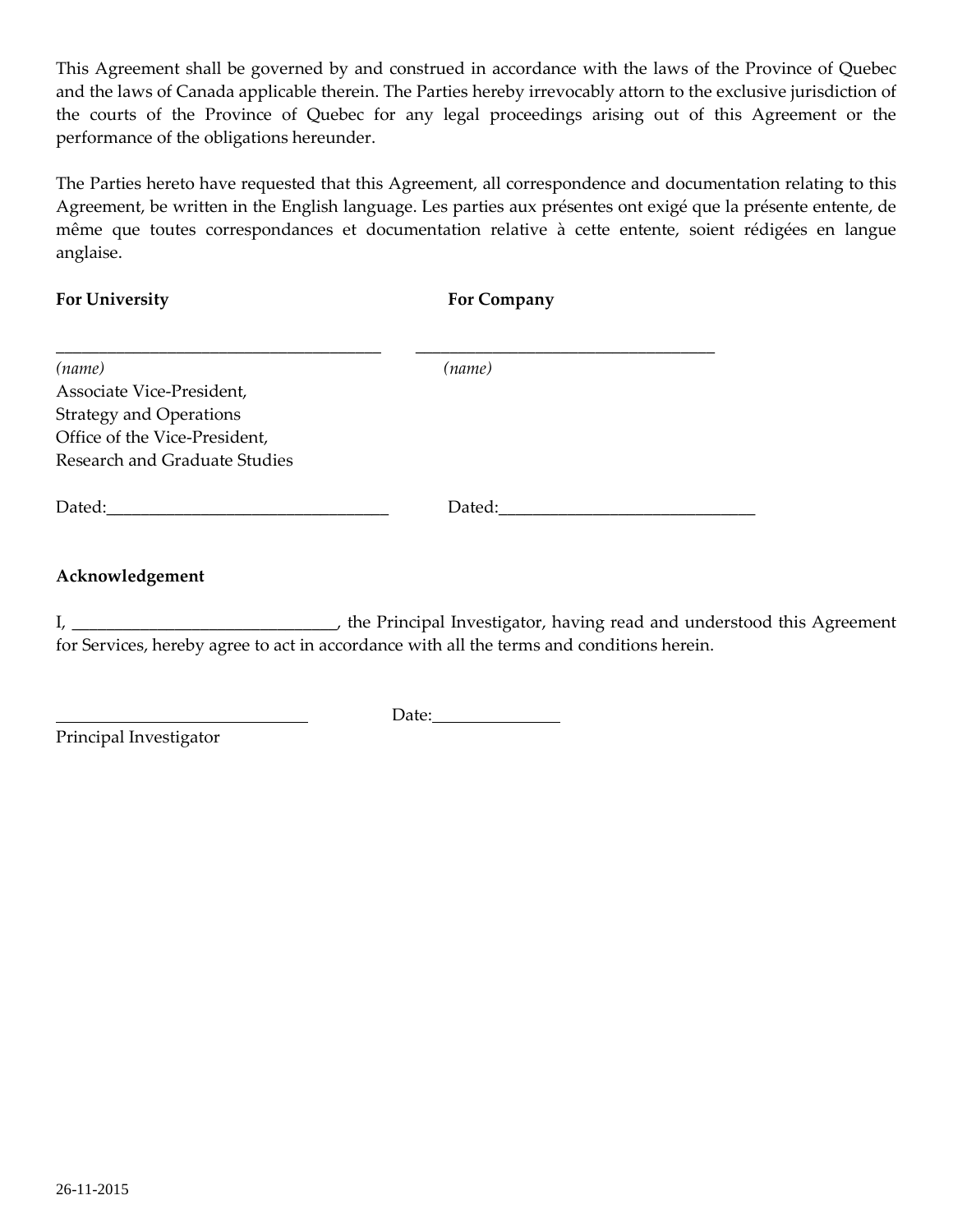#### **DECLARATION OF INVENTION**

*The purpose of this form is to notify the University and CUFA of your potential invention and any relevant sponsorship and publication history. A copy of PART I of this form will be forwarded to CUFA, while PARTS I and II will be used by the University to initiate appropriate procedures. This form should be submitted when something new and useful has been conceived or developed, or when unusual, unexpected or unobvious research results have been achieved and can be used. Please attach additional pages where space provided for answers is insufficient.*

#### **PART I**

Inventions may include new processes, software, methods, products, apparatus, compositions, living organisms or improvements or new uses of existing inventions. In deciding upon a title for the invention, please use a brief descriptive title to assist in identifying the invention.

#### **Title of Invention :**



*Section 1. Concordia Inventors (including declarant)*

Please list all Concordia-based inventors. For the sake of clarification, an inventor is an individual who has conceived or contributed an essential element of the invention, either alone or jointly with others, during the evolution of the concept or reduction to practice.

An inventor will therefore have made an inventive contribution. To give an example, testing a prototype is not an inventive contribution, while contributing ideas which lead to the improvement of the invention once the testing has been carried out, would be considered an inventive contribution. In the context of the invention which is being declared, "inventor" shall refer to any co-inventor where there is more than one inventor.

Please reproduce this page 2 (Concordia Inventors) as often as required if there are more than two Concordia inventors.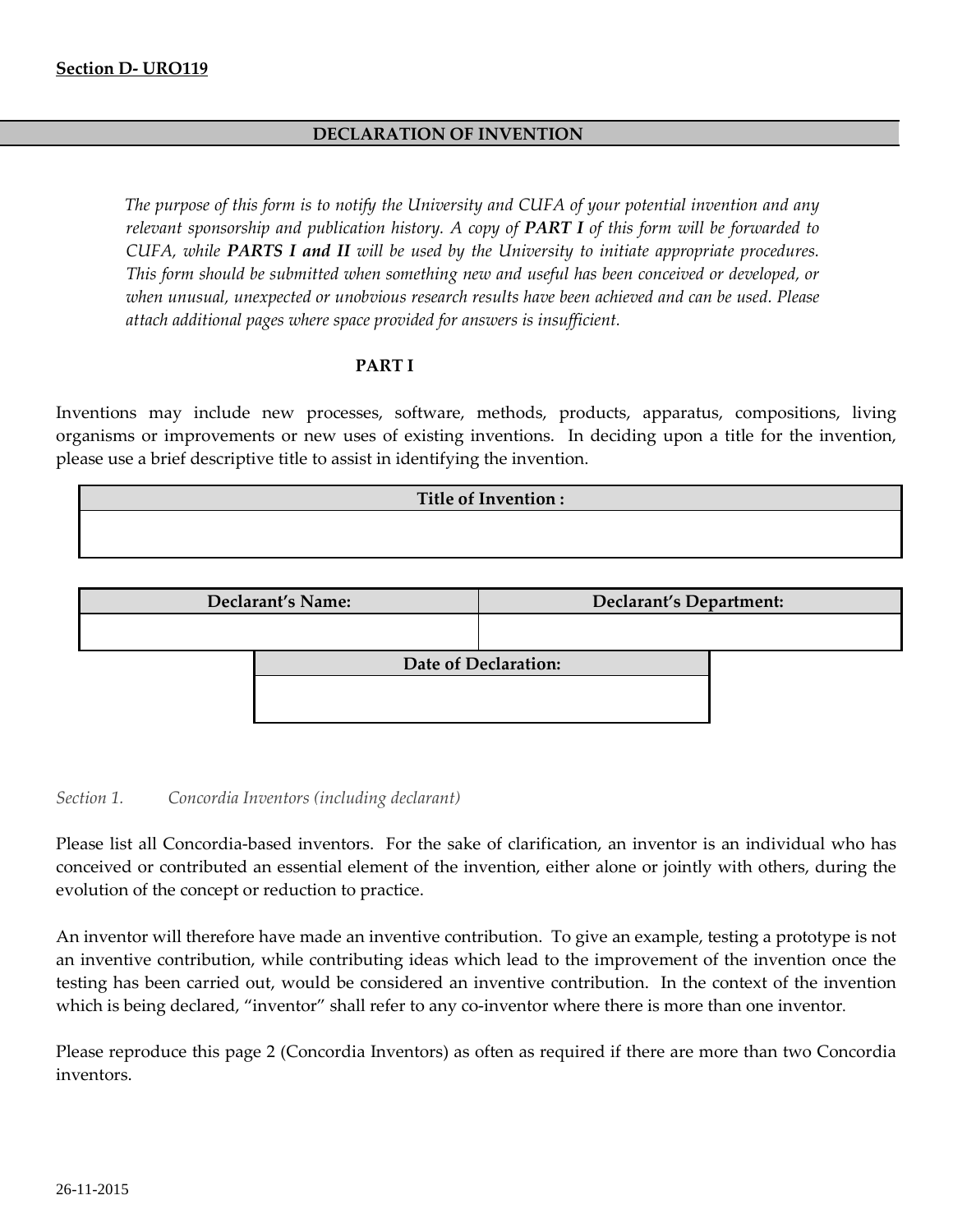| <b>INVENTOR</b>   |                          |  |  |  |
|-------------------|--------------------------|--|--|--|
|                   |                          |  |  |  |
| <b>NAME</b>       | Citizenship              |  |  |  |
|                   |                          |  |  |  |
| TITLE &           |                          |  |  |  |
| <b>DEPARTMENT</b> |                          |  |  |  |
|                   | Addresses                |  |  |  |
|                   |                          |  |  |  |
| <b>HOME</b>       |                          |  |  |  |
|                   |                          |  |  |  |
| University        |                          |  |  |  |
|                   | <b>Telephone Numbers</b> |  |  |  |
|                   |                          |  |  |  |
| Home              | University               |  |  |  |
| Fax:              | E-mail                   |  |  |  |

|                   | <b>INVENTOR</b> |                          |  |  |  |
|-------------------|-----------------|--------------------------|--|--|--|
|                   |                 |                          |  |  |  |
| <b>NAME</b>       |                 | Citizenship              |  |  |  |
|                   |                 |                          |  |  |  |
| TITLE &           |                 |                          |  |  |  |
| <b>DEPARTMENT</b> |                 |                          |  |  |  |
|                   |                 | Addresses                |  |  |  |
|                   |                 |                          |  |  |  |
| <b>HOME</b>       |                 |                          |  |  |  |
|                   |                 |                          |  |  |  |
| University        |                 |                          |  |  |  |
|                   |                 | <b>Telephone Numbers</b> |  |  |  |
|                   |                 |                          |  |  |  |
| Home              |                 | University               |  |  |  |
| Fax:              |                 | E-mail                   |  |  |  |

*Section 2. Non-Concordia Inventors*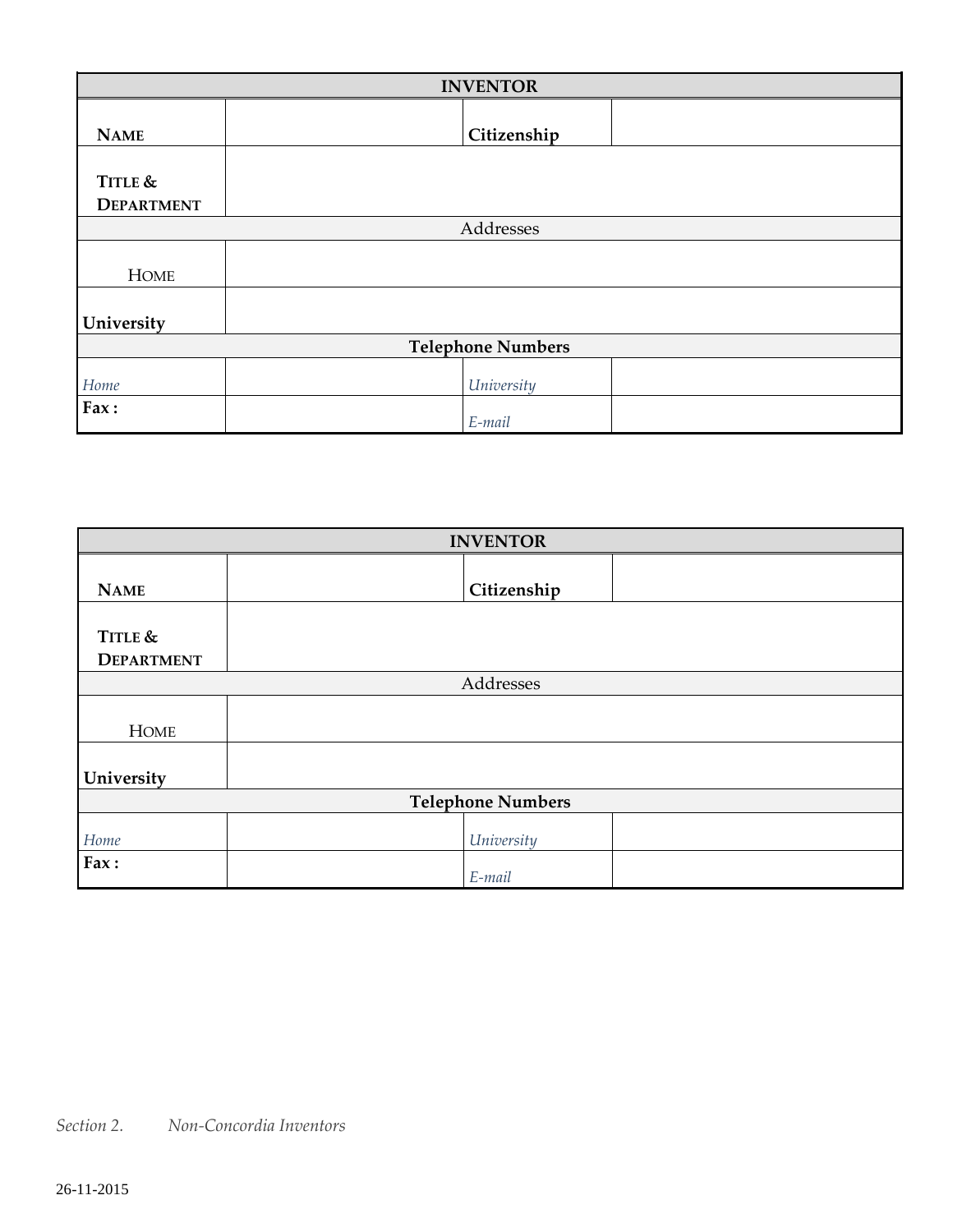Please list all non-Concordia inventors, that is to say any inventor who is not an employee, staff or student of Concordia. Please reproduce this page 3 (Non-Concordia Inventors) as often as required if there are more than two non-Concordia inventors.

|                               | <b>INVENTOR</b>          |  |  |  |  |
|-------------------------------|--------------------------|--|--|--|--|
| <b>NAME</b>                   | Citizenship              |  |  |  |  |
| COMPANY/<br><b>UNIVERSITY</b> |                          |  |  |  |  |
|                               | Addresses                |  |  |  |  |
| HOME                          |                          |  |  |  |  |
| Company/<br>University        |                          |  |  |  |  |
|                               | <b>Telephone Numbers</b> |  |  |  |  |
| Home                          | University               |  |  |  |  |
| Fax:                          | E-mail                   |  |  |  |  |

|                   | <b>INVENTOR</b>          |  |  |  |  |
|-------------------|--------------------------|--|--|--|--|
|                   |                          |  |  |  |  |
| <b>NAME</b>       | Citizenship              |  |  |  |  |
|                   |                          |  |  |  |  |
| COMPANY/          |                          |  |  |  |  |
| <b>UNIVERSITY</b> |                          |  |  |  |  |
|                   | Addresses                |  |  |  |  |
|                   |                          |  |  |  |  |
| HOME              |                          |  |  |  |  |
|                   |                          |  |  |  |  |
| Company/          |                          |  |  |  |  |
| University        |                          |  |  |  |  |
|                   | <b>Telephone Numbers</b> |  |  |  |  |
|                   |                          |  |  |  |  |
| Home              | University               |  |  |  |  |
| Fax:              | E-mail                   |  |  |  |  |

*Section 3. Distribution of contribution to the Invention*

This section set outs what proportion of inventive contribution each inventor contributed to the invention. Please note that by signing this section, the inventors acknowledge that a) they are in agreement as to each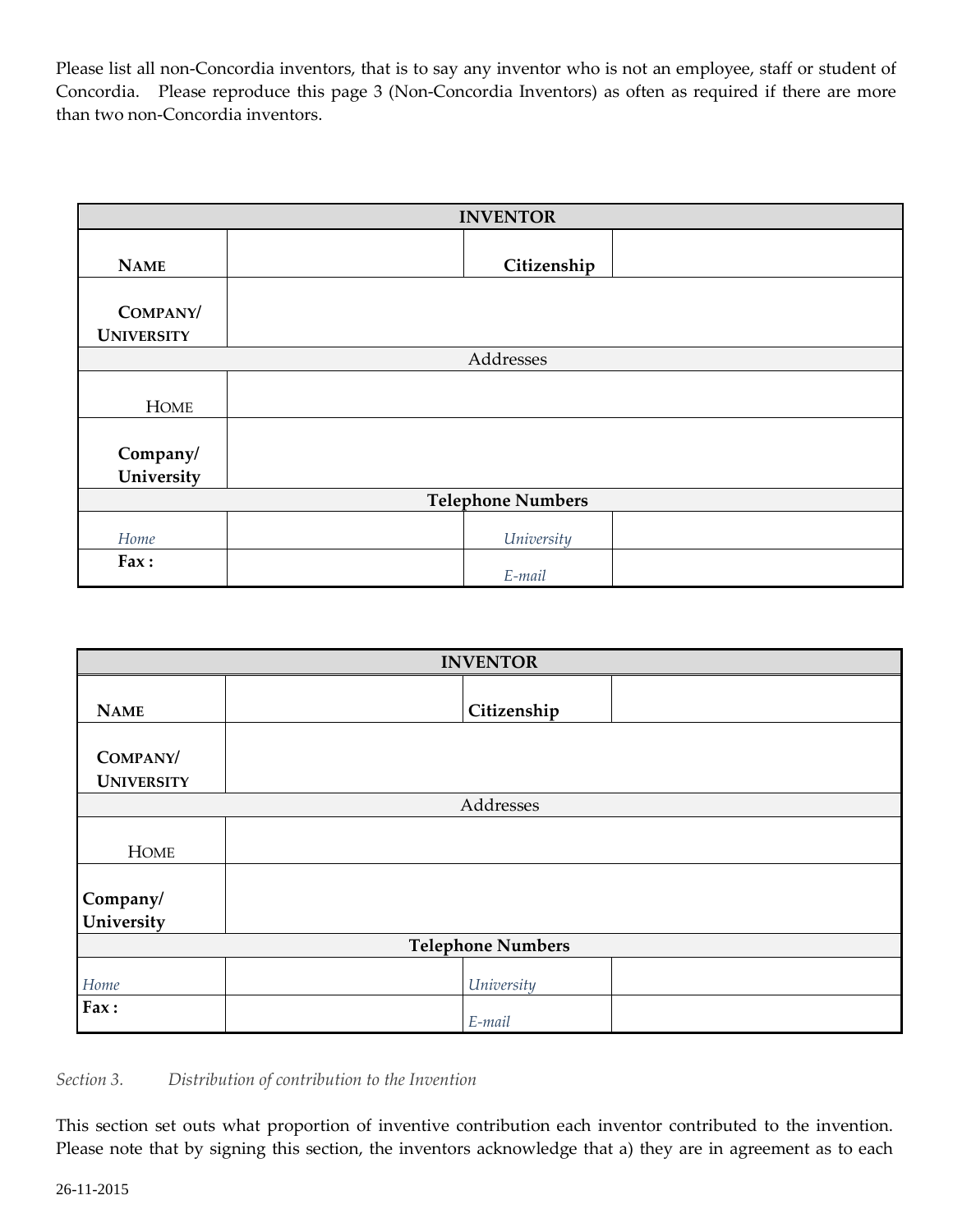inventor's inventive contribution to the invention and b) no other person has made an inventive contribution to the invention.

| Name of Inventor | Contribution (%)  | Signature | Date |
|------------------|-------------------|-----------|------|
|                  |                   |           |      |
|                  |                   |           |      |
|                  |                   |           |      |
|                  |                   |           |      |
|                  |                   |           |      |
|                  | <b>Total 100%</b> |           |      |

# *Section 4. Funding*

Please identify any source of funding used in the development of the invention.

|    | Context of the development of the Invention |                                       |     |        |                |        |
|----|---------------------------------------------|---------------------------------------|-----|--------|----------------|--------|
| A. | Is this invention the result a) a contract? |                                       | Yes | □      | N <sub>o</sub> | П      |
|    | research carried out<br><b>of</b>           |                                       |     |        |                |        |
|    | under:                                      |                                       |     |        |                |        |
|    |                                             | b) a grant?                           | Yes | □      | N <sub>0</sub> | □      |
|    |                                             | c) an inter-university collaboration? | Yes | $\Box$ | No             | $\Box$ |
|    |                                             | d) a material transfer agreement?     | Yes | $\Box$ | N <sub>0</sub> | П      |
|    | Other source:                               |                                       |     |        |                |        |
|    |                                             |                                       |     |        |                |        |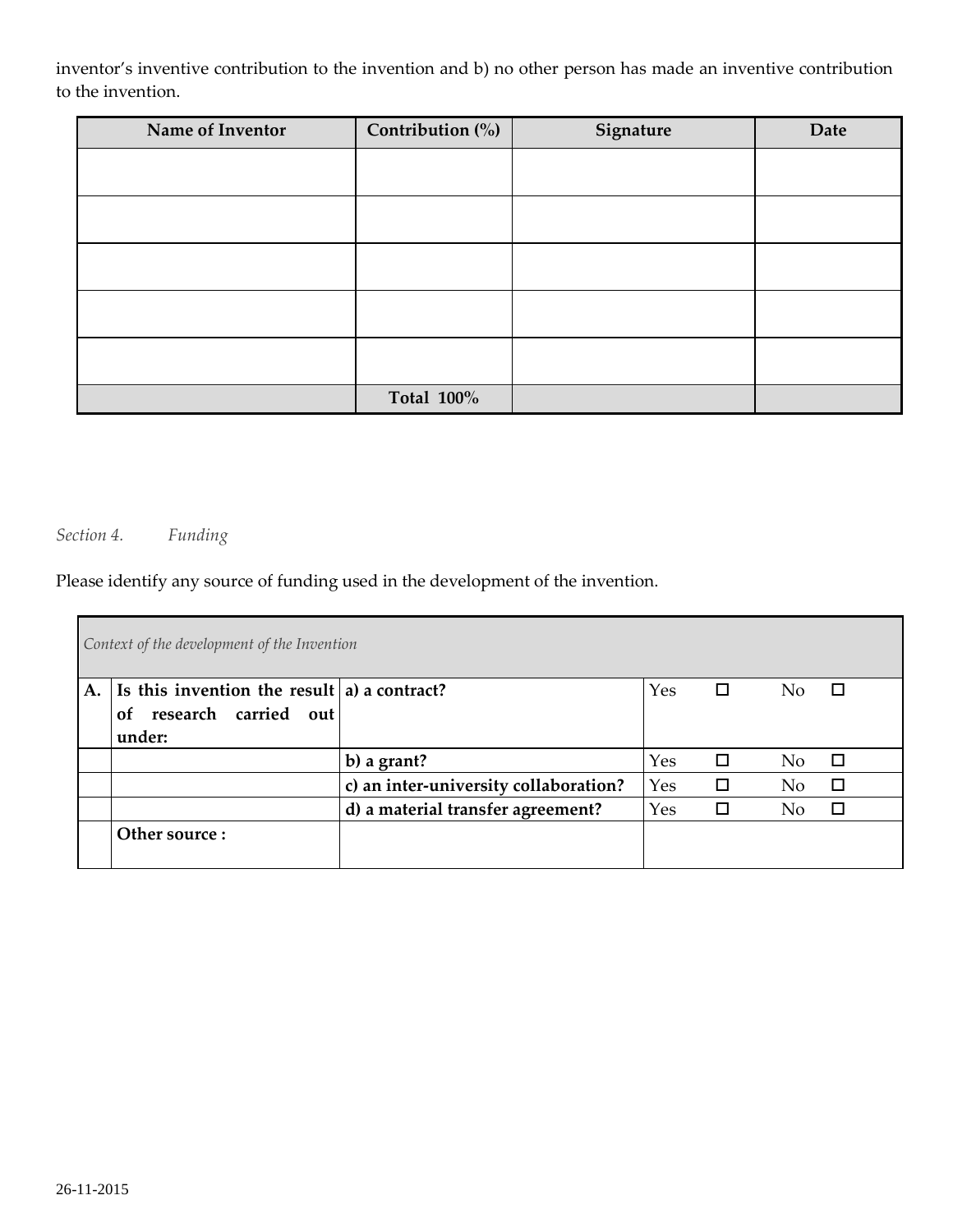| <b>B.</b> | If there has been funding from any source, please provide the identity of the sponsor, the name of the project which was<br>sponsored, the reference number for the contract/grant which governs the project and the name of the principal investigator<br>for the project: |     |        |                |        |
|-----------|-----------------------------------------------------------------------------------------------------------------------------------------------------------------------------------------------------------------------------------------------------------------------------|-----|--------|----------------|--------|
| C.        | Did any of the funding require assignment of any intellectual<br>property rights associated with the invention?                                                                                                                                                             | Yes | $\Box$ | N <sub>o</sub> | $\Box$ |
|           | If so, please provide details:                                                                                                                                                                                                                                              |     |        |                |        |
| D.        | Have any of the inventors signed a waiver of ownership?                                                                                                                                                                                                                     | Yes | $\Box$ | N <sub>o</sub> | $\Box$ |
|           | If so, please provide details:                                                                                                                                                                                                                                              |     |        |                |        |
| E.        | Has the invention been declared to the sponsor(s)?                                                                                                                                                                                                                          | Yes | $\Box$ | N <sub>o</sub> | $\Box$ |
|           | If so, please provide the details :                                                                                                                                                                                                                                         |     |        |                |        |
| F.        | Is this invention a "Qualifying Invention" as this term is<br>defined in article 27.[x] of the CUFA collective agreement?                                                                                                                                                   | Yes | $\Box$ | N <sub>o</sub> | $\Box$ |

*Section 5. Third Party Proprietary Material, Software, etc.*

| Third Party technology                                                                                                                                                               |     |   |                |  |
|--------------------------------------------------------------------------------------------------------------------------------------------------------------------------------------|-----|---|----------------|--|
| Was this invention developed with the use of any third party<br>proprietary biological, chemical or physical material or substance,<br>or that relies on such material or substance? | Yes |   | N <sub>o</sub> |  |
| Does the invention incorporate or require proprietary third party<br>software?                                                                                                       | Yes | □ | No.            |  |
| If so, please provide details of any contracts signed to give you access to such third party technology:                                                                             |     |   |                |  |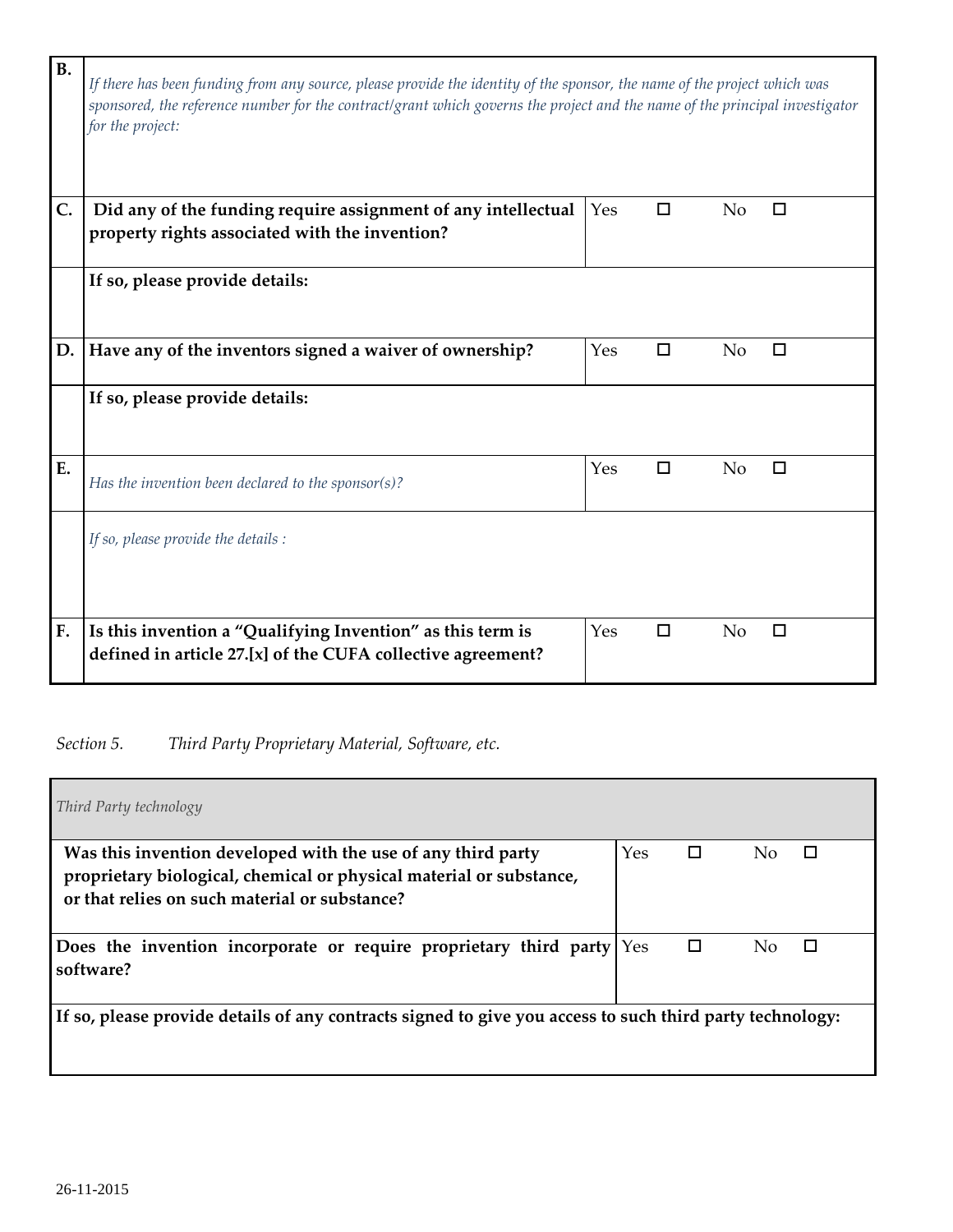In accordance with the CUFA collective agreement, faculty members are provided the option to pursue commercialization efforts on their own behalf. Please consult article 27 of the CUFA collective agreement for further details.

| Commercialization                                         |     |              |     |        |
|-----------------------------------------------------------|-----|--------------|-----|--------|
| Do the inventors wish Concordia to handle this invention? | Yes | $\mathbf{L}$ | No. | $\Box$ |

#### *Section 7. Signatures of Inventors*

Please note that by signing this declaration of invention, the inventors confirm that the information they have provided in parts I and II of the declaration is true and accurate.

| Signatures of Inventor(s) |      |      |      |  |  |
|---------------------------|------|------|------|--|--|
| Name                      | Date | Name | Date |  |  |
| Name                      | Date | Name | Date |  |  |
| Name                      | Date | Name | Date |  |  |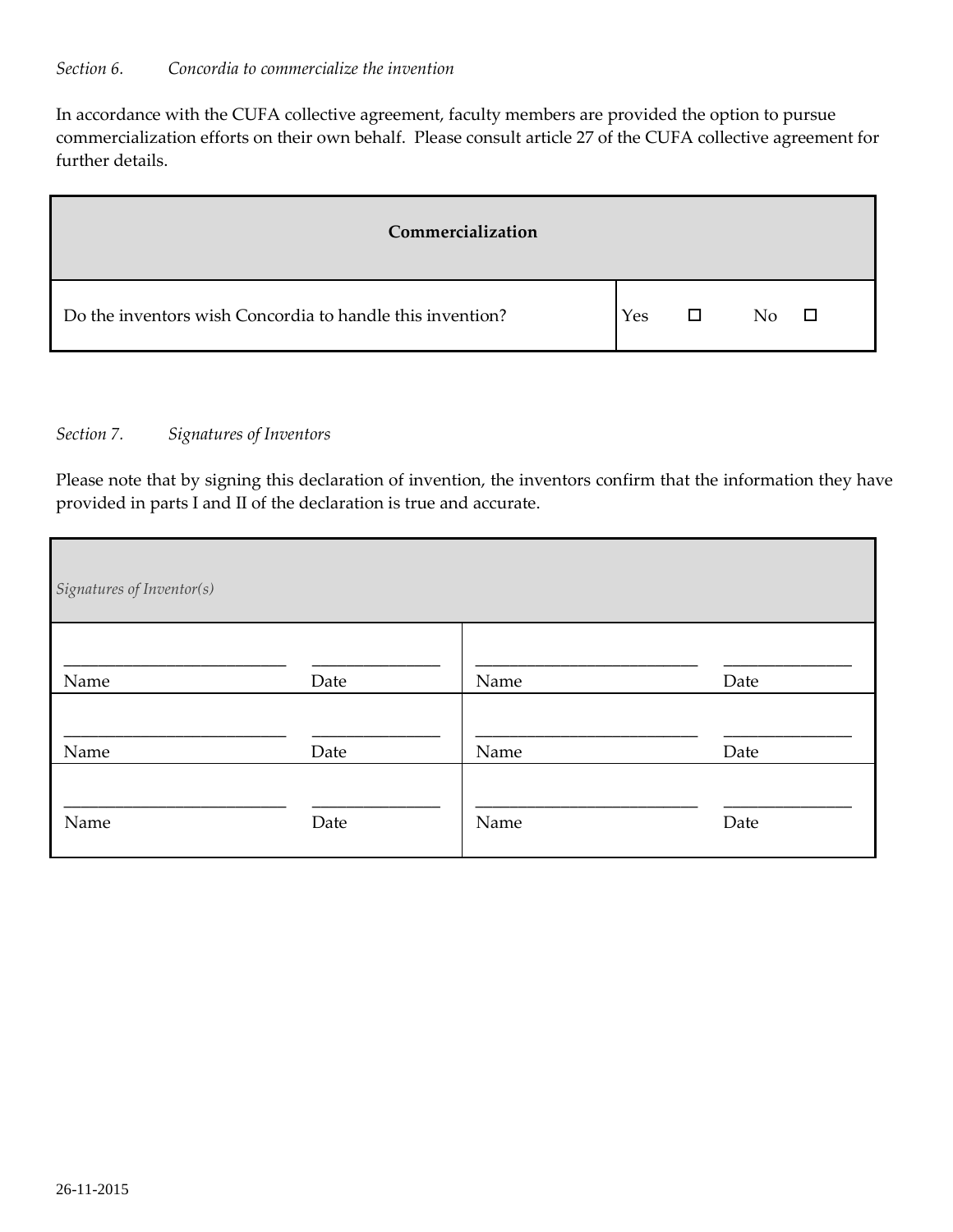#### *Section 8. Confirmation of Office of Research*

This section is to be completed by the Office of Research and will be signed once all the documents required by this form have been provided and all the relevant questions have been answered with such relevance being determined after consultation with the Declarant.

| Reviewed and confirmed to be complete          |      |        |                |   |
|------------------------------------------------|------|--------|----------------|---|
|                                                |      |        |                |   |
| Have all the required documents been provided? | Yes  | $\Box$ | N <sub>o</sub> | П |
|                                                | Yes  | $\Box$ | No             | П |
| Have all the relevant questions been answered? |      |        |                |   |
|                                                |      |        |                |   |
|                                                |      |        |                |   |
|                                                |      |        |                |   |
| Associate Vice-President,                      | Date |        |                |   |
| <b>Strategy and Operations</b>                 |      |        |                |   |
| Office of the Vice-President,                  |      |        |                |   |
| <b>Research and Graduate Studies</b>           |      |        |                |   |
|                                                |      |        |                |   |
| Date sent to CUFA:                             |      |        |                |   |
|                                                |      |        |                |   |

*IMPORTANT NOTE: In accordance with the provisions of article 27.[x] of the CUFA agreement, Concordia reserves the right to validate the information provided by the Declarant herein. Should Concordia wish to challenge any such information, the Declarant and CUFA shall be so advised in writing within 30 days of the above-stated date on which the Declaration of Invention was reviewed and confirmed to be complete.*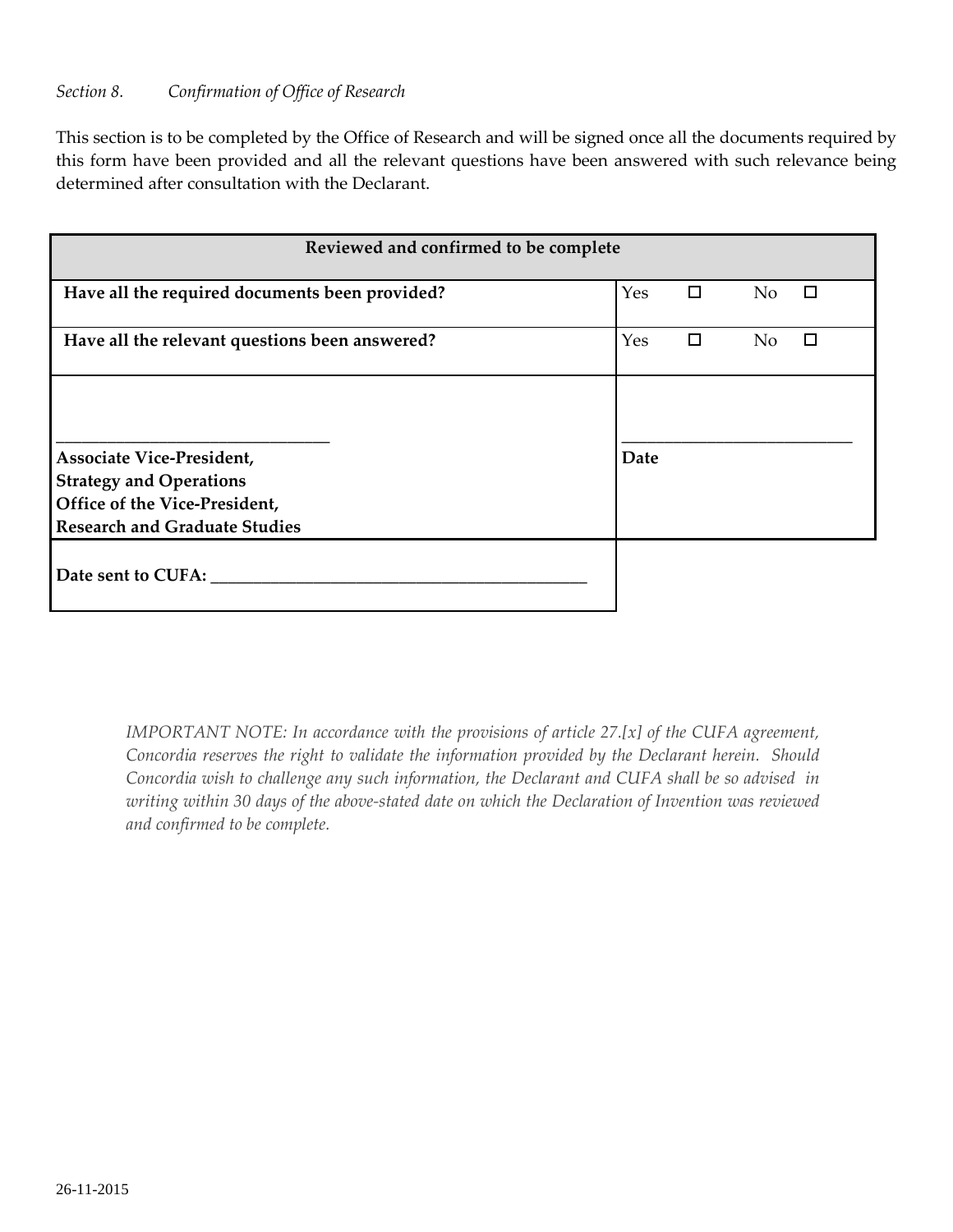# **PART II**

# **Title of Invention:**

*The information provided in this section shall be used for evaluating the commercial potential of the invention and shall be kept strictly confidential.*

*Section 9. Description of the Invention*

Please provide: i) a brief description of the invention which may be used for marketing purposes and must therefore not contain any confidential information (it should describe what the market applications are and what advantages it has over existing products) and ii) a more detailed description which answers the questions identified in item B.

### **Description of the Invention**

**A. Brief description of the invention :**

#### **Detailed Description**

- **B. Please attach a detailed description of your invention which a) includes any graph, pictures, flowcharts, drawings and anything else that may help to illustrate your invention and b) answers the following questions:**
	- **What problem does the invention solve?**
	- **How has the problem been dealt with up to now?**
	- **What are the limitations of any existing product or technology and how does the invention overcome such limitations?**
	- **What are the original aspects of your invention?**
	- **Can you suggest any immediate uses for your invention? Do you foresee any future applications of the invention and if so, what are they?**
	- **Can you provide references in published literature or patents that relate to your invention?**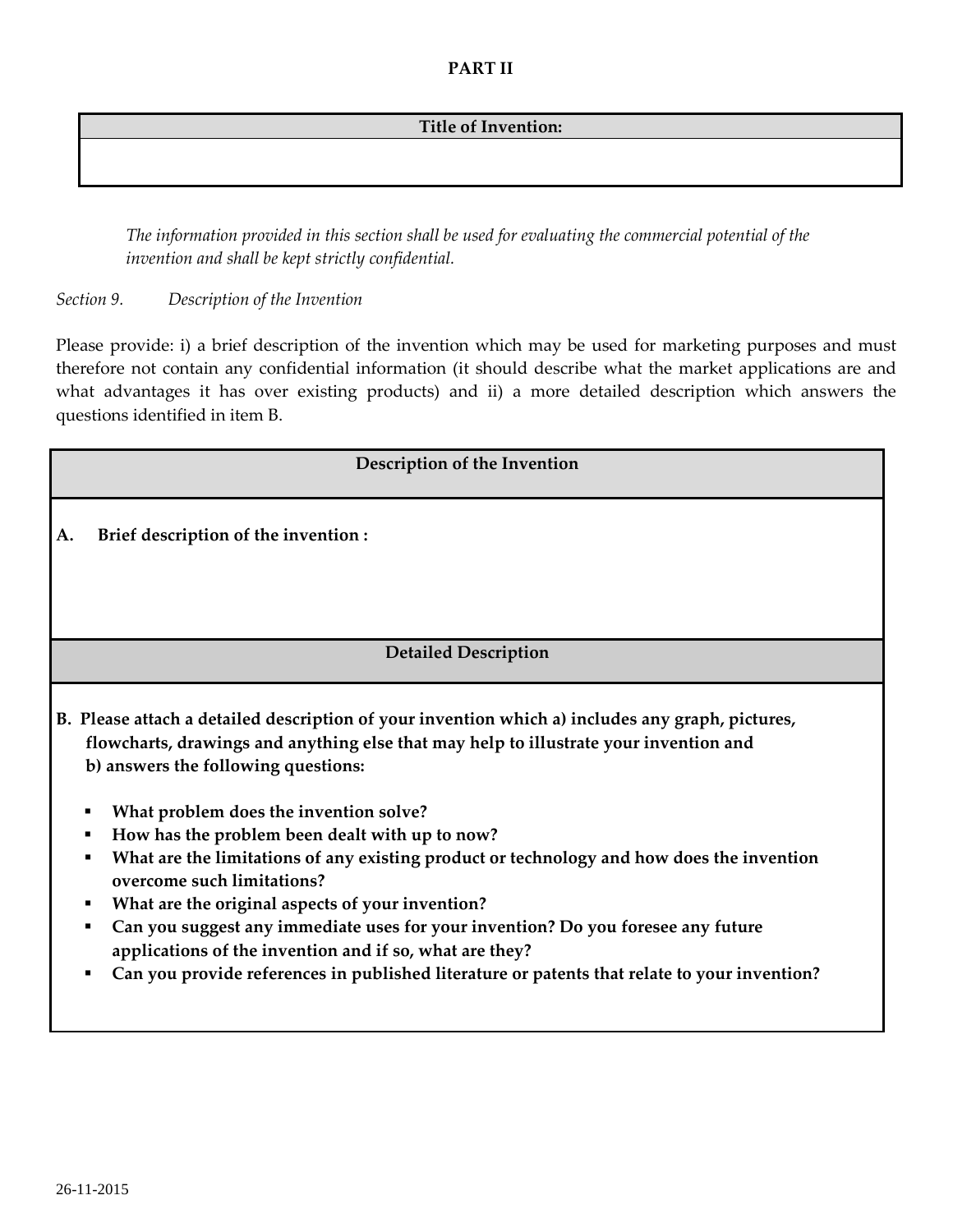This section aims to determine the extent of development of the invention and to what extent further development is required.

| Development Status of Invention                                                                                                                                                                                                                                                                                                                                                                                      |  |  |  |
|----------------------------------------------------------------------------------------------------------------------------------------------------------------------------------------------------------------------------------------------------------------------------------------------------------------------------------------------------------------------------------------------------------------------|--|--|--|
| A. When was the invention conceived? (For the sake of clarity, conception involves the formulation of the complete means for<br>solving a problem. The mere recognition of a desirable result, or of a problem, or of a general approach to solving the same,<br>without the formulation of the physical structure to accomplish that result or to solve the problem, will not suffice to<br>constitute conception.) |  |  |  |
| Date                                                                                                                                                                                                                                                                                                                                                                                                                 |  |  |  |
| B. When was the invention first reduced to practice?<br>Date                                                                                                                                                                                                                                                                                                                                                         |  |  |  |
| C. What is the extent of development of the invention? (i.e. an idea, rough working model, prototype,<br>etc.)                                                                                                                                                                                                                                                                                                       |  |  |  |
| D. Is work on the invention continuing? Are there limitations to be overcome or other tasks to be done<br>prior to practical application? Are there any test data?                                                                                                                                                                                                                                                   |  |  |  |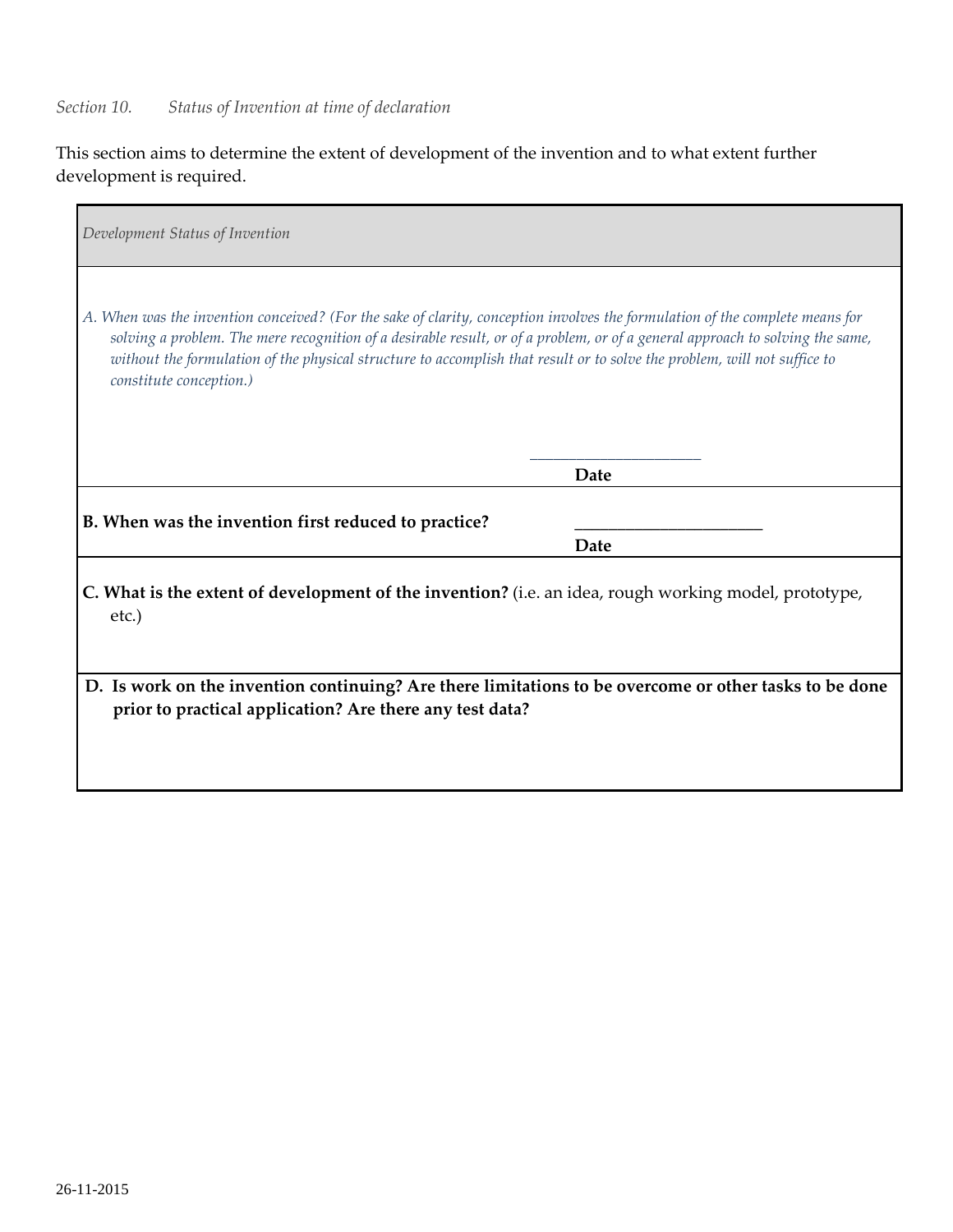# *Section 11. Publications and other disclosures of the Invention*

The answers provided to these questions might have a bearing on the ability to protect the invention.

|           | Disclosure of the Invention                                                                                                                                                                                                                                                                                                                                                                                               |
|-----------|---------------------------------------------------------------------------------------------------------------------------------------------------------------------------------------------------------------------------------------------------------------------------------------------------------------------------------------------------------------------------------------------------------------------------|
| A.        | Has the invention been disclosed by any of the inventors to any other person or entity? (written or oral communication,<br>publications, internal or external presentations etc)<br>Yes<br><b>No</b><br>$\Box$<br>$\Box$<br>copy of the relevant documentation)<br>If so, was it disclosed under the terms of a confidentiality agreement?<br>Yes<br>N <sub>o</sub><br>$\Box$<br>$\Box$<br>If so, please provide details: |
| <b>B.</b> | Do you intend to disclose the invention in any way (including student theses) over the course of the next 6 months?<br>Yes<br>N <sub>o</sub><br>$\Box$<br>$\Omega$<br>If so, when and to whom?                                                                                                                                                                                                                            |

*For further information, please contact the Office of Research at 848-2424 ext.: 4888, GM-900*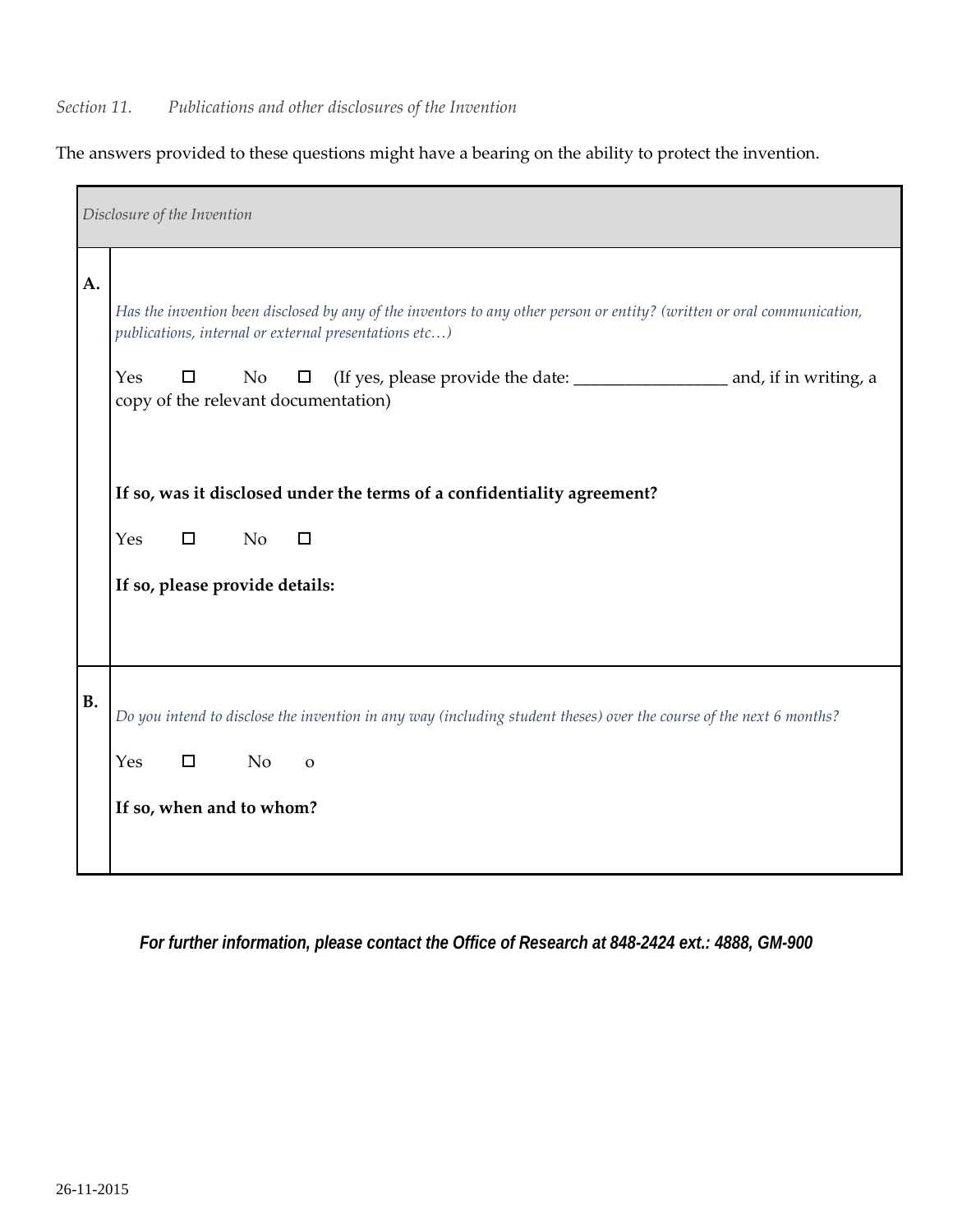#### **APPENDIX 9A** - INVENTIONS MADE WITHOUT INVENTIVE CONTRIBUTIONS OF A CUFA MEMBER

#### **DECLARATION OF INVENTION**

*The purpose of this form is to notify the University of your potential Invention and any relevant sponsorship and publication history. This form should be submitted when something new and useful has been conceived or developed, or when unusual, unexpected or unobvious research results have been achieved and can be used. Please attach additional pages where space provided for answers is insufficient.*

#### **PART I**

The term, Invention, means any new and useful art, process, machine, manufacture or composition of matter, living organisms, any technical innovation or discovery, including those related to computer programming, or any new and useful improvement in any art, process, machine, manufacture or composition of matter, any technical innovation or discovery, including, without limiting the foregoing, recombinant or genetic processes, or compositions involving biological materials.

*(In deciding upon a title for the Invention, please use a brief descriptive title to assist in identifying the Invention).*



An Inventor is defined as any person who makes, discovers, or is directly responsible for an Invention, in whole or in part. In the context of the Invention which is being declared, "Inventor" shall refer to any Co-Inventor where there is more than one Inventor.

A Co-Inventor means any employee or student of the University, or any person from outside the University, who has made an inventive contribution to the Invention identified in this Declaration of Invention. Failure to identify and disclose all Co-Inventors will result in the delay or even denial of patent protection, since it may result in competing patent applications.

Please list all Concordia-based Inventors (Concordia Inventors). Please reproduce this page 2 as often as required if there are more than two Concordia Inventors.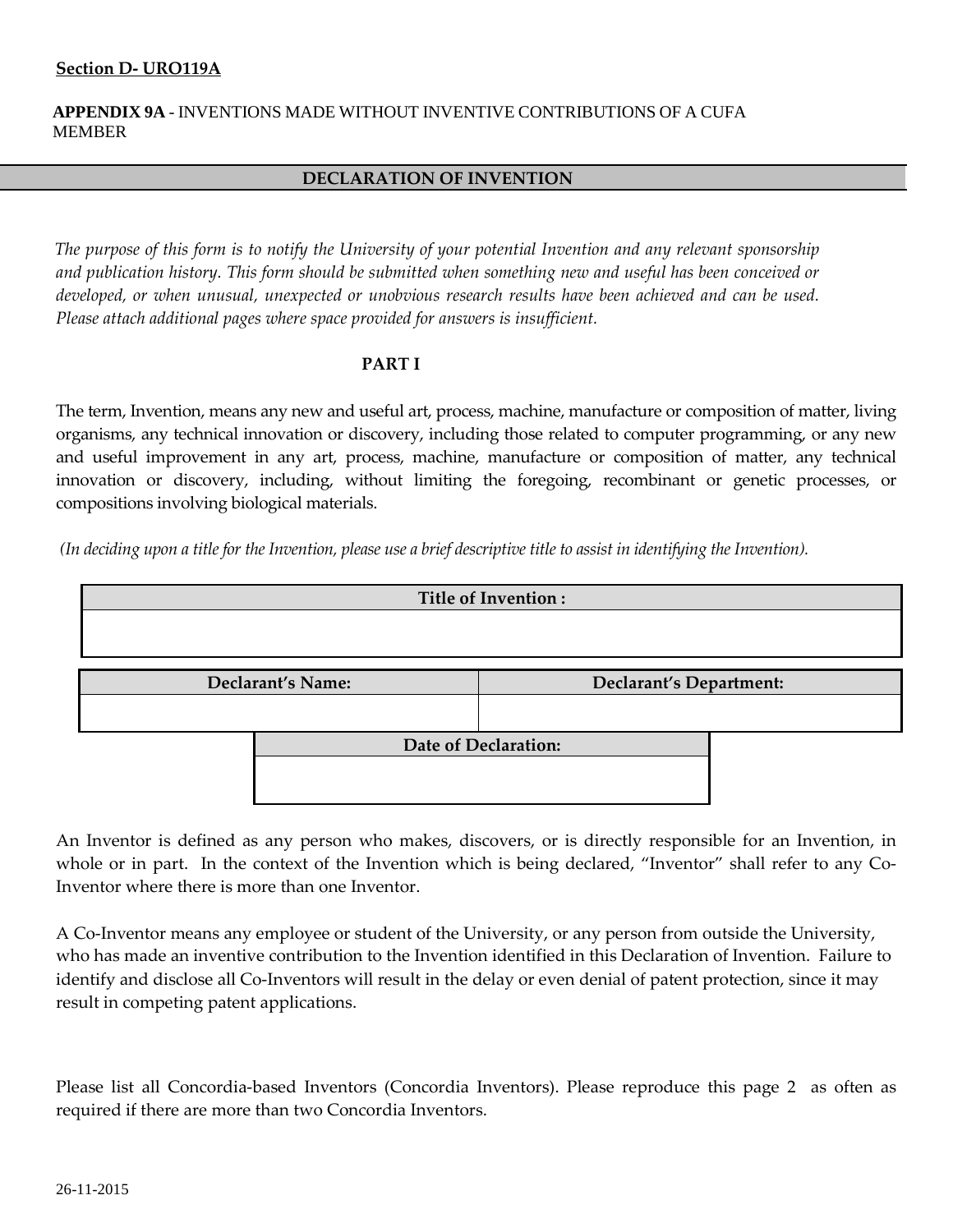| <b>INVENTOR</b>  |                          |  |  |  |
|------------------|--------------------------|--|--|--|
|                  |                          |  |  |  |
| <b>NAME</b>      | Citizenship              |  |  |  |
|                  |                          |  |  |  |
| TITLE &          |                          |  |  |  |
| DEPARTMENT/OFFIC |                          |  |  |  |
| E                |                          |  |  |  |
|                  | Addresses                |  |  |  |
|                  |                          |  |  |  |
| <b>HOME</b>      |                          |  |  |  |
|                  |                          |  |  |  |
| University       |                          |  |  |  |
|                  | <b>Telephone Numbers</b> |  |  |  |
|                  |                          |  |  |  |
| Home             | University               |  |  |  |
| Fax              | E-mail                   |  |  |  |

| <b>INVENTOR</b>          |             |  |  |  |
|--------------------------|-------------|--|--|--|
|                          |             |  |  |  |
| <b>NAME</b>              | Citizenship |  |  |  |
|                          |             |  |  |  |
| TITLE &                  |             |  |  |  |
| DEPARTMENT/              |             |  |  |  |
| <b>OFFICE</b>            |             |  |  |  |
|                          | Addresses   |  |  |  |
|                          |             |  |  |  |
| HOME                     |             |  |  |  |
|                          |             |  |  |  |
| University               |             |  |  |  |
| <b>Telephone Numbers</b> |             |  |  |  |
|                          |             |  |  |  |
| Home                     | University  |  |  |  |
| Fax                      | E-mail      |  |  |  |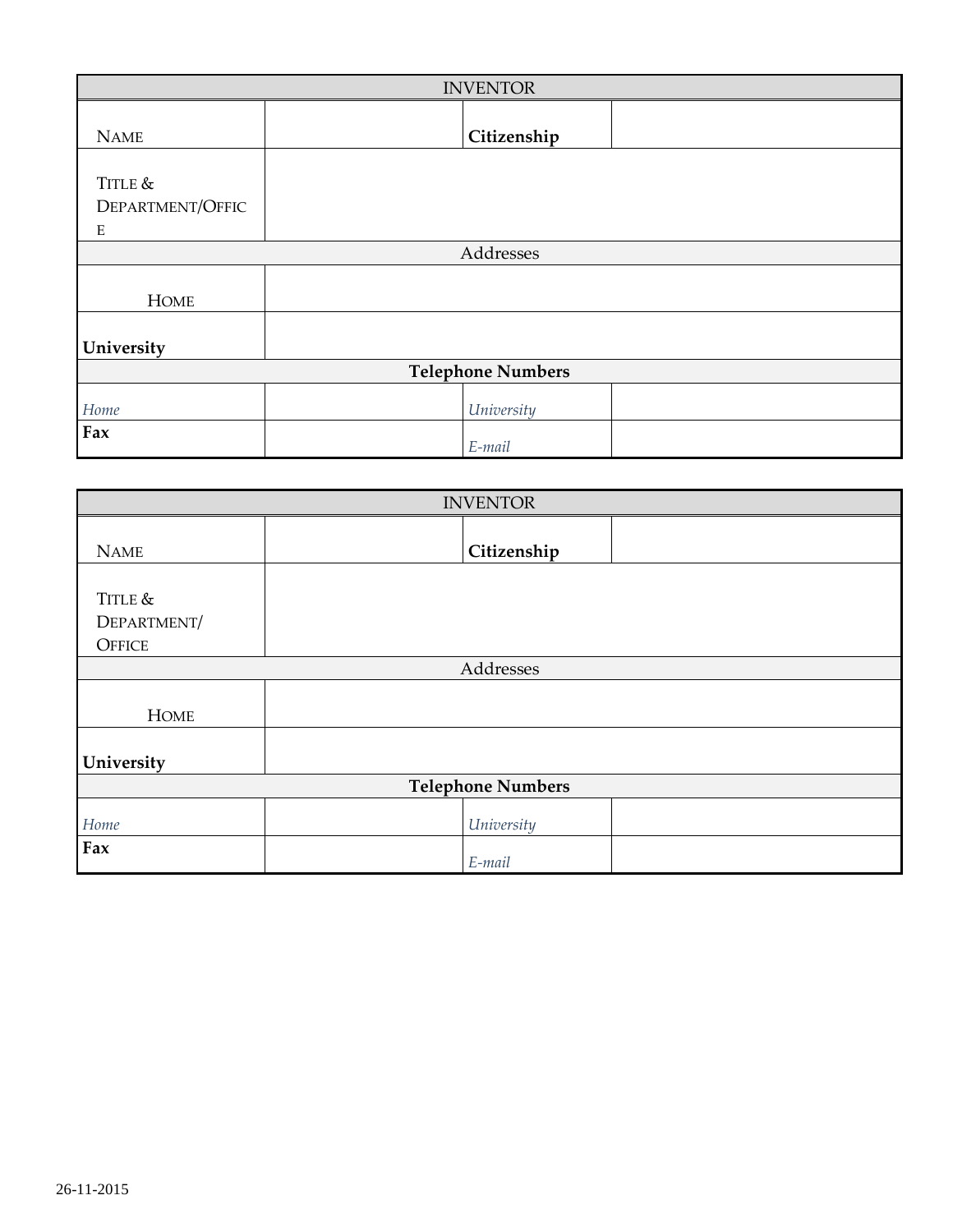#### *Section 2. Inventors External to Concordia*

Please list all Inventors external to Concordia, that is to say any Inventor who is not an employee, staff or student of Concordia. Please reproduce this page 3 (Inventors External to Concordia) as often as required if there are more than two Inventors external to Concordia.

|                   | <b>EXTERNAL INVENTOR</b> |  |  |  |  |
|-------------------|--------------------------|--|--|--|--|
|                   |                          |  |  |  |  |
| <b>NAME</b>       | Citizenship              |  |  |  |  |
|                   |                          |  |  |  |  |
| COMPANY/          |                          |  |  |  |  |
| <b>UNIVERSITY</b> |                          |  |  |  |  |
|                   | Addresses                |  |  |  |  |
|                   |                          |  |  |  |  |
| <b>HOME</b>       |                          |  |  |  |  |
|                   |                          |  |  |  |  |
| Company/          |                          |  |  |  |  |
| University        |                          |  |  |  |  |
|                   | <b>Telephone Numbers</b> |  |  |  |  |
|                   |                          |  |  |  |  |
| Home              | University               |  |  |  |  |
| Fax               | E-mail                   |  |  |  |  |
|                   |                          |  |  |  |  |

| <b>EXTERNAL INVENTOR</b> |                          |  |  |  |
|--------------------------|--------------------------|--|--|--|
|                          |                          |  |  |  |
| <b>NAME</b>              | Citizenship              |  |  |  |
|                          |                          |  |  |  |
| COMPANY/                 |                          |  |  |  |
| <b>UNIVERSITY</b>        |                          |  |  |  |
|                          | Addresses                |  |  |  |
|                          |                          |  |  |  |
| <b>HOME</b>              |                          |  |  |  |
|                          |                          |  |  |  |
| Company/                 |                          |  |  |  |
| University               |                          |  |  |  |
|                          | <b>Telephone Numbers</b> |  |  |  |
|                          |                          |  |  |  |
| Home                     | University               |  |  |  |
| Fax                      | E-mail                   |  |  |  |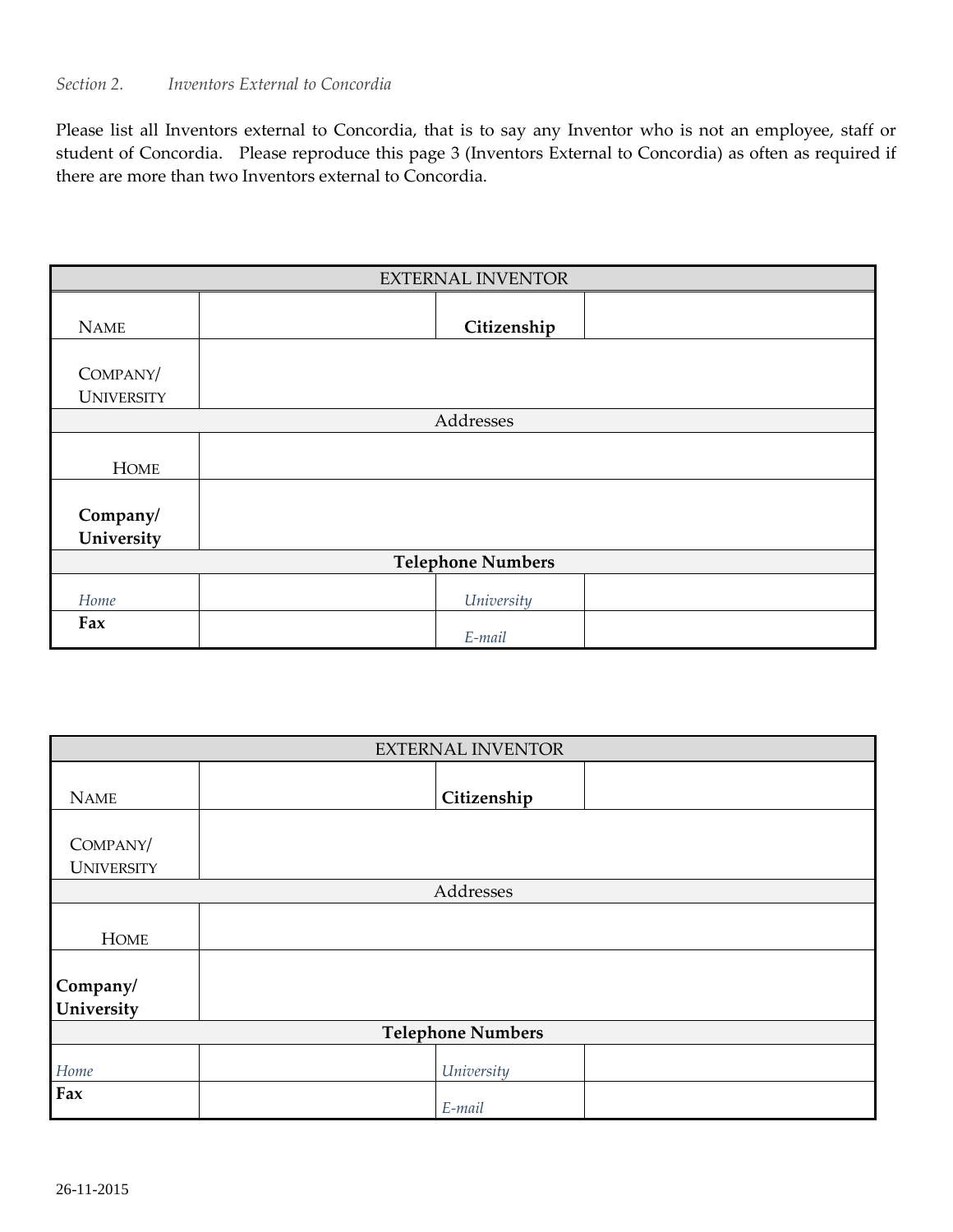#### *Section 3. Distribution of contribution to the Invention*

This section sets out what proportion of inventive contribution each Inventor has made to the Invention. Please note that by signing this section, the Inventors acknowledge and warrant that: a) each of them and all of them are in agreement as to each Inventor's inventive contribution to the Invention; and b) no other person has made an inventive contribution to the Invention.

| Name of Inventor | Contribution (%)  | Signature | Date |
|------------------|-------------------|-----------|------|
|                  |                   |           |      |
|                  |                   |           |      |
|                  |                   |           |      |
|                  |                   |           |      |
|                  |                   |           |      |
|                  | <b>Total 100%</b> |           |      |

*Section 4. Funding*

Please identify any source of funding used in the development of the Invention.

| Context of the development of the Invention    |                                       |     |  |                |
|------------------------------------------------|---------------------------------------|-----|--|----------------|
| A. Is this Invention the result a) A contract? |                                       | Yes |  | No.            |
| research carried out<br>of                     |                                       |     |  |                |
| under:                                         |                                       |     |  |                |
|                                                | b) A grant?                           | Yes |  | N <sub>o</sub> |
|                                                | c) An inter-university collaboration? | Yes |  | N <sub>o</sub> |
|                                                | d) A material transfer agreement?     | Yes |  | N <sub>o</sub> |
| Other source:                                  |                                       |     |  |                |
|                                                |                                       |     |  |                |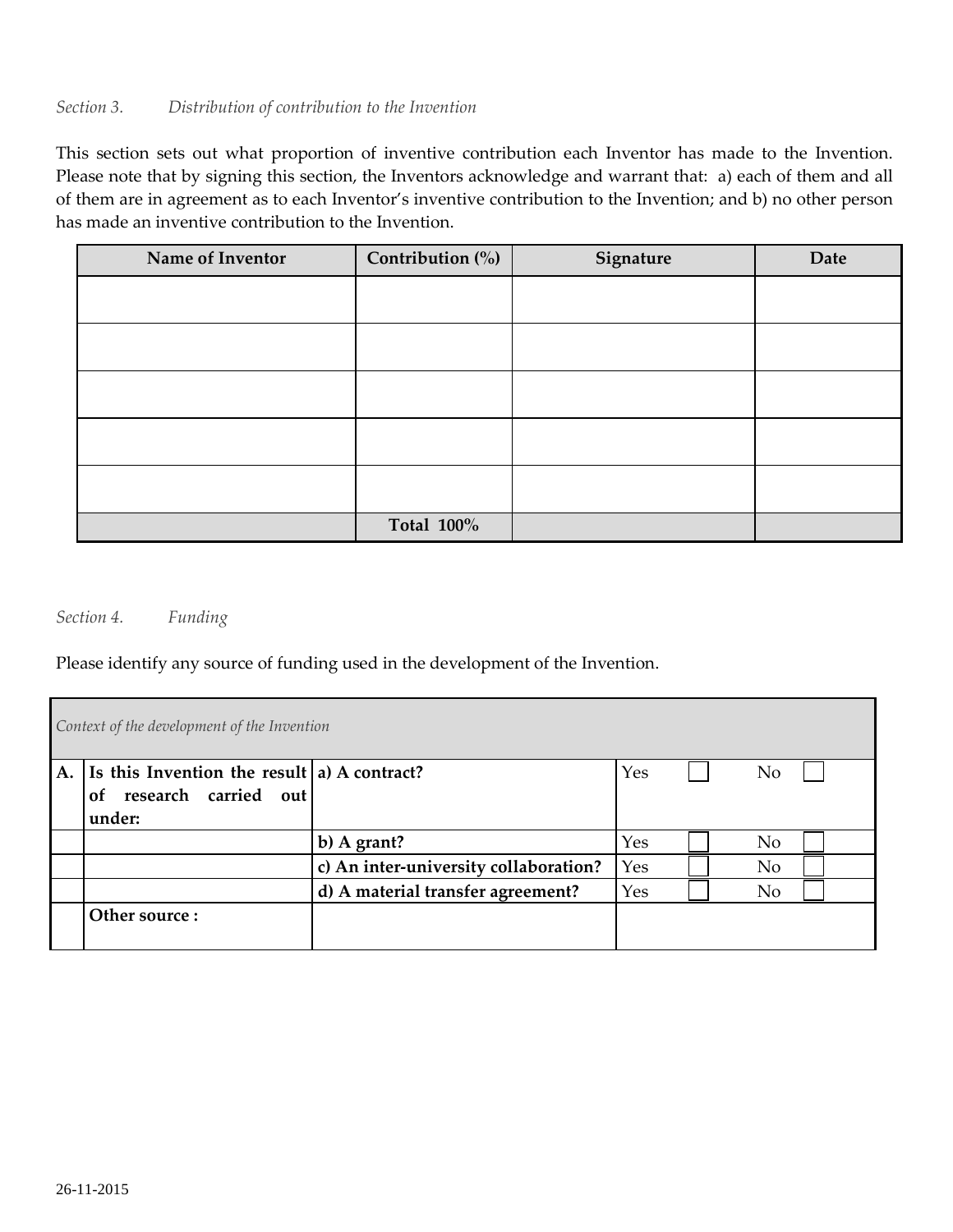| <b>B.</b> | If there has been funding from any source, please provide the identity of that source of funding, the name of the project<br>targeted by the funding, the reference number for the contract/grant which governs the project and the name of the principal<br>investigator for the project: |                              |
|-----------|--------------------------------------------------------------------------------------------------------------------------------------------------------------------------------------------------------------------------------------------------------------------------------------------|------------------------------|
| C.        | Did any of the funding require assignment of any intellectual<br>property rights associated with the Invention?                                                                                                                                                                            | Yes<br>N <sub>o</sub>        |
|           | If so, please provide all details and copies of all related documents:                                                                                                                                                                                                                     |                              |
| D.        | Have any of the Inventors signed a waiver of ownership?                                                                                                                                                                                                                                    | Yes<br>N <sub>o</sub>        |
|           | If so, please provide all details and copies of all related documents:                                                                                                                                                                                                                     |                              |
| E.        | Has the Invention been declared to the sponsor $(s)$ ?                                                                                                                                                                                                                                     | N <sub>o</sub><br>Yes        |
|           | If so, please provide all details and copies of all related documents:                                                                                                                                                                                                                     |                              |
| F.        | Is this Invention a "Qualifying Invention" or an "Independent<br>Invention" as these terms are defined under the Policy on                                                                                                                                                                 | <b>Qualifying Invention</b>  |
|           | <b>Intellectual Property?</b>                                                                                                                                                                                                                                                              | <b>Independent Invention</b> |
| G.        | If an "Independent Invention", does the Declarant want to                                                                                                                                                                                                                                  | Yes<br>N <sub>o</sub>        |
|           | enter into an agreement with the University to commercialize<br>the Invention?                                                                                                                                                                                                             |                              |
|           | If Yes, the Inventor shall enter into an Agreement with the University in the form Appendix 10C                                                                                                                                                                                            |                              |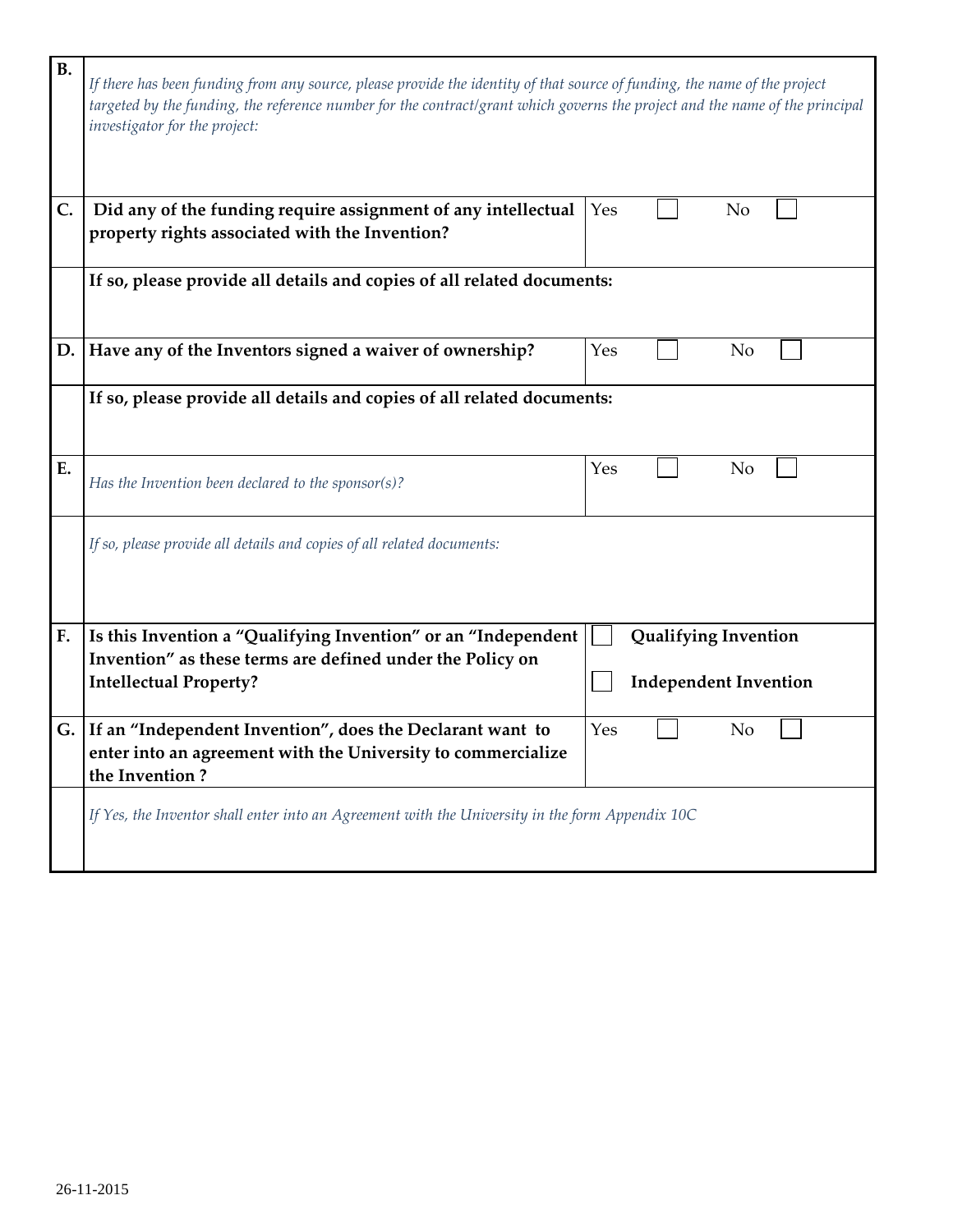| Third-Party technology                                                                                                                                                               |     |    |  |
|--------------------------------------------------------------------------------------------------------------------------------------------------------------------------------------|-----|----|--|
| Was this Invention developed with the use of any third-party<br>proprietary biological, chemical or physical material or substance, or<br>that relies on such material or substance? | Yes | No |  |
| Does the Invention incorporate or require proprietary third-party   Yes<br>software?                                                                                                 |     | No |  |
| If so, please provide all details and copies of all related documents:                                                                                                               |     |    |  |

*Section 6. Protection and Commercialization of an Invention*

**In the event the University, at its discretion, assumes the total financial and management responsibility for obtaining intellectual property protection of an Invention, the Concordia Inventor(s) , at the request of the University, shall do, make, execute or deliver, or cause to be done, made, executed or delivered, all such further acts, documents and things as the Office of Vice –President, Research and Graduate Studies may require, from time to time, to proceed with the protection and commercialization of the Invention.** 

*Section 7. Signatures of Inventors*

Please note that by signing this Declaration of Invention, the Inventors confirm that the information they have provided in parts I and II of the Declaration of Invention is true and accurate to the best of their knowledge. The Inventor(s) further acknowledge having read, understood and agree to be bound by the **Policy on** Intellectual Property [VPRGS-9.](http://www.concordia.ca/content/dam/common/docs/policies/official-policies/VPRGS-9.pdf)

| Signatures of Inventor(s) |      |      |      |  |  |
|---------------------------|------|------|------|--|--|
| Name                      | Date | Name | Date |  |  |
| Name                      | Date | Name | Date |  |  |
| Name                      | Date | Name | Date |  |  |

*Section 8. Confirmation of Office of Research* 26-11-2015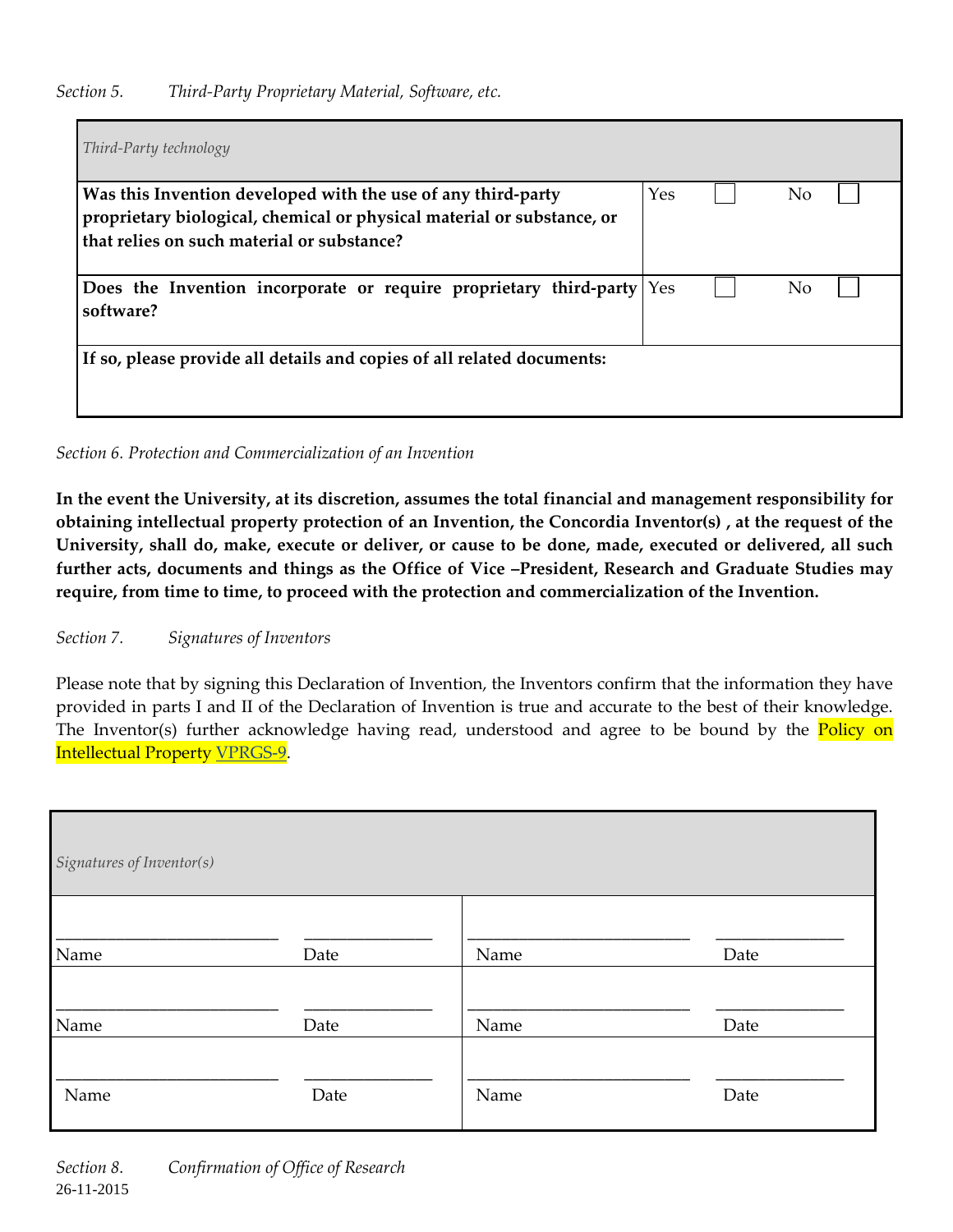This section is to be completed by the Office of Research and will be signed once all the documents required by this form have been provided and all the relevant questions have been answered with such relevance being determined after consultation with the Declarant.

| <b>DOI</b><br><b>Confirmation of Completion</b>                                                                                             |           |  |  |  |
|---------------------------------------------------------------------------------------------------------------------------------------------|-----------|--|--|--|
| Have all the required documents been provided?                                                                                              | Yes<br>No |  |  |  |
| Have all the relevant questions been answered?                                                                                              | Yes<br>No |  |  |  |
|                                                                                                                                             |           |  |  |  |
| <b>Associate Vice-President,</b><br><b>Strategy and Operations</b><br>Office of the Vice-President,<br><b>Research and Graduate Studies</b> | Date      |  |  |  |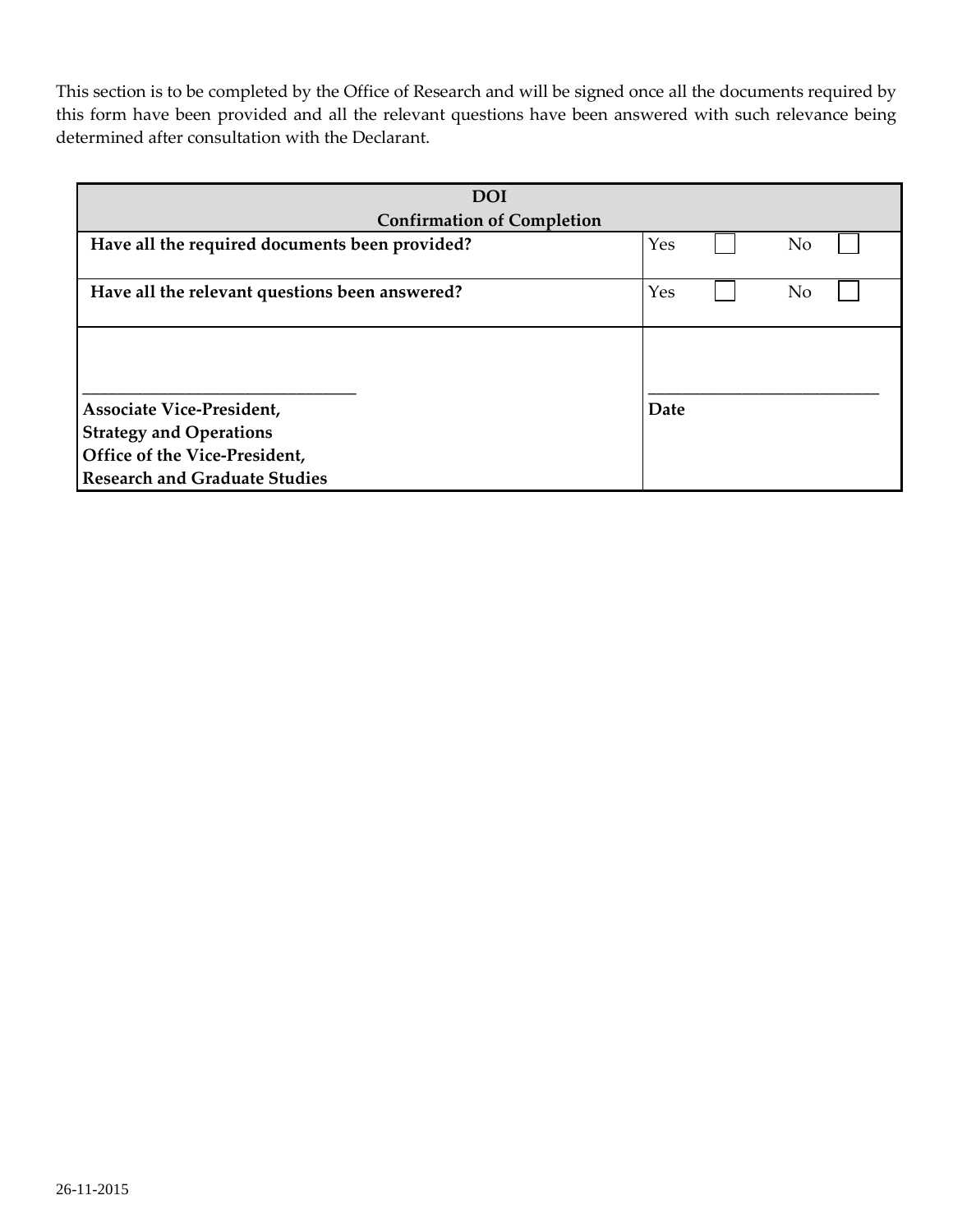# **Title of Invention:**

### *Section 9. Description of the Invention*

Please provide: A) a brief description of the Invention which may be used for marketing purposes and must therefore not contain any confidential information (it should describe what the market applications are and what advantages it has over existing products). B) Please also provide a more detailed description which answers the questions identified in section B below.

| Description of the Invention                                                                                                                                                                                                                                                                                                                                                                                                                                                                                                               |
|--------------------------------------------------------------------------------------------------------------------------------------------------------------------------------------------------------------------------------------------------------------------------------------------------------------------------------------------------------------------------------------------------------------------------------------------------------------------------------------------------------------------------------------------|
| A. Brief description of the Invention:                                                                                                                                                                                                                                                                                                                                                                                                                                                                                                     |
| <b>Detailed Description</b>                                                                                                                                                                                                                                                                                                                                                                                                                                                                                                                |
| B. Please attach a detailed description of the Invention which:<br>a) includes any graphs, pictures, flowcharts, drawings and anything else that may help to illustrate<br>the Invention and<br>b) answers the following questions:                                                                                                                                                                                                                                                                                                        |
| What problem does the Invention solve?<br>How has the problem been dealt with up to now?<br>$\blacksquare$<br>What are the limitations of any existing product or technology and how does the Invention<br>overcome such limitations?<br>What are the original aspects of the Invention?<br>п<br>Can you suggest any immediate uses for the Invention? Do you foresee any future<br>applications of the Invention and if so, what are they?<br>Can you provide references in published literature or patents that relate to the Invention? |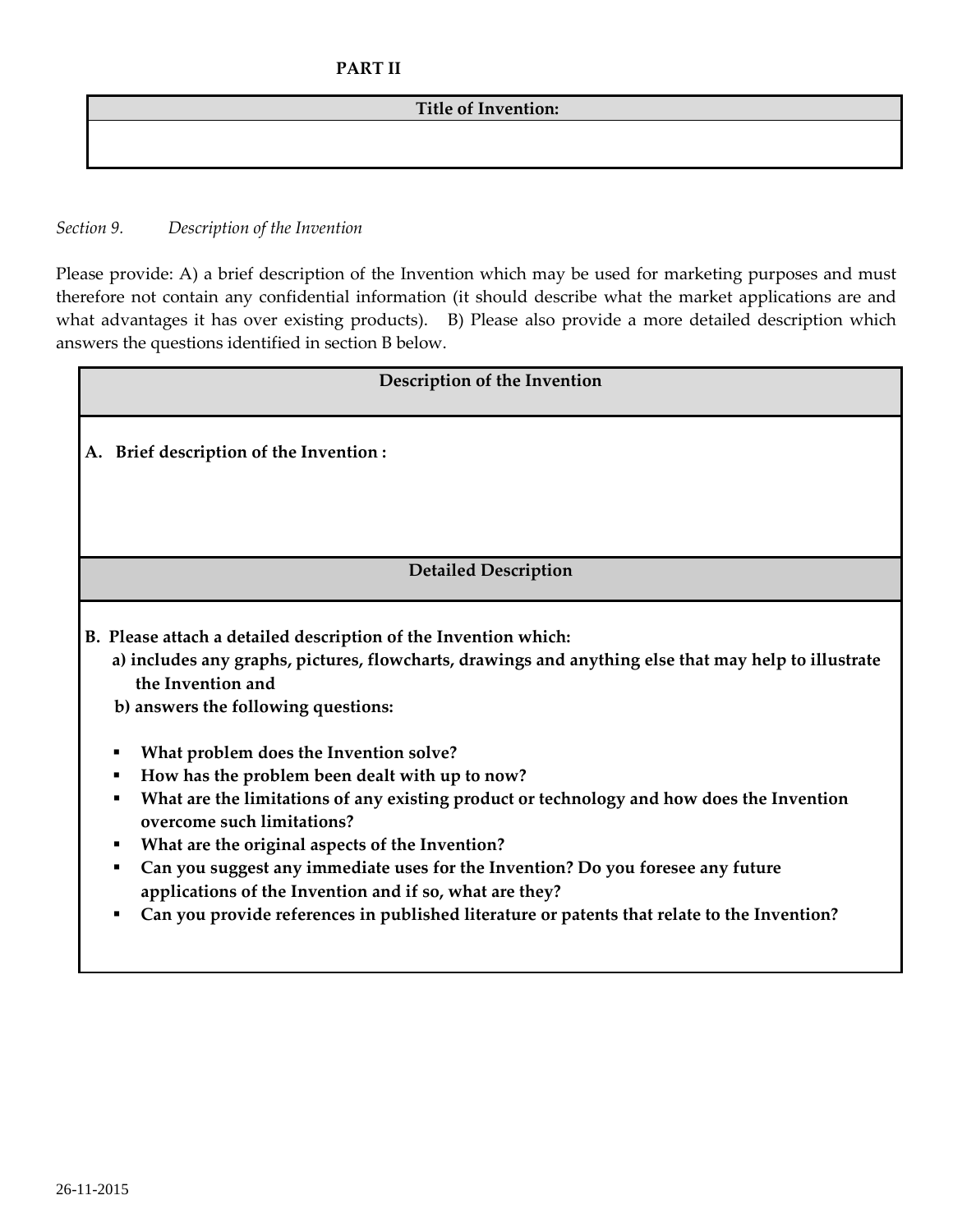The purpose of this section is to determine the extent of development of the Invention and to what extent further development is required.

| Development Status of Invention                                                                                                                                                                                                                                                                                                                                                                                      |  |  |
|----------------------------------------------------------------------------------------------------------------------------------------------------------------------------------------------------------------------------------------------------------------------------------------------------------------------------------------------------------------------------------------------------------------------|--|--|
| A. When was the Invention conceived? (For the sake of clarity, conception involves the formulation of the complete<br>means for solving a problem. The mere recognition of a desirable result, or of a problem, or of a general approach<br>to solving the same, without the formulation of the physical structure to accomplish that result or to solve the<br>problem, will not suffice to constitute conception.) |  |  |
| Date                                                                                                                                                                                                                                                                                                                                                                                                                 |  |  |
| B. When was the Invention first reduced to practice?<br>Date                                                                                                                                                                                                                                                                                                                                                         |  |  |
| <b>C. What is the extent of development of the Invention?</b> (i.e. an idea, rough working model, prototype,<br>etc.)                                                                                                                                                                                                                                                                                                |  |  |
| D. Is work on the Invention continuing? Are there limitations to be overcome or other tasks to be done<br>prior to practical application? Are there any test data?                                                                                                                                                                                                                                                   |  |  |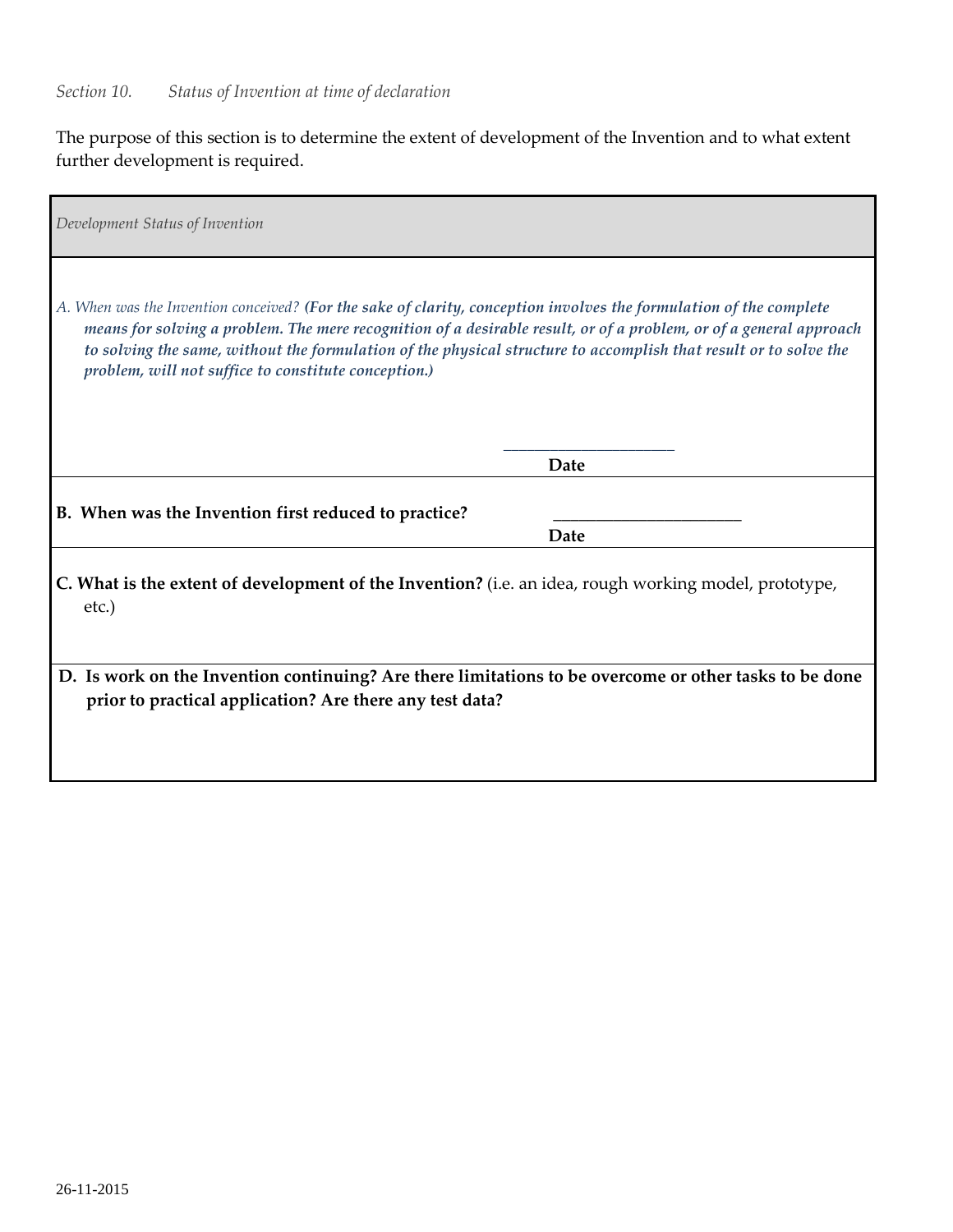# *Section 11. Publications and other disclosures of the Invention*

The answers provided to these questions will have a bearing on the ability to protect the Invention.

|           | Disclosure of the Invention                                                                                                                                                                                                                                                                                                                                                                                                                                                   |
|-----------|-------------------------------------------------------------------------------------------------------------------------------------------------------------------------------------------------------------------------------------------------------------------------------------------------------------------------------------------------------------------------------------------------------------------------------------------------------------------------------|
| A.        | Has the Invention been disclosed by any of the Inventors to any other person or entity? (written or oral communication,<br>publications, internal or external presentations, etc)<br>(If yes, please provide the date: __________________________ and, if in writing,<br>Yes<br>N <sub>o</sub><br>a copy of the relevant documentation)<br>If so, was it disclosed under the terms of a confidentiality agreement?<br>Yes<br>N <sub>o</sub><br>If so, please provide details: |
| <b>B.</b> | Do you intend to disclose the Invention in any way (including student theses) over the course of the next 6 months?<br>Yes<br>N <sub>o</sub><br>If so, when and to whom?                                                                                                                                                                                                                                                                                                      |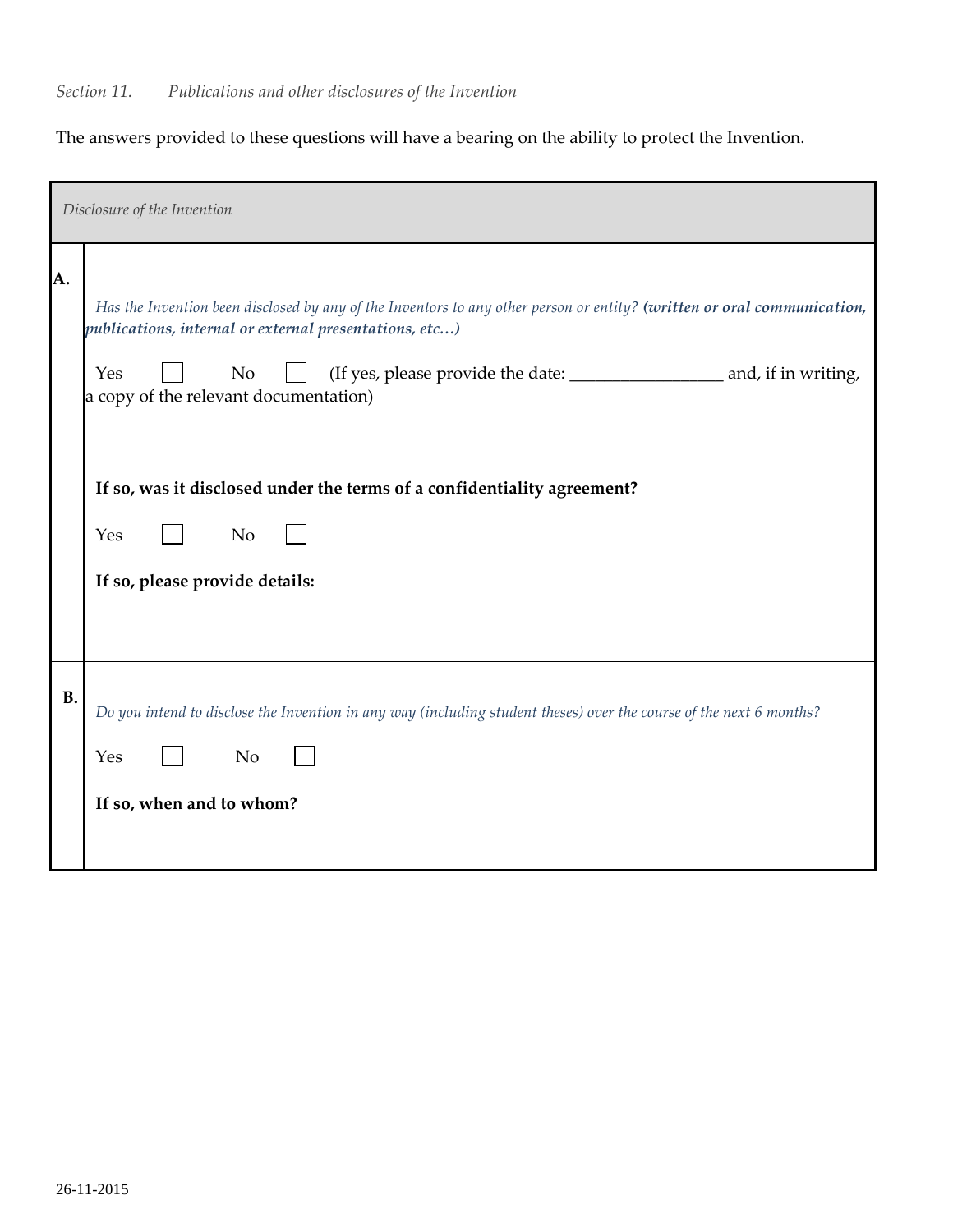#### **APPENDIX 10C**

#### **(University-led Commercialization)**

#### **BY AND BETWEEN:**

**CONCORDIA UNIVERSITY**, a body corporate, duly constituted by Special Act of the National Assembly of Quebec, having its principal establishment located at 1455 de Maisonneuve Boulevard West, in the City and District of Montreal, Quebec, H3G 1M8, herein represented by the Associate Vice-President, Strategy and Operations, Office of the Vice-President, Research and Graduate Studies.

Referred to as the "University"

**AND**

**\_\_\_\_\_\_\_\_\_\_\_\_\_\_\_\_\_\_\_\_\_\_\_\_\_\_\_\_\_\_\_\_\_\_** domiciled and residing at **\_\_\_\_\_\_\_\_\_\_\_**

**\_\_\_\_\_\_\_\_\_\_\_\_\_\_\_\_\_\_\_\_\_\_\_\_\_\_\_\_\_\_\_\_\_\_ \_\_\_\_\_\_\_\_\_\_\_\_\_\_\_\_\_\_\_\_\_\_\_\_\_\_\_\_\_\_\_\_\_\_**

**\_\_\_\_\_\_\_\_\_\_\_\_\_\_\_\_\_\_\_\_\_\_\_\_\_\_\_\_\_\_\_\_\_\_** domiciled and residing at **\_\_\_\_\_\_\_\_\_\_\_ \_\_\_\_\_\_\_\_\_\_\_\_\_\_\_\_\_\_\_\_\_\_\_\_\_\_\_\_\_\_\_\_\_\_**

**\_\_\_\_\_\_\_\_\_\_\_\_\_\_\_\_\_\_\_\_\_\_\_\_\_\_\_\_\_\_\_\_\_\_**

(together referred to as the "**Inventor**" and together with the University the "**parties**")

**WHEREAS** the Inventor has produced an Invention entitled " " (the "**Project Intellectual Property**");

**WHEREAS** in accordance with Article 5 of the Policy on Intellectual Property VPRGS-9, the Inventor has disclosed the Project Intellectual Property to the Office of Research by completing and signing a Declaration of Invention, (insert Concordia Reference File No. DOI 20XX-XX);

**WHEREAS** the Declaration of Invention has been received and signed by the Associate Vice-President, Strategy and Operations, Office of the Vice-President, Research and Graduate Studies of Concordia on (insert date from page 8 of DOI);

**WHEREAS** in Article 6 of the Policy on Intellectual Property the Inventor may enter into an agreement with the University to Commercialize, where possible, their interest in the Project Intellectual Property and the parties wish to provide for:

- (i) the assignment of rights and/or licensing of the Project Intellectual Property and its development and marketing;
- (ii) the allocation and payment of expenses incurred in obtaining, maintaining and defending patent protection for the Project Intellectual Property; and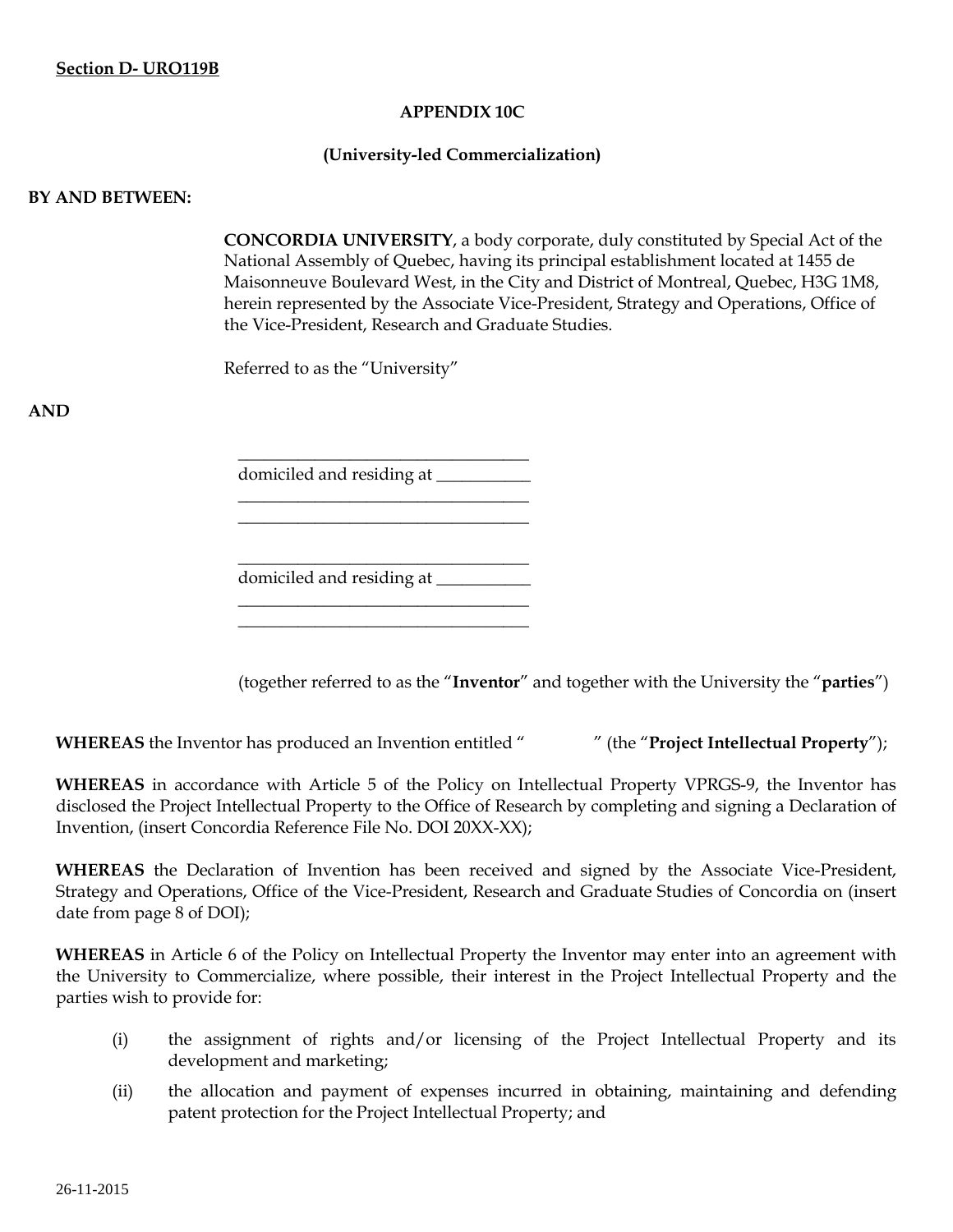(iii) the receipt and division of royalties, fees, equity interests, revenues and other consideration received or derived from the licensing, sale or other Commercialization of the Project Intellectual Property

**WHEREAS** The Declaration of Invention as well as the present preamble form part of this Agreement (the "Agreement");

**WHEREAS** the Effective Date (the "Effective Date") of this Agreement shall be the date on which the last party signed;

#### **NOW, THEREFORE, IN CONSIDERATION FOR THE MUTUAL COVENANTS, WARRANTIES AND FOR OTHER VALUABLE CONSIDERATION THE SUFFICIENCY OF WHICH THE PARTIES ACKNOWLEDGE, THE PARTIES AGREE TO THE FOLLOWING:**

### **1. DEFINITIONS**

All terms, unless otherwise defined herein, shall have the meaning assigned to them in the Policy on Intellectual Property VPRGS-9.

**Effective Date** means the latest date on which a party to this Agreement has signed and all references to the Effective Date shall mean the date on which the last person to sign affixed his or her signature.

**Inventor** includes the plural and refers either to a single Inventor or more than one Co-Inventor.

**Project Intellectual Property** means the Invention and legal rights relating to the Invention described in this Agreement, and any patent applications, patents, copyrights, trademarks, trade secrets, and any other legally protectable information, including computer software, which form part of the Invention or result from the Project Intellectual Property but that do not constitute a new and separate Invention.

# **2. PURPOSE OF THIS AGREEMENT**

- 2.1 This Agreement applies only to matters relating to the Project Intellectual Property.
- 2.2 This Agreement governs the protection through patenting, copyright or other relevant applicable legislation regarding intellectual property, as well as the development and potential Commercialization of the Project Intellectual Property.

#### **3. ASSIGNMENT**

- 3.1 The Inventor hereby assigns to Concordia University all right, title and interest throughout the world in and to the Project Intellectual Property, as well as all corresponding right, title and interest in and to any patent which may be accorded with respect to the Project Intellectual Property, and to all divisions, reissues, continuations, continuations-in-part and extensions thereof.
- 3.2 The Inventor agrees that title to the Project Intellectual Property shall be held by and in the name of the University and that in order to Commercialize the Project Intellectual Property, the University has complete authority to apply for patents for and related to the Project Intellectual Property and the authority to take such other action as may be necessary or desirable to sell, assign, license or otherwise deal with the Project Intellectual Property.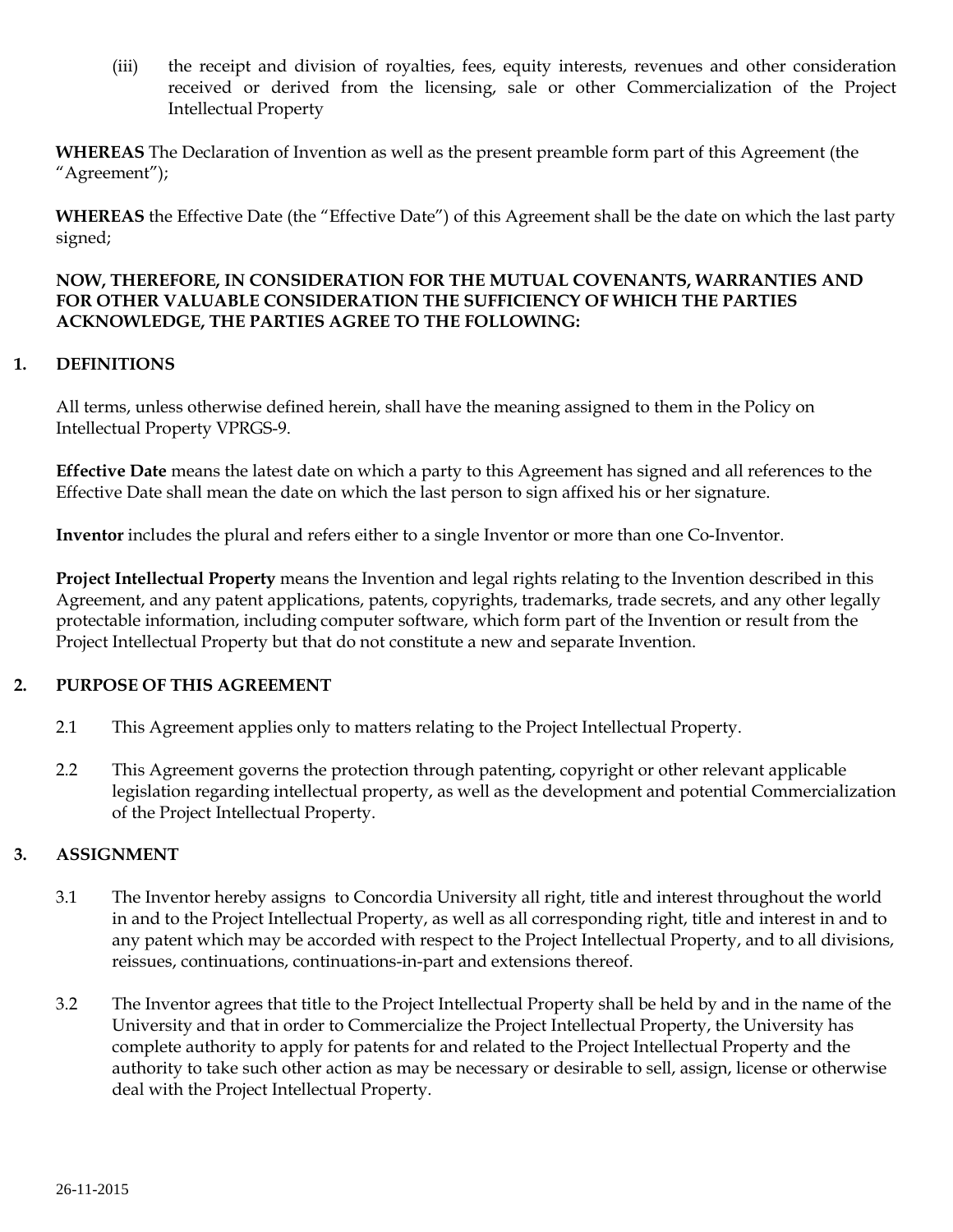- 3.3 The Inventor also agrees to sign and require all Co-Inventors to sign all documents, to execute all oaths and to do everything else possible to aid the University, its successors, assignees and nominees to obtain and enforce patent protection for the Project Intellectual Property.
- 3.4 The Inventor agrees that the University shall have control of the working, selling, assigning, or licensing or otherwise dealing with the Project Intellectual Property; however, the University shall consult with the Inventor and carefully consider any information or requests made to it concerning the Project Intellectual Property before proceeding with the working, selling, assigning or licensing to any third party.
- 3.5 Where the University has not initiated any reasonable action or has not diligently pursued the Commercialization of the Project Intellectual Property or has not taken any reasonable steps toward protection through patenting, through copyright, or under other relevant applicable legislation regarding intellectual property or toward Commercialization, within one (1) year of the Effective Date, the University shall be deemed to have abandoned its rights to the Project Intellectual Property, and shall assign all right, title and interest in and to the Project Intellectual Property back to the Inventor and shall not claim any costs or disbursements from the Inventor.
- 3.6 Under the circumstances contemplated in section 3.5 of this Agreement, where the Inventor does proceed to the protection or the Commercialization of the Project Intellectual Property, the sharing of Net Proceeds shall be that set out in Article 16 (ii) of the Policy on Intellectual Property VPRGS-9.

# **4. PROTECTION AND COMMERCIALIZATION OF THE PROJECT INTELLECTUAL PROPERTY**

- 4.1 Upon the signing of this Agreement, the University shall make a preliminary evaluation of the commercial potential of the Project Intellectual Property and where that potential appears reasonable to the University, acting in its entire discretion, shall proceed to take whatever steps it deems appropriate for its protection and Commercialization.
- 4.2 Where the University determines, in its entire discretion, to Commercialize the Project Intellectual Property it will take reasonable measures to protect the said Project Intellectual Property. In pursuing Commercialization of the Project Intellectual Property, the University may have recourse to commercialization agents.
- 4.3 The Inventor shall be informed in writing by the University of all third-party interest in the Project Intellectual Property, and the Inventor agrees to respect and sign, where requested to do so by the University, any agreement with third parties relating to the protection and Commercialization of the Project Intellectual Property.
- 4.4 The Inventor shall be informed in writing by the University of any material development in any negotiations with third parties involved in the Commercialization of the Project Intellectual Property.
- 4.5 The Inventor hereby agrees to assist the University in Commercializing the Project Intellectual Property. Such efforts may include, but without limitation, the suggestion of names of potential licensees, the explanation and description of any technical aspects of the Project Intellectual Property which may be requested by the University to further discussions with any potential licensee or partner that may show interest in obtaining a licence or other rights to the Project Intellectual Property or for any other purpose which the University may consider will assist the Commercialization process. The Inventor further agrees to make himself/herself available to provide the assistance requested and to provide such written notes or other documentation as may be needed.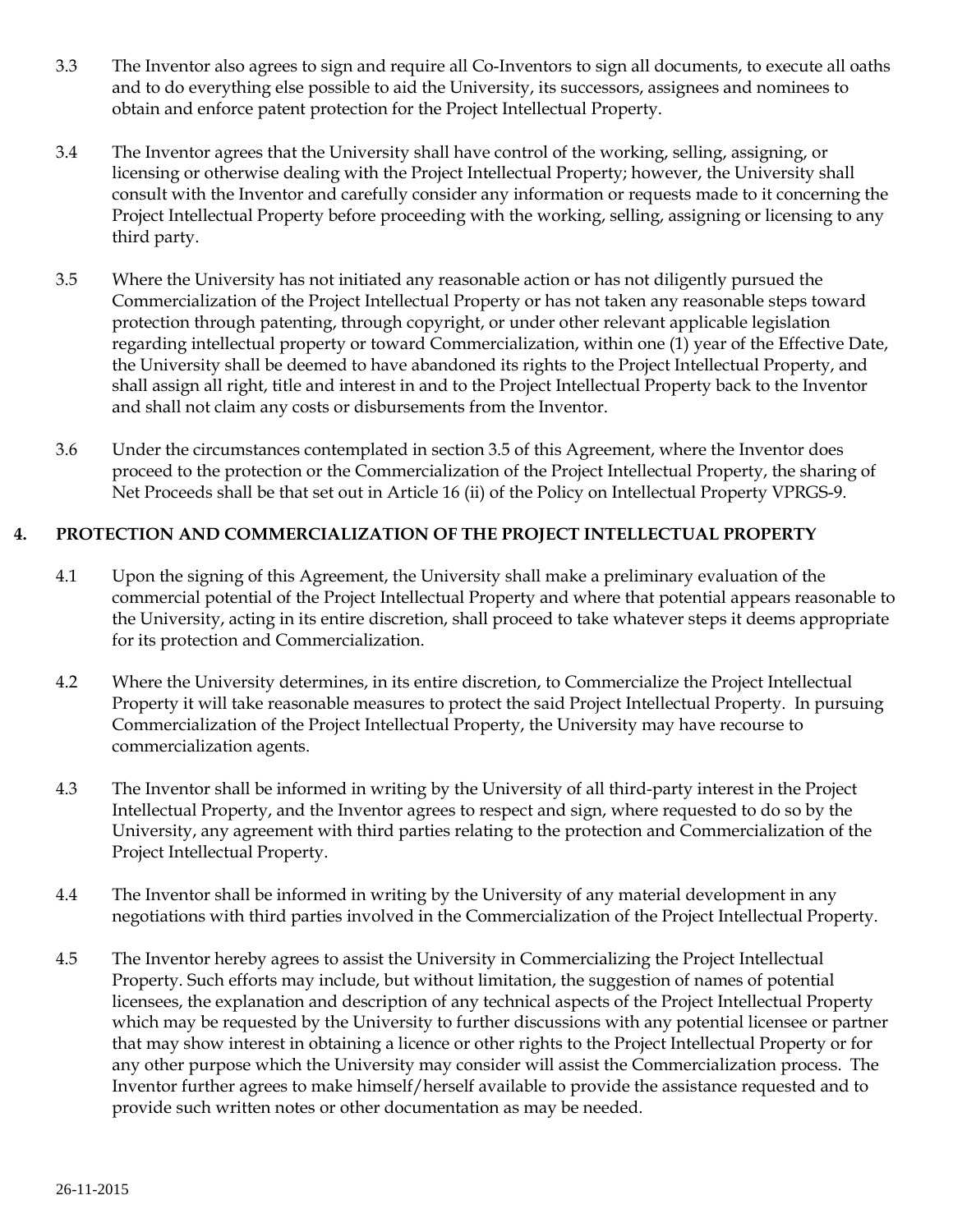- 4.6 A copy of all agreements in final draft with any third party involved in the Commercialization of the Project Intellectual Property shall be provided to the Inventor ten (10) days prior to signature of any such agreement. All agreements with any third party shall be consistent with the rights of the University and the Inventor as set out in the Policy on Intellectual property VPRGS-9 and this Agreement or, as the case may be, with the provisions of any grant, contract or other form of research support agreement through which the development of the Project Intellectual Property was funded either in whole or in part. The Inventor shall cooperate fully with the University by signing all lawful papers required to confirm or give full effect to any such agreement with third parties.
- 4.7 The Inventor understands clearly that although the University undertakes to use its best reasonable efforts to evaluate the commercial potential of the Project Intellectual Property it does not guarantee that it shall pursue protection through patenting, copyright or other relevant applicable legislation regarding intellectual property or Commercialization of the Project Intellectual Property nor that, if it does pursue such activities that such protection or Commercialization efforts will be successful.

# **5. SHARING OF REVENUES**

5.1 Subject to the terms of any third-party relationship established in accordance with section 4 hereto, where the University handles the protection and Commercialization activities relating to the Project Intellectual Property, all Net Proceeds related to the Commercialization of the Project Intellectual Property, shall be allocated between the University and the Inventors in accordance with Article 16 i) of the Policy on Intellectual Property

50% to the Inventors in the proportions identified under Section 3 of DOI 20XX-XX ; AND 50% to the University

- 5.2 In the event the Commercialization of the Project Intellectual Property leads to the establishment of a legal person (body corporate) or other entity, whether incorporated or otherwise in any jurisdiction whether Canadian or foreign, (the "Company") for the exploitation or licensing of the Project Intellectual Property, the University, the Inventor and any third party shall negotiate their respective participation in the Company. Such negotiation shall be subject to the terms of this Agreement, and shall acknowledge this Agreement by signing it. Further, the amount of any development funds made available and the relevant mechanism through which it is repaid, the participation of any other parties, together with any other matter which the parties consider relevant, shall be subject to the terms of this Agreement.
- 5.3 All Net Proceeds shall be distributed on the basis of the annual financial statements but only when accumulated Net Proceeds are positive.

# **6. REPRESENTATIONS AND WARRANTIES**

The Inventor makes the following representations and warranties, in the understanding that the University is relying upon them:

- 6.1 In the case of a sole Inventor, he or she hereby warrants and declares that he or she possesses all right, title and interest in the Project Intellectual Property and that to the best of his or her knowledge the Project Intellectual Property does not infringe the right, title or interest of any third party; and that further, he or she is able to assign, transfer or in any other manner deal with the Invention, free from any lien, claim, pledge, charge, mortgage, hypothec, debt or any other security interest of any kind.
- 6.2 In the case of Co-Inventors, each of the Co-Inventors, hereby warrants and declares that he or she possesses all right, title and interest in the Invention in the proportions set out in Section 3 of DOI 26-11-2015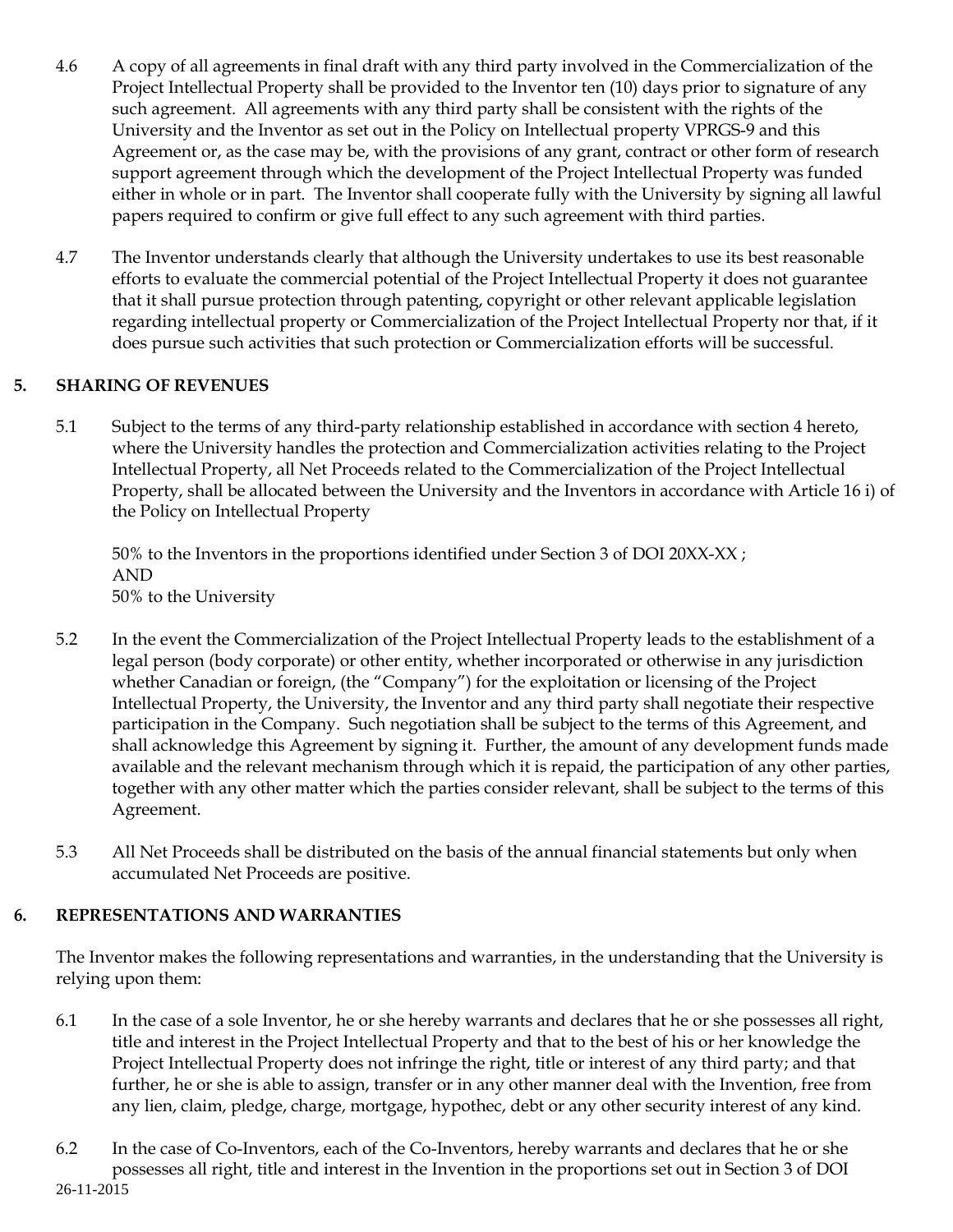20XX-XX and that to the best of his or her knowledge the Project Intellectual Property does not infringe the right, title or interest of any third party; and that further, he or she is able to assign, transfer or in any other manner deal with the Project Intellectual Property, free from any lien, claim, pledge, charge, mortgage, hypothec, debt or any other security interest of any kind.

6.3 That where any background Intellectual Property has or will be used in connection with the Project Intellectual Property, that the Inventor hereby warrants and declares that he or she is entitled to use the background Intellectual Property.

# **7. CONFIDENTIALITY AND DISCLOSURE:**

- 7.1 The whole of this section 7 shall survive the termination for any reason of this Agreement. The parties agree not to disclose and to maintain in confidence the Project Intellectual Property and any improvements. The Inventor shall advise the University in writing at least ninety (90) days in advance of any proposed disclosure relating to the Project Intellectual Property or improvements. If, at its sole discretion, the University determines that such a proposed disclosure may adversely affect the patentability or protection by any other means of the Project Intellectual Property or improvements, the University reserves the right to require that the Inventors delay such proposed disclosure for a period not to exceed six (6) months.
- 7.2 Confidential information includes all of the following: all material, including any text, letter, memorandum, sound recording, videotape, film, photograph, chart, graph, map, survey, diagram, model, sketch, book, technical data, research documentation and generally any information relating to the Project Intellectual Property that is recorded or stored by means of any device (the "Confidential Information").
- 7.3 The parties promise:
	- (a) to maintain the secrecy and confidentiality of the Confidential Information;
	- (b) not to disclose any Confidential Information to a third party, except where the disclosing party has entered into a written agreement with such third party which binds the third party to obligations of confidentiality and restricted use which are no less onerous than those imposed upon the parties hereunder before any such disclosure;
	- (c) not to use any Confidential Information for any purposes other than the purposes of this Agreement;
	- (d) Only to disclose the confidential information to their employees, work colleagues and assistants (together, "Representatives"): (i) who have a need to know the information for academic purposes and (ii) who have been informed of the confidential nature of the Confidential Information. The receiving parties warrant that they will take reasonable steps to prevent the Representatives from acting in a manner inconsistent with the terms of this Agreement.
- 7.4 The obligations of confidentiality set out above do not apply to information that:
	- (a) has been published or has otherwise entered the public domain without a breach of this Agreement;
	- (b) is obtained from a third party who has no obligation of confidentiality; or
	- (c) is independently developed or obtained by the receiving party without breach of this Agreement.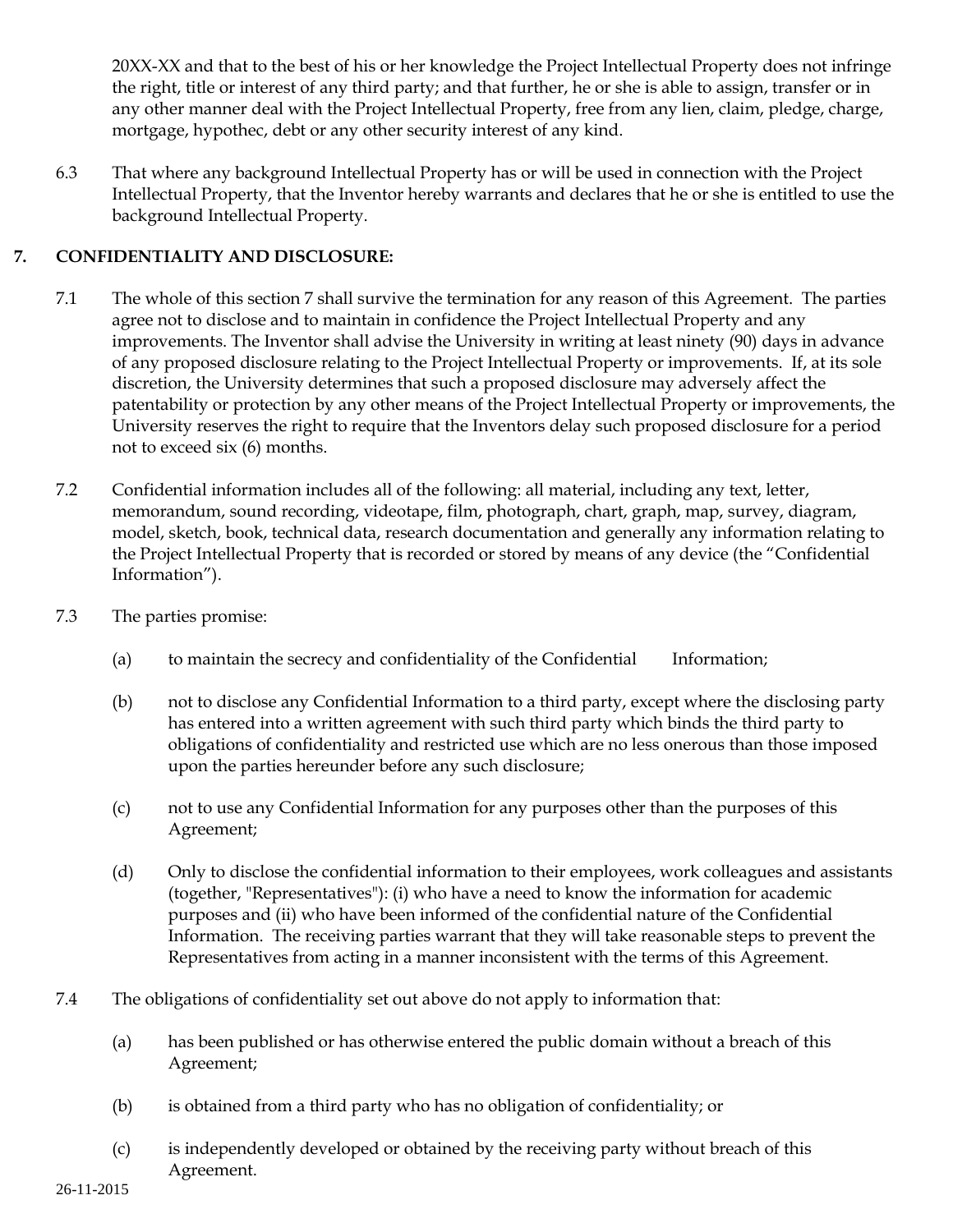- 7.5 It is not a breach of this Agreement to:
	- (a) disclose Confidential Information required to be disclosed by law or judicial process or governmental authorities; or
	- (b) disclose Confidential Information that is disclosed with the prior written consent of the parties to this Agreement.

#### **8. NOTICE**

Unless otherwise agreed by the parties, all notices required to be given pursuant to this Agreement shall be in writing and shall be considered as duly delivered when sent by registered mail, or messenger to the other party at the address stated below or such other address as either party shall advise the other in writing:

Concordia ADDRESS Attention: [ ]

Inventor ADDRESS Attention: [ ]

or to such subsequent address as any party hereto may furnish the other party hereto in writing.

#### **9. TERM AND TERMINATION**

- 9.1 Where the Inventor or any third-party nominee ("Nominee") or legal person ("Legal Person") who has control of any rights over the Project Intellectual Property has been declared bankrupt, filed for bankruptcy or where a creditor has filed a claim in bankruptcy against the Inventor Nominee or Legal Person which results in the bankruptcy of the Inventor, Nominee or Legal Person or where the Inventor, Nominee or Legal Person files for creditor protection or makes an arrangement with creditors which results in the bankruptcy of the Inventor, Nominee or Legal Person, then the University may terminate the present Agreement against the Inventor or Nominee or Legal Person having control of any rights over the Project Intellectual Property, as the case may be. Except with respect to the Inventor, the University may terminate the present Agreement with respect to any Nominee or Legal Person that ceases to pursue its normal business operations, ceases to exist legally or files for creditor protection or makes an arrangement with creditors which does not result in the bankruptcy of the said Nominee or Legal Person, as the case may be. Such notice of termination shall be in writing and delivered to the Nominee or Legal Person in default under this section and the termination shall be effective on the date of receipt of the termination notice. Where the University terminates this Agreement acting under this section 9, any assignment, transfer, conveyance or licensing of the Project Intellectual Property shall be immediately null and void and of no effect as if it had never taken place. Any agreement entered into by the Inventor and any Nominee or other Legal Person involving the Project Intellectual Property shall make reference to this section 9 and include it as a binding obligation.
- 9.2 This Agreement may otherwise be terminated by either party in the event of default upon thirty (30) days written notice to the defaulting party. Such termination occurs where a party has defaulted or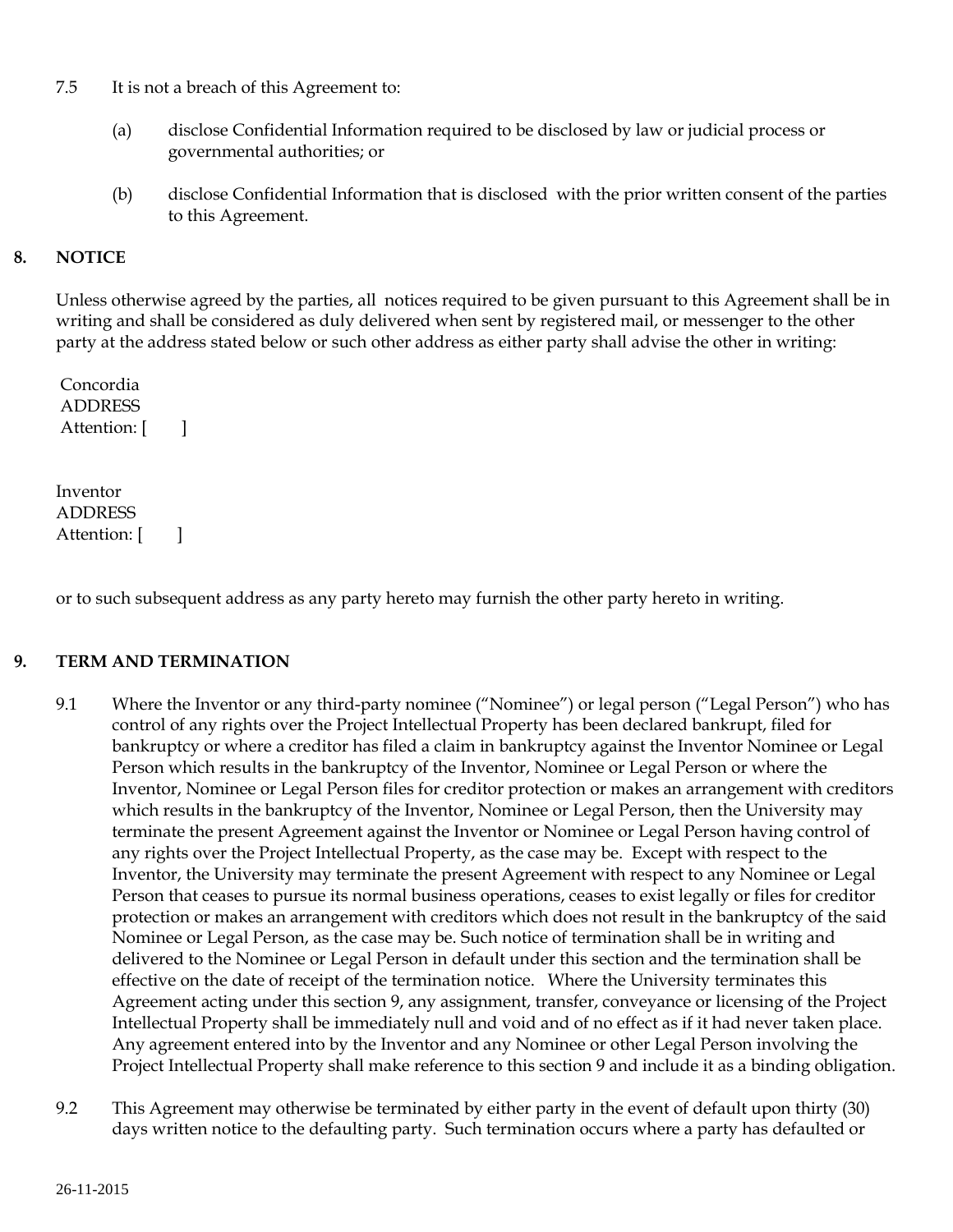failed to comply with the terms of this Agreement and, following receipt by the defaulting party of a written notice of default, has failed to cure any such default within that period of thirty (30) days.

- 9.3 Unless otherwise terminated or extended, this Agreement will expire automatically on a date that is ninety (90) days from the Effective Date. Where the University indicates that the evaluation of the Invention will require more than ninety (90) days, the University shall promptly inform the Inventor in writing of this fact, indicating the reasons therefore and indicate what additional time will be required to complete the task of evaluation.
- 9.4 Where, prior to the expiry or termination of this Agreement, the University provides the Inventor with written confirmation of its intent to pursue protection and Commercialization of the Project Intellectual Property, the terms of this Agreement shall be automatically extended to coincide with the expiration or abandonment by the University, or by any third party acting on its behalf, of all patents or other rights relating to the Project Intellectual Property. The provisions relating to confidentiality, dispute resolution and all waivers shall survive the expiry or termination of this Agreement.

#### **10. DISPUTE RESOLUTION**

Any dispute relating to the interpretation or the applicability of any of the provisions of this Agreement shall be referred to Office of the Vice-President, Research and Graduate Studies for resolution. This section 10 dealing with dispute resolution shall survive the termination for any reason of this Agreement.

#### **11. ENTIRE AGREEMENT**

It is understood that this Agreement contains the entire agreement between the parties hereto. This Agreement shall be binding on and shall inure to the benefit of the parties hereto, their respective assigns and successors in interest.

#### **12. GOVERNING LAW AND JURISDICTION**

The Agreement shall be governed and interpreted in accordance with the laws applicable and in force in the Province of Quebec. The parties hereby attorn to the exclusive jurisdiction of the competent courts of Quebec sitting in the judicial district of Montreal.

#### **13. LANGUAGE**

This Agreement is drawn up in English at the request of the parties. Les parties aux présentes ont expressément convenu que ce contrat soit rédigé en anglais.

#### **14. AMENDMENTS**

No modifications to this Agreement shall be binding unless agreed to in writing by the duly authorised representatives of the parties hereto and the Concordia University Faculty Association and formalized through a written amendment to this Agreement signed by the duly authorized representatives of the parties hereto.

#### **IN WITNESS WHEREOF THE PARTIES HAVE SIGNED:**

THIS AGREEMENT shall take effect as of the date of the last signing party

 $\overline{\phantom{a}}$  , and the contract of the contract of the contract of the contract of the contract of the contract of the contract of the contract of the contract of the contract of the contract of the contract of the contrac

CONCORDIA UNIVERSITY INVENTOR

Signature Signature Signature

26-11-2015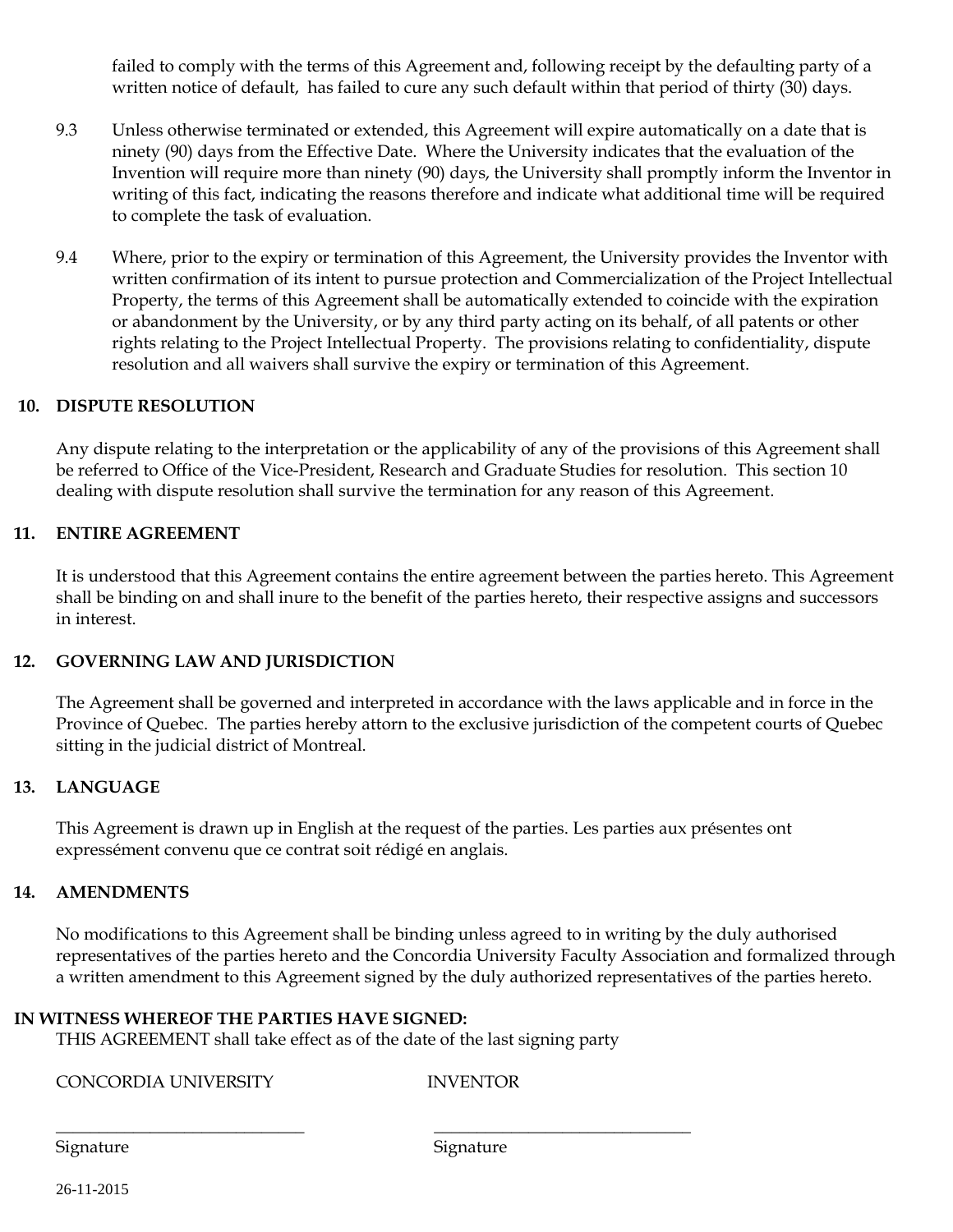| <b>Typed Name</b>                                                                                 | <b>Typed Name</b>                                                                                                                                                                                                           |                                       |
|---------------------------------------------------------------------------------------------------|-----------------------------------------------------------------------------------------------------------------------------------------------------------------------------------------------------------------------------|---------------------------------------|
|                                                                                                   |                                                                                                                                                                                                                             |                                       |
| Title                                                                                             | Title                                                                                                                                                                                                                       |                                       |
| Date                                                                                              | Date                                                                                                                                                                                                                        |                                       |
| <b>Section D-OOR120</b>                                                                           |                                                                                                                                                                                                                             |                                       |
|                                                                                                   | Agreement Concerning a Grant Contribution to a Research Project                                                                                                                                                             |                                       |
| (herein referred to as "Company").                                                                | This is an Agreement between Concordia University (herein referred to as the "University"), and __________                                                                                                                  |                                       |
|                                                                                                   |                                                                                                                                                                                                                             |                                       |
| <u>("Research").</u>                                                                              |                                                                                                                                                                                                                             |                                       |
|                                                                                                   | This Research will be under the scientific direction of Professor(s) _______________________________ in the<br>University's Department of <u>Universe Communications (the "Principle Investigator" or the "P.I.").</u>      |                                       |
|                                                                                                   |                                                                                                                                                                                                                             |                                       |
| Policy on Contract Research (VPRGS-1).                                                            | The Funds may be used as deemed most effective by the P.I. for the conduct of the Research. It is understood<br>that such Funds are subject to fifteen percent (15%) indirect cost recovery in accordance with University's |                                       |
| Company hereby designates <b>Fig. 2016</b> Company hereby designates <b>Fig. 2016</b><br>the P.I. |                                                                                                                                                                                                                             | as its contact to ensure liaison with |
| The Parties herein agree as follows:                                                              |                                                                                                                                                                                                                             |                                       |

- 1. The University shall administer the Funds as a grant
- 2. The grant is awarded in support of the Research that is entirely directed by the P.I.
- 3. The University shall be the sole owner of any results and/or intellectual property developed or reduced to practice in carrying out the Research.
- 4. No restrictions shall be placed on University publications resulting from the Research.
- 5. There are no specific deliverables associated with this grant. However, progress reports and a final report (which may take the form of a thesis) may be provided to the Company.
- 6. The Company shall remit payment of the first year's installment to the University upon receipt of a duly executed copy of this Agreement. Subsequent annual payments shall be made to the University on each anniversary date of this Agreement.